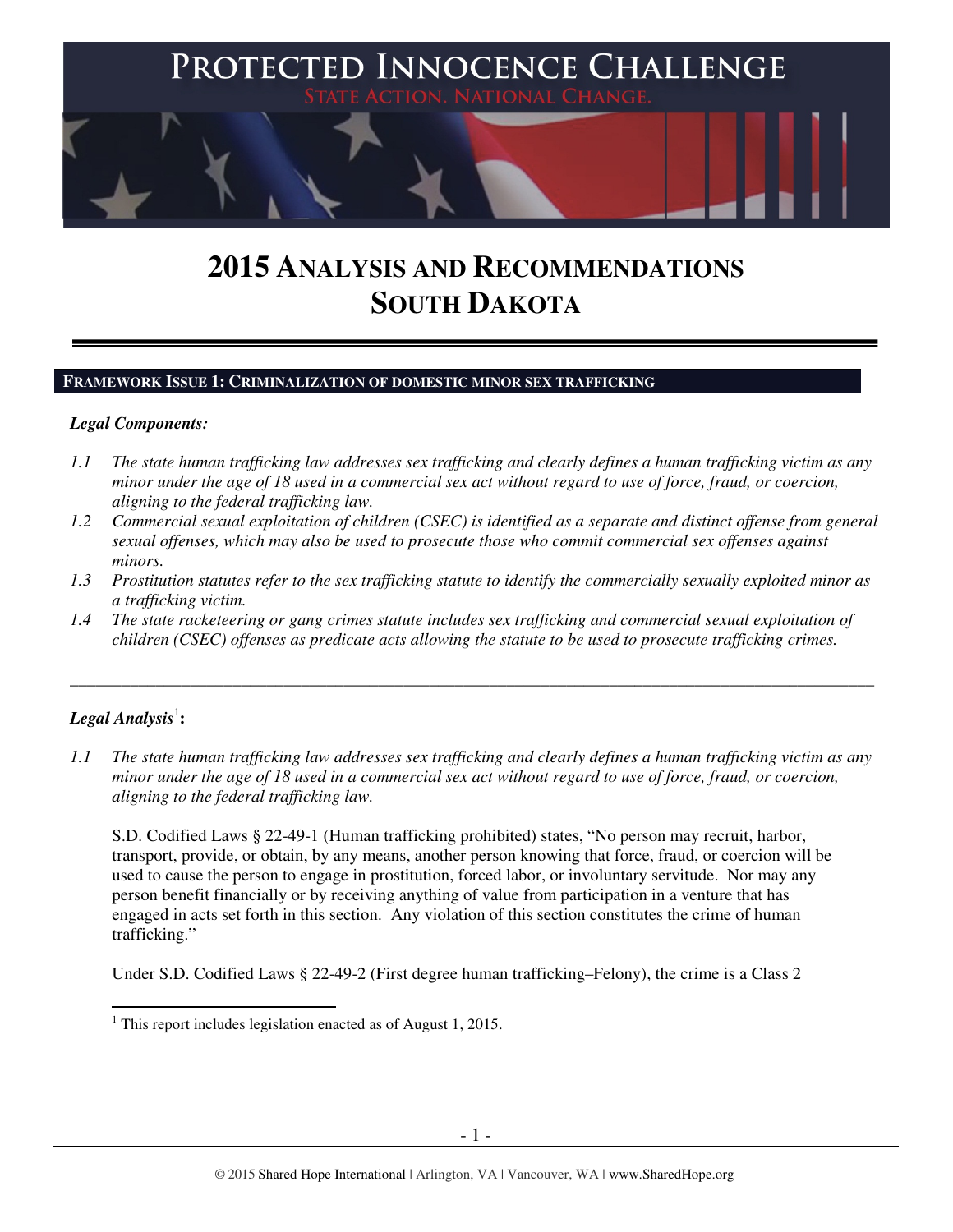felony, and it occurs when the human trafficking acts defined in § 22-49-1:

- (1) Involve committing or attempting to commit kidnaping;
- (2) Involve a victim under the age of sixteen years;
- (3) Involve prostitution or procurement for prostitution; or
- (4) Result in the death of a victim;

Under S.D. Codified Laws § 22-49-3 (Second degree human trafficking—Felony) is a Class 4 felony and occurs when a person does either of the following:

(1) Recruits, harbors, transports, provides, or obtains, by any means, another person knowing that force, fraud, or coercion will be used to cause the person to engage in prostitution, forced labor, or involuntary servitude; or

(2) Benefits financially or by receiving anything of value from participation in a venture that has engaged in acts set forth in this section.

A Class 2 felony is punishable by imprisonment up to 25 years and a possible fine of  $$50,000$ <sup>2</sup> S.D. Codified Laws § 22-6-1(5). A Class 4 felony is punishable by imprisonment up to 10 years and a possible fine of \$20,000. S.D. Codified Laws § 22-6-1(7).

- 1.1.1 Recommendation: Amend S.D. Codified Laws §§ 22-49-1, 22-49-2, 22-49-3 to eliminate the requirement to prove force, fraud, or coercion in the trafficking of minors.
- 1.1.2 Recommendation: Amend S.D. Codified Laws § 22-49-2(2) (First degree human trafficking) to apply the heightened penalty to all minors under the age of 18.<sup>3</sup>
- *1.2 Commercial sexual exploitation of children (CSEC) is identified as a separate and distinct offense from general sexual offenses, which may also be used to prosecute those who commit commercial sex offenses against minors.*

The following laws criminalize CSEC in South Dakota:

1. S.D. Codified Laws § 22-23-2 (Promotion of prostitution) creates a crime when an individual does any of the following: "(1) Encourages, induces, procures, or otherwise purposely causes another to become or remain a prostitute; (2) Promotes the prostitution of a minor; or (3) Promotes the prostitution of his or her spouse, child, ward, or other dependent person." This crime is a Class 5 felony punishable by imprisonment up to 5 years and a possible fine of \$10,000. S.D. Codified Laws

l <sup>2</sup> S.D. Codified Laws § 22-6-1.2 (Minimum sentence for subsequent felony convictions for a sex crime) states, "If an adult has a previous conviction for a felony sex crime as defined by § 22-24B-1, any subsequent felony conviction for a sex crime as defined by subdivisions 22-24B-1(1) to (15), inclusive, and (19) shall result in a minimum sentence of imprisonment equal to the maximum term allowable under § 22-6-1, up to twenty-five years. The court may suspend a portion of the prison sentence required under this section." *See* discussion of "sex crime" pursuant to S.D. Codified Laws § 22-24B-1 *infra* Section 2.10. The text of S.D. Codified Laws § 22-24B-1 included here and elsewhere in this report includes amendments made by the enactment of Senate Bill 13 during the 2015 session of the 90th South Dakota legislature. (SD 2015) (effective July 1, 2015).

 $3$  Subsequent recommendations in this report that discuss referring prosecutions to the trafficking statute are predicated upon the recommendations contained in Section 1.1 being previously or simultaneously implemented.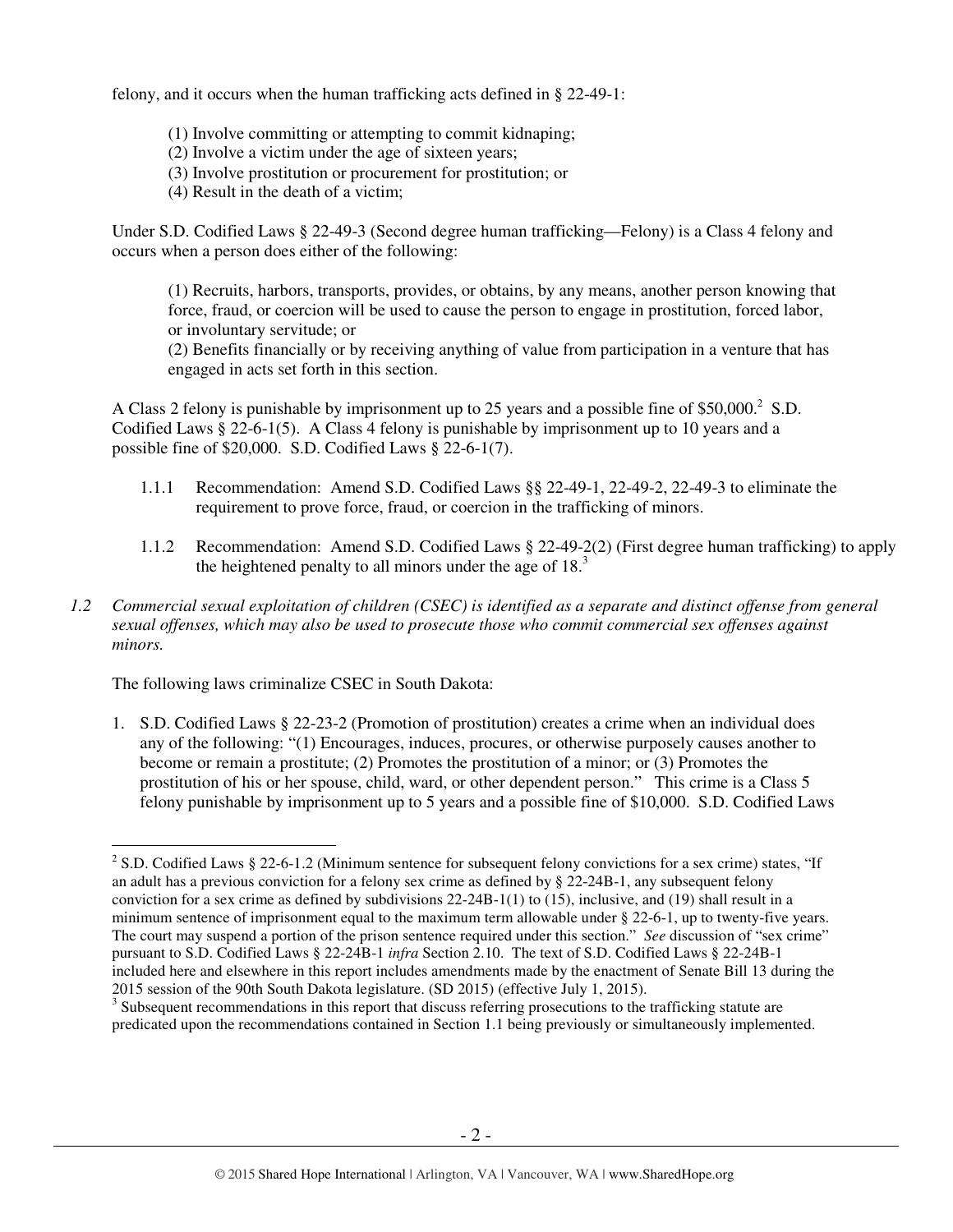§§ 22-23-2, 22-6-1(8).

2. S.D. Codified Laws § 22-24A-5(1) (Solicitation of minor) creates a Class 4 felony when a person 18 or older " $(1)$  Solicits<sup>4</sup> a minor, or someone the person reasonably believes is a minor, to engage in a prohibited sexual act." Under S.D. Codified Laws § 22-24A-4, a "minor" is defined as someone 15 or younger.<sup>5</sup> This crime is punishable by imprisonment up to 10 years and a possible fine of \$20,000. S.D. Codified Laws § 22-6-1(7).

Certain non-commercial sex offenses against children may apply in cases of commercial sexual exploitation of a child. These include the following:

- 1. S.D. Codified Laws § 22-22-24.3 (Sexual exploitation of minor) establishes a felony when an individual "causes or knowingly permits a minor to engage in an activity or the simulation of an activity that: (1) Is harmful to minors; (2) Involves nudity; or (3) Is obscene." A first violation is a Class 6 felony punishable by imprisonment up to 2 years, a fine of \$4,000, or both. S.D. Codified Laws  $\S$ § 22-22-24.3, 22-6-1(9). A subsequent violation within 15 years is a Class 5 felony punishable by imprisonment up to 5 years and a possible fine of \$10,000. S.D. Codified Laws §§ 22- 22-24.3, 22-6-1(8).
- 2. Under S.D. Codified Laws § 22-22-7 (Sexual contact with child under sixteen), an individual over 16 is guilty of a Class 3 felony if the individual "knowingly engages in sexual contact with another person, other than that person's spouse if the other person is under the age of sixteen years." This crime is punishable by imprisonment up to 15 years and a possible fine of \$30,000. S.D. Codified Laws § 22-6-1(6). The crime is only a Class 1 misdemeanor if the victim is 13 or older and the perpetrator is "less than five years older than the victim," which is punishable by imprisonment in the county jail up to 1 year, a fine of \$2,000, or both. S.D. Codified Laws  $\S$  22-6-2(1), 22-22-7.
- *1.3 Prostitution statutes refer to the sex trafficking statute to identify the commercially sexually exploited minor as a trafficking victim.*

An affirmative defense is available to all defendants charged under S.D. Codified Laws § 22-23-1 (Prostitution) to prove "by a preponderance of the evidence that the defendant is a victim of human trafficking under chapter 22-49 or that the defendant committed the act only under compulsion by another person who, by implicit or explicit threat, created a reasonable apprehension in the mind of the defendant that if the defendant did not commit the act, the person would inflict bodily harm upon the defendant." S.D. Codified Laws § 22-23-1.2.

*1.4 The state racketeering or gang crimes statute includes sex trafficking and commercial sexual exploitation of* 

 4 "Solicit" is defined in S.D. Codified Laws § 22-24A-4 as "to seduce, lure, entice or persuade, or attempt to seduce, lure, entice or persuade a specific person by telephone, in person, by letter, by using a computer or any other electronic means."

<sup>&</sup>lt;sup>5</sup> S.D. Codified Laws § 22-24A-2(3) (Definitions) defines "minor" as "any person under the age of eighteen years" for purposes of S.D. Codified Laws §§ 22-24A-1 to 22-24A-20 "inclusive." However, S.D. Codified Laws § 22- 24A-4 (Solicitation of minor—Definitions) defines minor as noted above for purposes of S.D. Codified Laws § 22- 22-24.5. S.D. Codified Laws § 22-22-24.5 was transferred to S.D. Codified Laws § 22-24A-5, which likely means that the more specific definition in S.D. Codified Laws § 22-24A-4 trumps the general one in S.D. Codified Laws § 22-24A-2(3).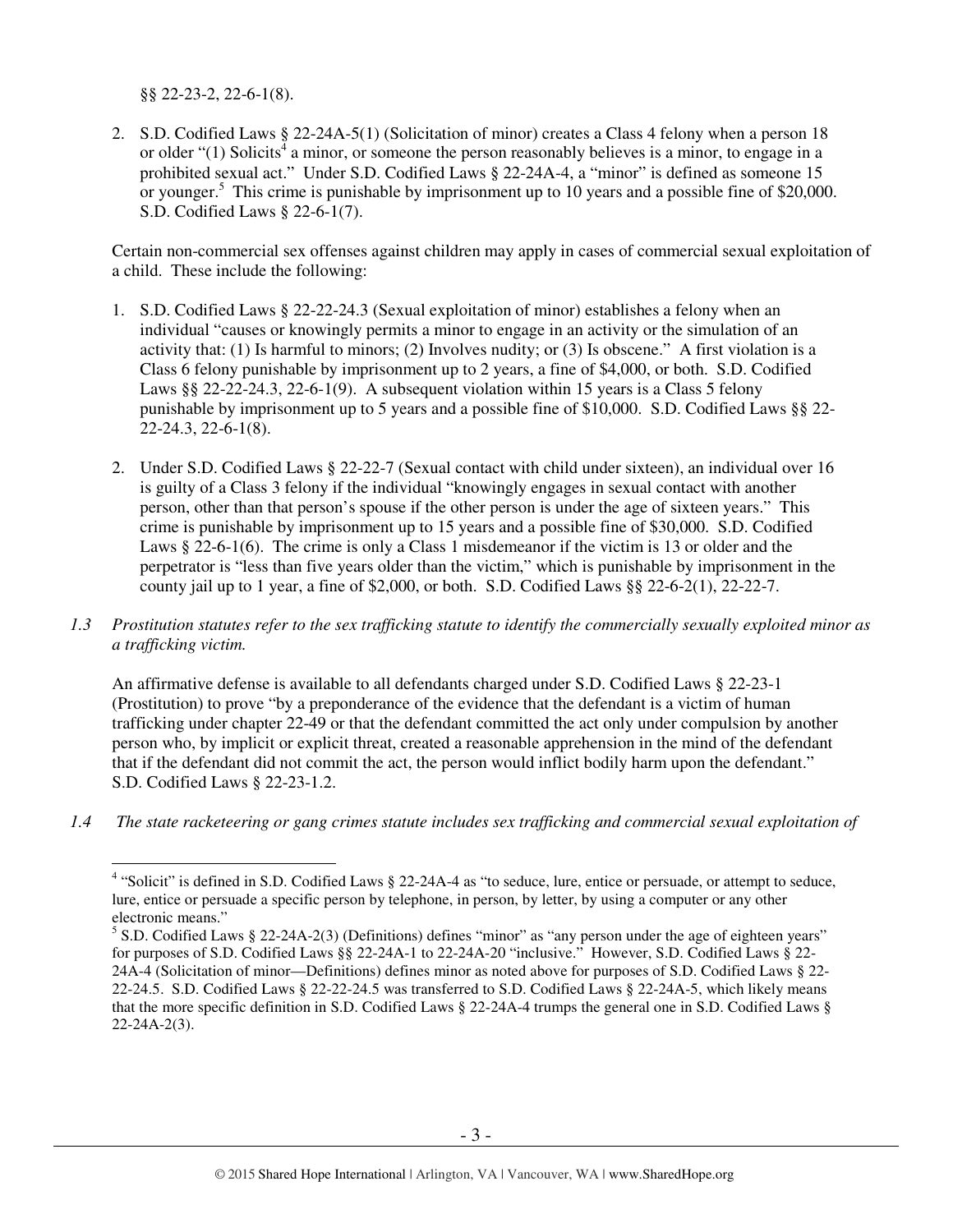#### *children (CSEC) offenses as predicate acts allowing the statute to be used to prosecute trafficking crimes.*

South Dakota has not enacted a racketeering statute. However, under S.D. Codified Laws Chapter 22- 10A (Street Gang Activity) sentences for violent crimes are intensified when committed as part of a "[p]attern of street gang activity," defined as "the commission, attempted commission, or solicitation by any member or members of a street gang of two or more felony or violent misdemeanor offenses on separate occasions within a three-year period for the purpose of furthering gang activity." S.D. Codified Laws § 22-10A-1(3). This would include sex trafficking and CSEC offenses, but can only be used in sentencing members of street gangs consisting of three or more individuals identified as a group. See S.D. Codified Laws § 22-10A-1(1).

1.4.1 Recommendation: Enact a racketeering statute that includes CSEC and trafficking offenses, including S.D. Codified Laws § 22-49-1 (Human Trafficking), § 22-23-2 (Promotion of prostitution), § 22-22-24.3 (Sexual exploitation of minor), and § 22-24A-5(1) (Solicitation of minor) as predicate crimes so the racketeering law may be used to prosecute trafficking enterprises.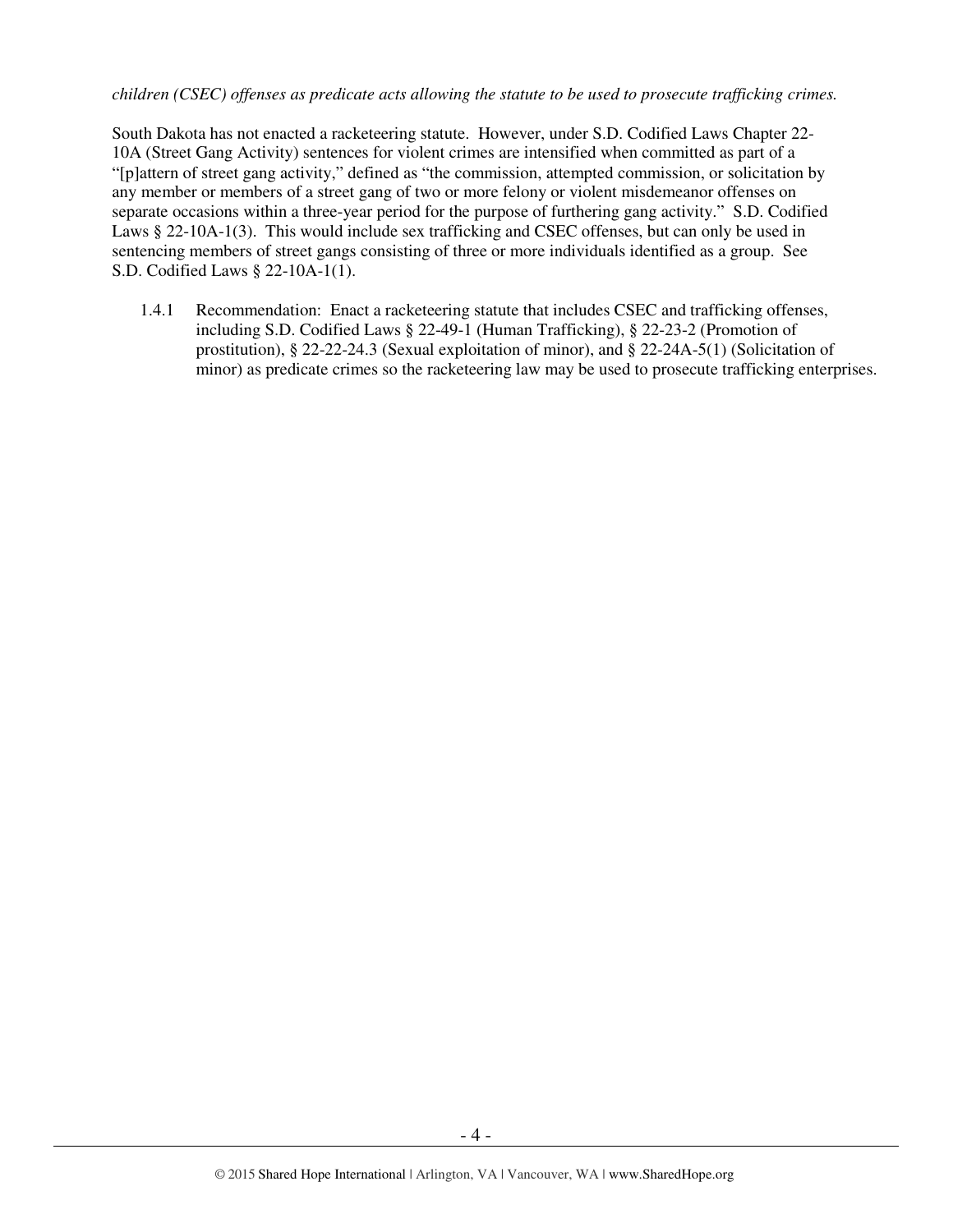#### **FRAMEWORK ISSUE 2: CRIMINAL PROVISIONS ADDRESSING DEMAND**

#### *Legal Components:*

- *2.1 The state sex trafficking law can be applied to buyers of commercial sex acts with a victim of domestic minor sex trafficking.*
- *2.2 Buyers of commercial sex acts with a minor can be prosecuted under commercial sexual exploitation of children (CSEC) laws.*
- *2.3 Solicitation of prostitution laws differentiate between buying sex acts with an adult and buying sex acts with a minor under 18.*
- *2.4 Penalties for buyers of commercial sex acts with minors are as high as federal penalties.*
- *2.5 Using the Internet or electronic communications to lure, entice, or purchase, or attempt to lure, entice, or purchase commercial sex acts with a minor is a separate crime or results in an enhanced penalty for buyers.*
- *2.6 No age mistake defense is permitted for a buyer of commercial sex acts with any minor under 18.*
- *2.7 Base penalties for buying sex acts with a minor under 18 are sufficiently high and not reduced for older minors.*
- *2.8 Financial penalties for buyers of commercial sex acts with minors are sufficiently high to make it difficult for buyers to hide the crime.*
- *2.9 Buying and possessing child pornography carries penalties as high as similar federal offenses.*
- *2.10 Convicted buyers of commercial sex acts with minors and child pornography are required to register as sex offenders.*

\_\_\_\_\_\_\_\_\_\_\_\_\_\_\_\_\_\_\_\_\_\_\_\_\_\_\_\_\_\_\_\_\_\_\_\_\_\_\_\_\_\_\_\_\_\_\_\_\_\_\_\_\_\_\_\_\_\_\_\_\_\_\_\_\_\_\_\_\_\_\_\_\_\_\_\_\_\_\_\_\_\_\_\_\_\_\_\_\_\_\_\_\_\_

#### *Legal Analysis:*

 $\overline{a}$ 

*2.1 The state sex trafficking law can be applied to buyers of commercial sex acts with a victim of domestic minor sex trafficking.* 

S.D. Codified Laws § 22-49-1 (Human trafficking prohibited) can apply to buyers of sex with minors following federal precedent through the term "obtain."<sup>6</sup> The law states, "No person may recruit, harbor, transport, provide, or obtain, by any means, another person knowing that force, fraud, or coercion will be used to cause the person to engage in prostitution, forced labor, or involuntary servitude."

<sup>6</sup> *See United States v. Jungers*, 702 F.3d 1066 (8th Cir. 2013). In this case, the Eighth Circuit held that the federal sex trafficking law, 18 U.S.C. § 1591 (Sex trafficking of children or by force, fraud, or coercion) applies to buyers of sex with minors. Reversing a District of South Dakota ruling that Congress did not intend the string of verbs constituting criminal conduct under 18 U.S.C. § 1591(a)(1) ("recruits, entices, harbors, transports, provides, obtains, or maintains") to reach the conduct of buyers (United States v. Jungers, 834 F. Supp. 2d 930, 931 (D.S.D. 2011)), the Eighth Circuit concluded that 18 U.S.C. § 1591 does not contain "a latent exemption for purchasers" because buyers can "engage in at least some of the prohibited conduct." Jungers, 702 F. 3d 1066, 1072. Congress codified Jungers clarifying that the federal sex trafficking law is intended to apply to buyers in the Justice for Victims of Trafficking Act (JVTA) of 2015 Pub. L. No. 114-22, 129 Stat 227), enacted on May 29, 2015. The JVTA adds the terms "patronize" and "solicit" to the list of prohibited conduct and expressly states, "section 108 of this title amends section 1591 of title 18, United States Code, to add the words 'solicits or patronizes' to the sex trafficking statute making absolutely clear for judges, juries, prosecutors, and law enforcement officials that criminals who purchase sexual acts from human trafficking victims may be arrested, prosecuted, and convicted as sex trafficking offenders when this is merited by the facts of a particular case." Id. at Sec. 109. The Eighth Circuit decision in *United States v. Jungers* and the federal sex trafficking law as amended by the Justice for Victims of Trafficking Act establish persuasive authority when state courts interpret the string of verbs constituting prohibited conduct in state sex trafficking laws (in particular the term "obtains") to the extent such interpretation does not conflict with state case law.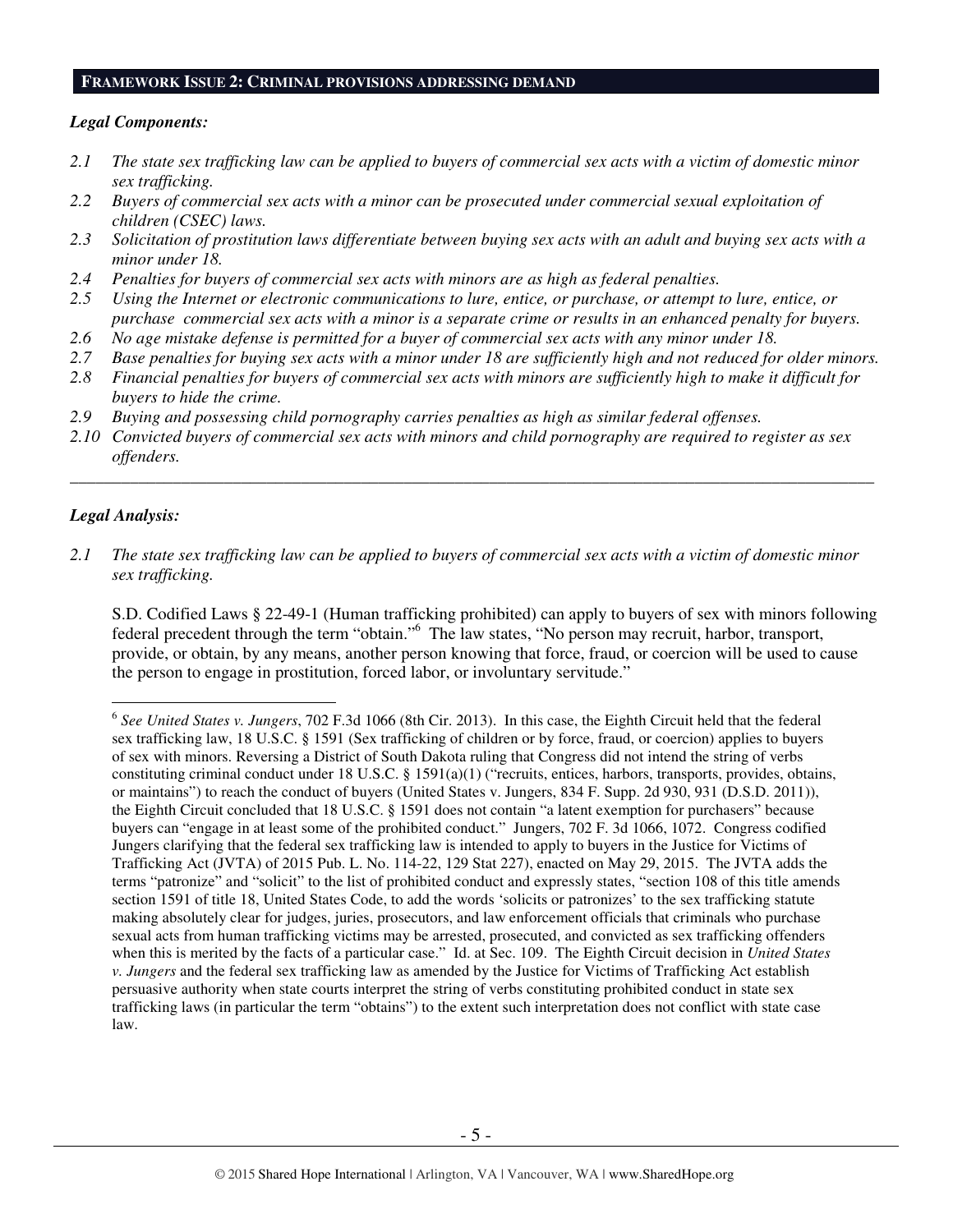However, the placement of the word "obtain" in the statute requires the buyer know that force, fraud, or coercion "will be used" in the commission of the crime. This requirement presents significant barriers to prosecuting buyers under S.D. Codified Laws § 22-49-1; South Dakota's human trafficking offense is unlikely to apply to buyers.

- 2.1.1 Recommendation: Amend S.D. Codified Laws § 22-49-1 (Human trafficking prohibited) to clarify that buyer conduct is included as a violation of S.D. Codified Laws §§ 22-49-1.<sup>7</sup>
- *2.2 Buyers of commercial sex acts with a minor can be prosecuted under commercial sexual exploitation of children (CSEC) laws.*

South Dakota's CSEC laws do not make it a crime to purchase sex with a minor. While S.D. Codified Laws § 22-24A-5(1) (Solicitation of minor) establishes a Class 4 felony when a person 18 or older "(1) Solicits a minor,<sup>8</sup> or someone the person reasonably believes is a minor, to engage in a prohibited sexual act,", the lack of an express reference to commercial sexual activity makes it uncertain whether the offense can be applied to buyers of sex acts with a minor.<sup>9</sup>

Several other sexual offense laws that are not specifically commercial in nature could also apply to buyers, including S.D. Codified Laws § 22-22-7 (Sexual contact with child under sixteen) and S.D. Codified Laws § 22-22-24.3 (Sexual exploitation of minor) but these laws also do not specifically criminalize buying sex with a minor.<sup>10</sup>

- 2.2.1 Recommendation: Enact a law that specifically criminalizes buying or attempting to buy sex with a minor and provides penalties that reflect the seriousness of the offense.
- *2.3 Solicitation of prostitution laws differentiate between buying sex acts with an adult and buying sex acts with a minor under 18.*

S.D. Codified Laws § 22-23-9 (Hiring another to engage in sexual activity) does not differentiate between buying sex with an adult and buying sex with a minor. The statute creates a Class 1 misdemeanor for "[a]ny

 $\overline{a}$ 7 *See generally* SHARED HOPE INTERNATIONAL, "Eliminating the Third Party Control Barrier to Identifying Juvenile Sex Trafficking Victims," JuST Response Policy Paper (2015), http://sharedhope.org/wp-

content/uploads/2015/08/Policy-Paper\_Eliminating-Third-Party-Control\_Final1.pdf (discussing need to include buyer conduct in core sex trafficking offense regardless of whether victim is under control of a third party and explaining negative impact on victims and victim-identification when buyers are excluded as sex trafficking offenders).

<sup>8</sup> *See supra* note 5.

<sup>&</sup>lt;sup>9</sup> S.D. Codified Laws § 22-24A-2(16) defines "prohibited sexual act" as "actual or simulated sexual intercourse, sadism, masochism, sexual bestiality, incest, masturbation, or sadomasochistic abuse; actual or simulated exhibition of the genitals, the pubic or rectal area, or the bare feminine breasts, in a lewd or lascivious manner; actual physical contact with a person's clothed or unclothed genitals, pubic area, buttocks, or, if such person is a female, breast with the intent to arouse or gratify the sexual desire of either party; defecation or urination for the purpose of creating sexual excitement in the viewer; or any act or conduct which constitutes sexual battery or simulates that sexual battery is being or will be committed. The term includes encouraging, aiding, abetting or enticing any person to commit any such acts as provided in this subdivision. The term does not include a mother's breast-feeding of her baby."

<sup>10</sup> *See* discussion of relevant provisions *supra* Section 1.2.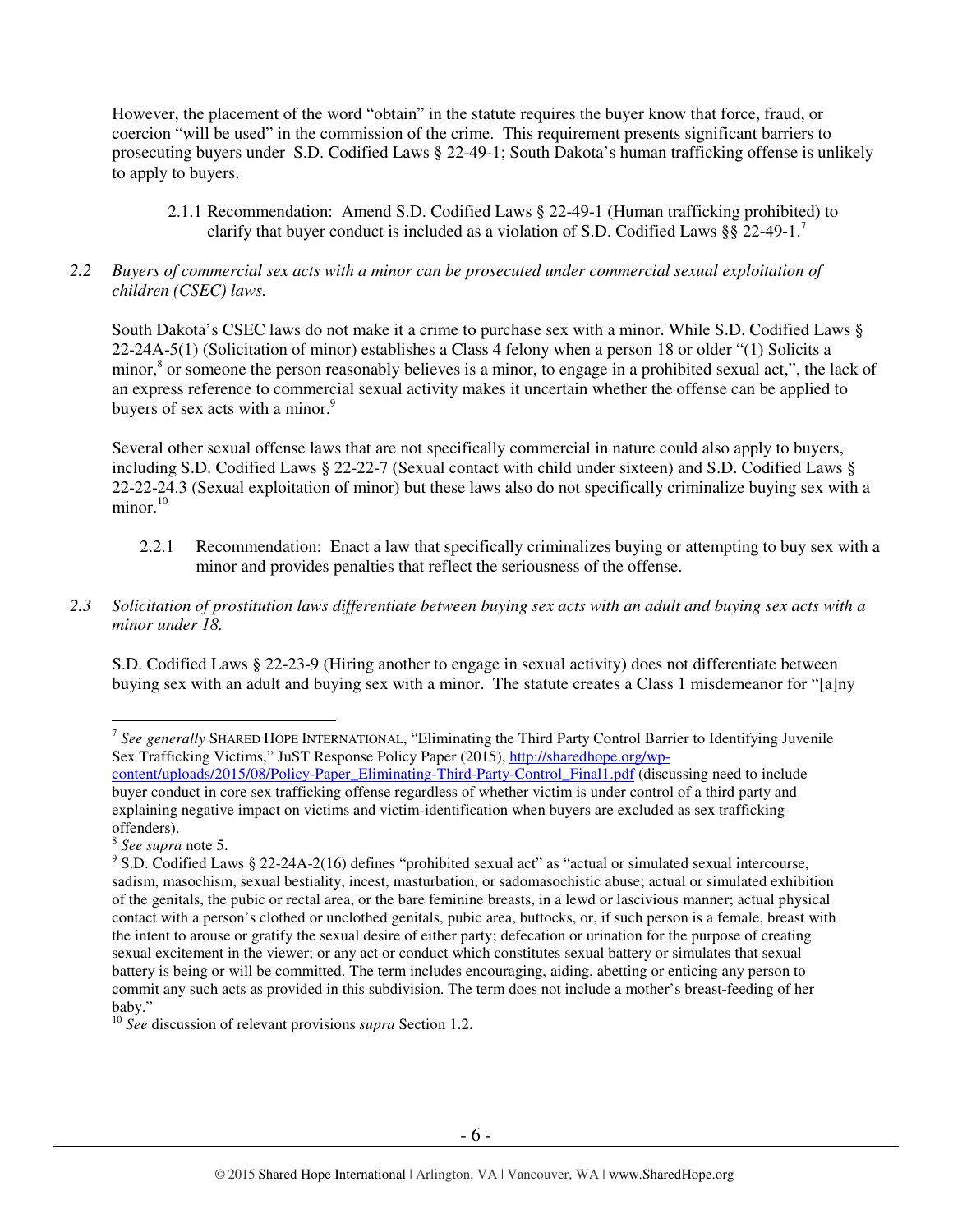person who hires or attempts to hire another person for a fee to engage in sexual activity," regardless of the age of the victim.

S.D. Codified Laws § 22-24A-5 (Solicitation of minor) can apply to situations of purchase of commercial sex acts with a minor under  $16^{11}$  by creating a Class 4 felony when an individual who is 18 or older "(1) Solicits a minor, or someone the person reasonably believes is a minor, to engage in a prohibited sexual act; or (2) Knowingly compiles or transmits by means of a computer; or prints, publishes or reproduces by other computerized means; or buys, sells, receives, exchanges or disseminates, any notice, statement or advertisement of any minor's name, telephone number, place of residence, physical characteristics or other descriptive or identifying information for the purpose of soliciting a minor or someone the person reasonably believes is a minor to engage in a prohibited sexual act," where the "prohibited sexual act" is a commercial sex act.

- 2.3.1 Recommendation: Amend S.D. Codified Laws § 22-24A-5 (Solicitation of minor) to specifically prohibit solicitation of a minor for commercial sex acts and raise the age of a minor victim to under 18.
- 2.3.2 Recommendation: Amend S.D. Codified Laws § 22-23-9 (Hiring another to engage in sexual activity) to provide a heightened penalty for purchasing sex with a minor under 18.

#### *2.4 Penalties for buyers of commercial sex acts with minors are as high as federal penalties.*

When applicable to buyers, S.D. Codified Laws § 22-49-2 (First degree human trafficking—Felony) states that a buyer convicted of human trafficking is guilty of a Class 2 felony, which is punishable by imprisonment up to 25 years and a possible fine of  $$50,000$ .<sup>12</sup> S.D. Codified Laws  $$22-6-1(5)$ .

S.D. Codified Laws § 22-24A-5(1) (Solicitation of minor) makes it a Class 4 felony when a person 18 or older "(1) Solicits a minor,<sup>13</sup> or someone the person reasonably believes is a minor, to engage in a prohibited sexual act," which could include forms of CSEC. This crime is punishable by imprisonment up to 10 years and a possible fine of \$20,000. S.D. Codified Laws § 22-6-1(7).

The general solicitation of prostitution law, S.D. Codified Laws § 22-23-9 (Hiring another to engage in sexual activity), establishes a Class 1 misdemeanor, which is punishable by imprisonment up to 1 year in the county jail, a fine of \$2,000, or both. S.D. Codified Laws § 22-6-2(1).

Buyers of commercial sex with minors charged with a sexual offense face a range of penalties. A conviction under S.D. Codified Laws § 22-22-7 (Sexual contact with child under sixteen) is punishable as a Class 3 felony by imprisonment up to 15 years and a possible fine of \$30,000. S.D. Codified Laws § 22-6-1(6). If, however, the buyer was less than 5 years older than the victim and the victim was 13 or older, the crime would only be a Class 1 misdemeanor punishable by imprisonment up to 1 year in the county jail, a fine of \$2,000, or both. S.D.

 $\overline{a}$ <sup>11</sup> *See supra* note 5.

<sup>&</sup>lt;sup>12</sup> S.D. Codified Laws § 22-6-1.2 (Minimum sentence for subsequent felony convictions for a sex crime) states, "If an adult has a previous conviction for a felony sex crime as defined by § 22-24B-1, any subsequent felony conviction for a sex crime as defined by subdivisions 22-24B-1(1) to (15), inclusive, and (19) shall result in a minimum sentence of imprisonment equal to the maximum term allowable under § 22-6-1, up to twenty-five years. The court may suspend a portion of the prison sentence required under this section." *See* discussion of "sex crime" pursuant to S.D. Codified Laws § 22-24B-1 *infra* Section 2.10. *See supra* note 2.

<sup>13</sup> *See supra* note 5.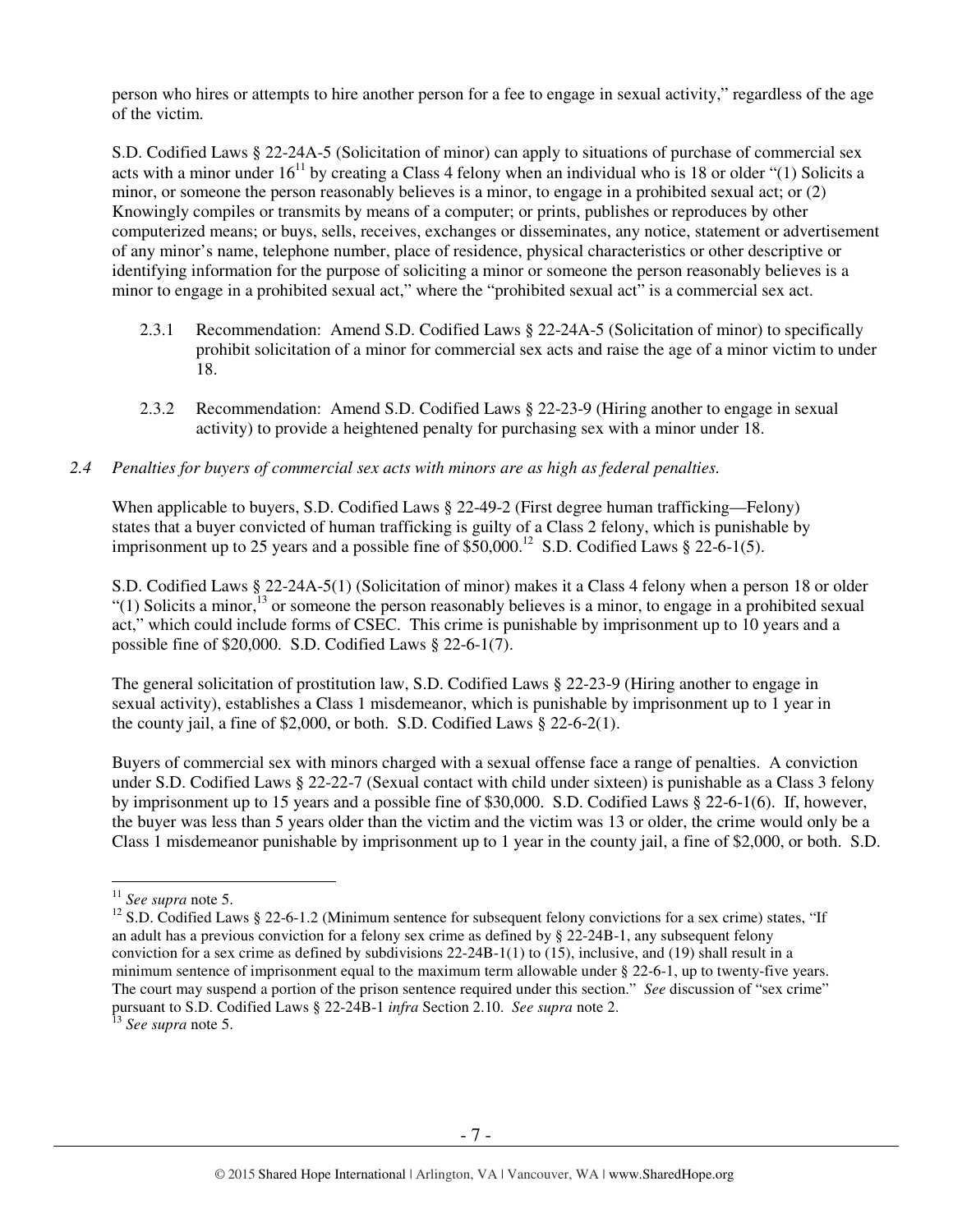Codified Laws §§ 22-6-2(1), 22-22-7.

In comparison, if the victim is under the age of 14, a conviction under the TVPA for child sex trafficking is punishable by 15 years to life imprisonment and a fine not to exceed \$250,000. 18 U.S.C. §§  $1591(b)(1)$ ,  $3559(a)(1)$ ,  $3571(b)(3)$ . If the victim is between the ages of  $14-17$ , a conviction is punishable by 10 years to life imprisonment and a fine not to exceed \$250,000. 18 U.S.C. §§ 1591(b)(2), 3559(a)(1), 3571(b)(3). A conviction is punishable by mandatory life imprisonment, however, if the buyer has a prior conviction for a federal sex offense<sup>14</sup> against a minor. 18 U.S.C. § 3559(e)(1). To the extent buyers can be prosecuted under other federal CSEC laws,<sup>15</sup> a conviction is punishable by penalties ranging from a fine not to exceed \$250,000 to life imprisonment and a fine not to exceed \$250,000.<sup>16</sup>

*2.5 Using the Internet or electronic communications to lure, entice, or purchase, or attempt to lure, entice, or purchase commercial sex acts with a minor is a separate crime or results in an enhanced penalty for buyers.* 

Under S.D. Codified Laws § 22-24A-5(2) (Solicitation of minor), a buyer may be guilty of a Class 4 felony when the buyer "[k]nowingly compiles or transmits by means of a computer; or prints, publishes or reproduces by other computerized means; or buys, sells, receives, exchanges or disseminates, any notice, statement or advertisement of any minor's [under 16] name, telephone number, place of residence, physical characteristics or other descriptive or identifying information for the purpose of soliciting a minor or someone the person reasonably believes is a minor to engage in a prohibited sexual act." Under this statute, whether or not a computer is used, a conviction is punishable by imprisonment up to 10 years and a possible fine of \$20,000. S.D. Codified Laws § 22-6-1(7). This statute also makes it a crime to "[s]olicit[] a minor, or someone the person reasonably believes is a minor, to engage in a prohibited sexual act." S.D. Codified Laws § 22-24A-5(1). In this statute, "solicits" is defined as "to seduce, lure, entice or persuade, or attempt to seduce, lure, entice or persuade a specific person by telephone, in person, by letter, by using a computer or any other electronic means." S.D. Codified Laws § 22-24A-4(2).

 $\overline{a}$ <sup>14</sup> Pursuant to 18 U.S.C. § 3559(e)(2), "federal sex offense" is defined as

an offense under section 1591 [18 USCS § 1591] (relating to sex trafficking of children), 2241 [18 USCS § 2241] (relating to aggravated sexual abuse), 2242 [18 USCS  $\S$  2242] (relating to sexual abuse), 2244(a)(1) [18 USCS § 2244(a)(1)] (relating to abusive sexual contact), 2245 [18 USCS § 2245] (relating to sexual abuse resulting in death), 2251 [18 USCS § 2251] (relating to sexual exploitation of children), 2251A [18 USCS § 2251A] (relating to selling or buying of children), 2422(b) [18 USCS § 2422(b)] (relating to coercion and enticement of a minor into prostitution), or  $2423(a)$  [18 USCS §  $2423(a)$ ] (relating to transportation of minors).

<sup>&</sup>lt;sup>15</sup> 18 U.S.C. §§ 2251A(b) (Selling or buying of children), 2251(a) (Sexual exploitation of children), 2423(a) (Transportation of a minor with intent for minor to engage in criminal sexual activity), 2422(a) (Coercion and enticement), 2252(a)(2), (a)(4) (Certain activities relating to material involving the sexual exploitation of minors). <sup>16</sup> 18 U.S.C. §§ 2251A(b) (conviction punishable by imprisonment for 30 years to life and a fine), 2251(e) (conviction punishable by imprisonment for 15–30 years and a fine), 2423(a) (conviction punishable by imprisonment for 10 years to life and a fine), 2422(a) (conviction punishable by a fine, imprisonment up to 20 years, or both),  $2252(a)(2)$ , (4) (stating that a conviction under subsection (a)(2) is punishable by imprisonment for 5–20 years and a fine, while a conviction under subsection (a)(4) is punishable by imprisonment up to 10 years, a fine, or both); *see also* 18 U.S.C. §§ 3559(a)(1) (classifying all of the above listed offenses as felonies), 3571(b)(3) (providing a fine up to \$250,000 for any felony conviction).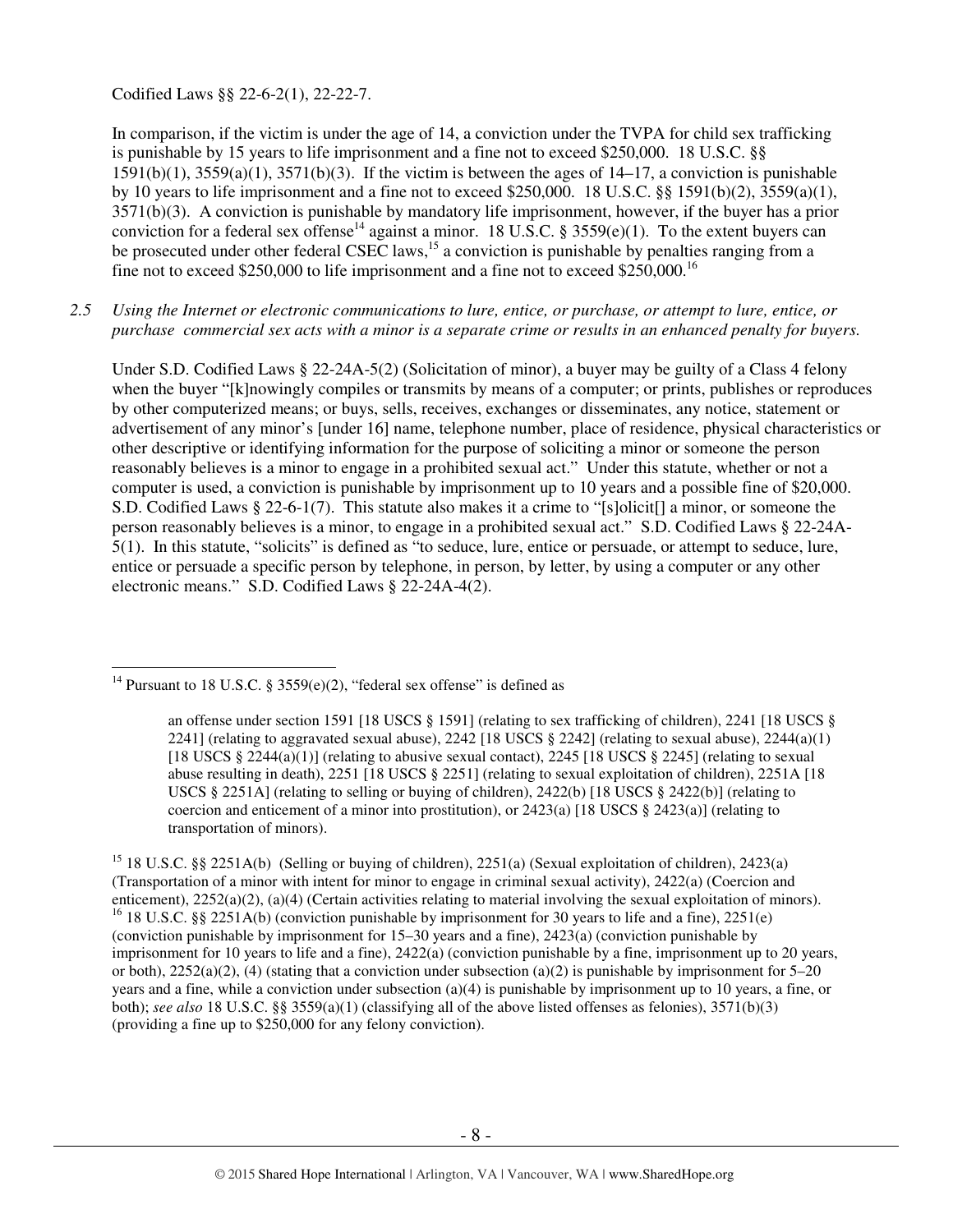## *2.6 No age mistake defense is permitted for a buyer of commercial sex acts with any minor under 18*

Both S.D. Codified Laws § 22-24A-5 (Solicitation of minor) and S.D. Codified Laws § 22-22-24.3 (Sexual exploitation of minor) state that "mistake as to the minor's age is not a defense to a charge of violating this section," thus preventing these buyers from asserting a mistake of age defense; however, neither of these are clearly applicable to commercial to commercial sexual activity.<sup>17</sup> S.D. Codified Laws  $\S$  22-23-9 (Hiring another to engage in sexual activity) is age-neutral, rendering the mistake of age defense inapplicable.

- 2.6.1 Recommendation: Amend S.D. Codified Laws § 22-49-1 (Human trafficking prohibited) to prohibit a defense based on mistake of age in cases of commercial sexual exploitation of a minor under 18.
- *2.7 Base penalties for buying sex acts with a minor under 18 are sufficiently high and not reduced for older minors.*

None of South Dakota's CSEC laws make it a crime to purchase sex with a minor. In the absence of a CSEC law that applies to buyers, S.D. Codified Laws § 22-24A-5 (Solicitation of minor) may apply to soliciting commercial sex acts and is punishable as a Class 4 felony by imprisonment up to 10 years and a possible fine of \$20,000. S.D. Codified Laws § 22-6-1(7). However, under S.D. Codified Laws § 22-24A-4, "minor" is defined as someone 15 or younger. $18$ 

- 2.7.1 Recommendation: Amend S.D. Codified Laws § 22-24A-5 (Solicitation of minor) to make it clearly applicable to solicitation of a minor for commercial sex acts and increase the age of a minor victim to under 18.
- *2.8 Financial penalties for buyers of commercial sex acts with minors are sufficiently high to make it difficult for buyers to hide the crime.*

When a buyer can be found guilty of human trafficking in the first degree under S.D. Codified Laws § 22-49-2(3), which includes sex trafficking, then the crime may be punishable by a fine of \$50,000. S.D. Codified Laws § 22-6-1(5). S.D. Codified Laws § 22-24A-5 (Solicitation of minor) may carry a fine of \$20,000 when the solicited minor is under 16. S.D. Codified Laws § 22-6-1(7).

In contrast, if a buyer is charged with solicitation under S.D. Codified Laws § 22-23-9 (Hiring another to engage in sexual activity) a fine of \$2,000 is possible. S.D. Codified Laws  $\S$  22-6-2(1).

If charged with violating any of the sexual offense laws, buyers of commercial sex with minors could receive significant financial penalties. For S.D. Codified Laws § 22-22-24.3 (Sexual exploitation of minor) the buyer could receive a fine of \$4,000. S.D. Codified Laws § 22-6-1(9). A buyer convicted of a violating S.D. Codified Laws § 22-22-7 (Sexual contact with child under sixteen) may be punished by a maximum fine of \$30,000. S.D. Codified Laws § 22-6-1(6). If, however, the buyer was less than 5 years older than the victim and the victim was 13 or older, the crime would only carry a possible fine of \$2,000. S.D. Codified Laws §§ 22-6-2(1), 22-22-7.

A buyer may also be subject to restitution orders, at the discretion of the court. S.D. Codified Laws § 23A-28-3 (Restitution plan—Present inability to pay—Absence of pecuniary damages—Condition of parole) provides "If

 $\overline{a}$ 

<sup>&</sup>lt;sup>17</sup> See supra Section 2.2 for discussion of these provisions.

<sup>18</sup> *See supra* note 5.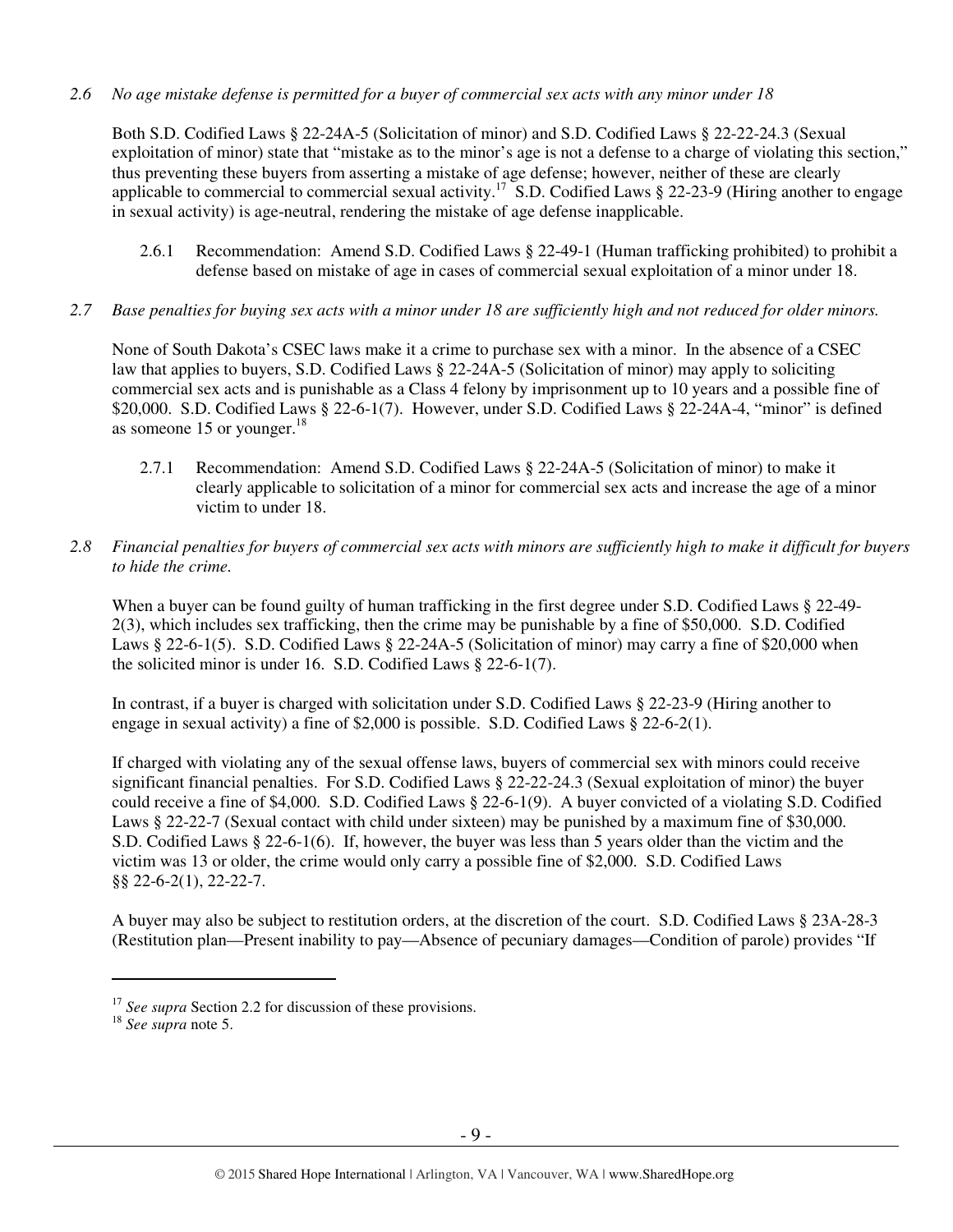the sentencing court orders the defendant to the county jail, suspended imposition of sentence, suspended sentence, or probation, the court may require as a condition that the defendant . . . promptly prepare a plan of restitution, including the name and address of each victim, a specific amount of restitution to each victim, and a schedule of restitution payments." For the purposes of restitution to crime victims, "victim" is defined as including "any person  $\ldots$  who has suffered pecuniary damages<sup>19</sup> as a result of the defendant's criminal activities . . . ." S.D. Codified Laws § 23A-28-2(5). "Criminal activities" is defined as "any crime [excluding petty offenses] for which there is a plea of guilty or verdict of guilty upon which a judgment of conviction may be rendered and any other crime committed after June 30, 1979, which is admitted by the defendant, whether or not prosecuted." S.D. Codified Laws § 23A-28-2(2). Moreover, South Dakota's state policy is that "restitution shall be made by each violator of the criminal laws to the victims of the violator's criminal activities to the extent that the violator is reasonably able to do so." S.D. Codified Laws § 23A-28-1.

Additionally, under S.D. Codified Laws § 23A-28-12 (Medical, psychological or psychiatric treatment of minor victim), "Anyone convicted under . . . § 22-22-7 [Sexual contact with child under sixteen] . . . shall be required as part of the sentence imposed by the court to pay all or part of the cost of any necessary medical, psychological, or psychiatric treatment, or foster care of the minor resulting from the act or acts for which the defendant is convicted."

A buyer is also subject to mandatory, criminal asset forfeiture under S.D. Codified Laws § 22-24A-15<sup>20</sup> (Person convicted forfeits certain property interests—Distribution of seized assets) when found guilty of certain crimes. Crimes allowing for asset forfeiture include, "22-24A-1 to 22-24A-20 [including sale of child pornography; possession, manufacture, or distribution of child pornography; solicitation of minor], inclusive, [or] 22-24B-1 [Sex crimes], 22-49-1 to 22-49-3 [Human trafficking], inclusive . . . .<sup>21</sup> S.D. Codified Laws  $\frac{6}{9}$  22-24A-15. Therefore, those buyers convicted of violations of § 22-24A-3 (Possession, manufacture, or distribution of child pornography), § 22-24A-5 (Solicitation of minor), § 22-22-24.3 (Sexual exploitation of minor), § 22-22-7 (Sexual contact with child under sixteen), § 22-49-1 (Human trafficking prohibited), § 22-49-2 (First degree human trafficking), § 22-49-3 (Second degree human trafficking) and the age-neutral patronizing offense under § 22-23-9 (Hiring another to engage in sexual activity) would be subject to asset forfeiture. S.D. Codified Laws §§ 22-24A-15, 22-24B-1.

Pursuant to S.D. Codified Laws § 22-24A-15 (Person convicted forfeits certain property interests – Distribution of seized assets), property subject to forfeiture includes the following:

(1) Any photograph, film, videotape, book, digital media or visual depiction that has been manufactured, distributed, purchased, possessed, acquired, or received in violation of §§ 22-19A-1, 22-24A-1 to 22-24A-20, inclusive, 22-24B-1, 23A-27-14.1, and 43-43B-1 to 43-43B-3, inclusive;

(2) Any material, product, and equipment of any kind that is used or intended for use in manufacturing, processing, publishing, selling, possessing, or distributing any visual depiction proscribed by §§ 22-19A-1, 22-24A-1 to 22-24A-20, inclusive, 22-24B-1, 23A-27-14.1, and 43- 43B-1 to 43-43B-3, inclusive;

(3) Any property that is used, or intended for use, as a container for property described in

 $\overline{a}$ 

<sup>19</sup> *See supra* note 42.

<sup>&</sup>lt;sup>20</sup> The text of S.D. Codified Chap. § 22-24A-15 included here and elsewhere in this report includes amendments made by the enactment of House Bill 1231 during the 2015 session of the 90th South Dakota legislature. (SD 2015) (effective July 1, 2015).

<sup>21</sup> *See* discussion of "sex crime" pursuant to S.D. Codified Laws § 22-24B-1 *infra* Section 2.10. See supra note 2.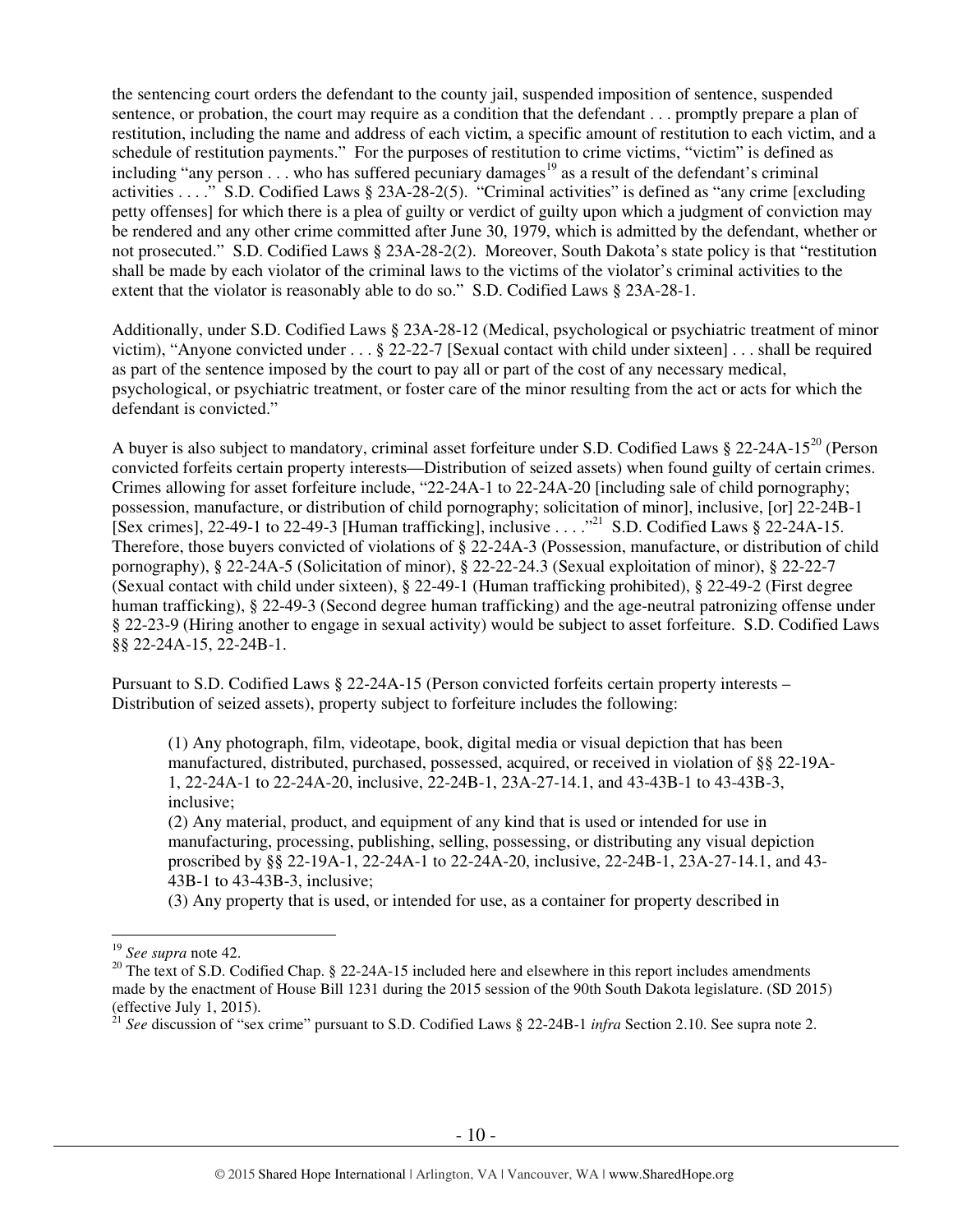subdivisions (1) and (2) of this section, including any computers and digital media;

(4) Any conveyances including aircraft, vehicles, or vessels, that transport, possess, or conceal, or that is used, or intended for use, to transport, or in any manner facilitate any activity proscribed under §§ 22-19A-1, 22-24A-1 to 22-24A-20, inclusive, 22-24B-1, 22-49-1 to 22-49-3, inclusive, 23A-27-14.1, and 43-43B-1 to 43-43B-3, inclusive;<sup>22</sup>

(5) Any book, record, and research, including microfilm, tape, and data that is used, or intended for use, in violation of §§ 22-19A-1, 22-24A-1 to 22-24A-20, inclusive, 22-24B-1, 22-49-1 to 22- 49-3, inclusive, 23A-27-14.1, and 43-43B-1 to 43-43B-3, inclusive;

(6) Any funds or other things of value used for the purposes of unlawfully carrying out any activity proscribed by §§ 22-19A-1, 22-24A-1 to 22-24A-20, inclusive, 22-24B-1, 22-49-1 to 22- 49-3, inclusive, 23A-27-14.1, 43-43B-1 to 43-43B-3, inclusive, and 22-23-2, 22-23-8, and 22-23- 9; and

(7) Any asset, interest, profit, income, and proceed acquired or derived from the unlawful activity proscribed by §§ 22-19A-1, 22-24A-1 to 22-24A-20, inclusive, 22-24B-1, 22-49-1 to 22-49-3, inclusive, 23A-27-14.1, 43-43B-1 to 43-43B-3, inclusive, and 22-23-2, 22-23-8, and 22-23-9.

Pursuant to S.D Codified Laws Chap. 22-24A-21 (Seizure of forfeited property upon court process), "any property subject to forfeiture under this chapter may be seized by any law enforcement officer or designated agent of the Division of Criminal Investigation upon process issued by any court having jurisdiction over the property." Moreover, seizures can be made without process if:

#### $\overline{a}$ <sup>22</sup> Exceptions to § 22-24A-15(4) include:

[N]o conveyance used by any person as a common carrier in the transaction of business as a common carrier may be forfeited under the provisions of sections 4 to 16, inclusive, of this Act, unless it appears that the owner or other person in charge of the conveyance was a consenting party or privy to a violation of this chapter.

S.D Codified Laws Chap. 22-24A-15.1 (Forfeiture of conveyance used as common carrier in transaction of business) states,

[N]o conveyance may be forfeited under the provisions of sections 4 to 16, inclusive, of this Act, by reason of any act or omission established by the owner of the conveyance to have been committed or omitted by any person other than the owner while the conveyance was unlawfully in the possession of a person other than the owner in violation of the criminal laws of the United States, or of any state, or while the conveyance was rented or leased from a motor vehicle dealer or a leasing or rental agency and the dealer or agency had no knowledge that the conveyance transported, possessed, or concealed child pornography or any quantity of any other property described in subdivisions 22-24A-15(1) and (2) or was being used or intended for use, to transport or in any manner facilitate the transportation, sale, receipt, possession, or concealment of said child pornography or other property.

The text of S.D Codified Laws Chap. 22-24A-15.2 (Forfeiture of conveyance not in owner's possession) states,

[N]o conveyance may be forfeited under the provisions of sections 5 to 17, inclusive, of this Act, by reason of any act omitted by a person other than an owner of the conveyance unless the owner knew or in the exercise of ordinary care should have known that the transported, possessed, or concealed child pornography or any other property described in subdivisions 22-24A-15(1) and (2), was being used or was intended for use to transport, or in any manner to facilitate the transportation, sale, receipt, possession, or concealment of the child pornography or other related property.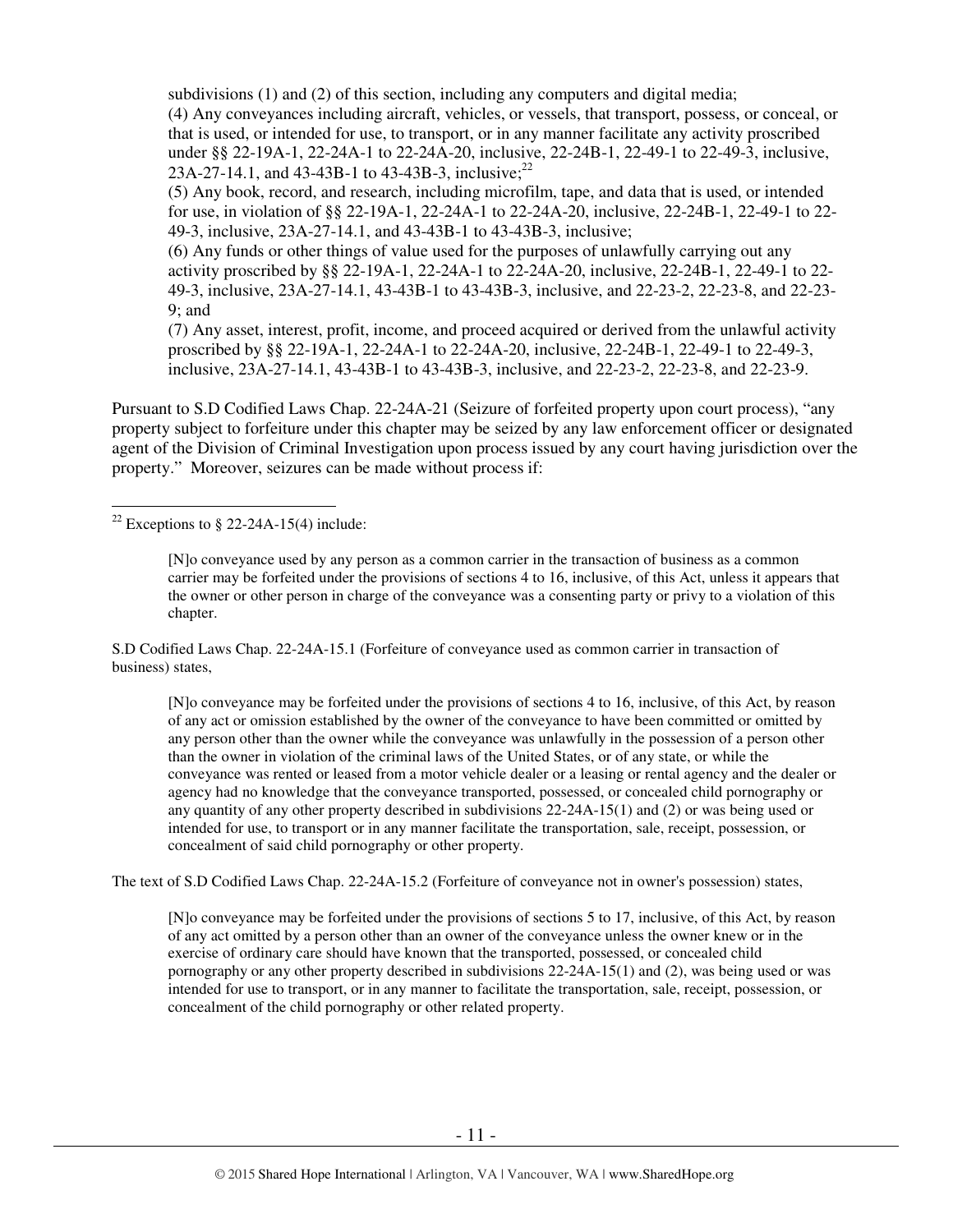(1) The seizure is incident to an arrest or a search under a search warrant or to an inspection under an administrative inspection warrant;

(2) The property subject to seizure has been the subject of a prior judgment in favor of the state in a criminal injunction or forfeiture proceeding under this chapter;

(3) The law enforcement officer or agent has probable cause to believe that the property is directly or indirectly dangerous to health or safety; or

(4) The law enforcement officer or agent has probable cause to believe that the property has been used or intended to be used in violation of this chapter.

If property is forfeited under chapter 22-24A-22, the chief agent may

(1) Retain the property for official use; or

(2) Sell any forfeited property that is not required to be destroyed by law and that is not harmful to the public, if the proceeds are disposed of for payment of all proper expenses of the proceedings for forfeiture and sale including expenses of seizure, maintenance of custody, advertising, and court costs.

S.D. Codified Laws § 22-24A-15 states that property from subdivision (1) shall be deemed contraband and forfeited to the state. Regarding the use of the other listed property, S.D. Codified Laws § 22-24A-15 states that "[a]ny amount over and above the amount necessary to reimburse for the investigation and prosecution shall be used to satisfy any civil judgments received by victims. All remaining proceeds from the sale of any forfeited property shall be paid into the South Dakota internet crimes against children fund."

## *2.9 Buying and possessing child pornography carries penalties as high as similar federal offenses.*

Under S.D. Codified Laws § 22-24A-3(3) (Possession, manufacture, or distribution of child pornography), a person who "[k]nowingly possesses, distributes, or otherwise disseminates any visual depiction of a minor engaging in a prohibited sexual act, or in the simulation of such an act" is guilty of a Class 4 felony. This crime is punishable by imprisonment up to 10 years and a possible fine of \$20,000. S.D. Codified Laws § 22-6-1(7). A subsequent offense within 15 years is a Class 3 felony punishable by imprisonment up to 15 years and a possible fine of \$30,000. S.D. Codified Laws §§ 22-24A-3, 22-6-1(6). A person convicted of this crime also faces several financial penalties including asset forfeiture and civil damages. S.D. Codified Laws §§ 22-24A-7, 22-24A-15, 22-24B-1(5).<sup>23</sup>

In comparison, a federal conviction for possession of child pornography<sup>24</sup> is generally punishable by imprisonment for 5–20 years and a fine not to exceed  $$250,000.<sup>25</sup>$  Subsequent convictions, however, are punishable by

 $\overline{a}$ <sup>23</sup> *See* discussion *supra* Section 2.8.

<sup>&</sup>lt;sup>24</sup> 18 U.S.C. §§ 2252(a)(2), (a)(4)(A) (Certain activities relating to material involving the sexual exploitation of minors), 2252A(a)(2)–(3) (Certain activities relating to material constituting or containing child pornography), 1466A(a), (b) (Obscene visual representations of the sexual abuse of children).

<sup>&</sup>lt;sup>25</sup> 18 U.S.C. §§ 2252(b) (stating that a conviction under subsection (a)(2) is punishable by imprisonment for 5–20 years and a fine, while a conviction under subsection (a)(4) is punishable by imprisonment up to 10 years, a fine, or both), 2252A(b)(1) (a conviction is punishable by imprisonment for 5–20 years and a fine), 1466A(a), (b) (stating that a conviction under subsection (a) is "subject to the penalties provided in section  $2252A(b)(1)$ ," imprisonment for 5–20 years and a fine, while a conviction under subsection (b) is "subject to the penalties provided in section 2252A(b)(2)," imprisonment up to 10 years, a fine, or both); *see also* 18 U.S.C. §§ 3559(a)(1) (classifying all of the above listed offenses as felonies), 3571(b)(3) (providing a fine up to \$250,000 for any felony conviction).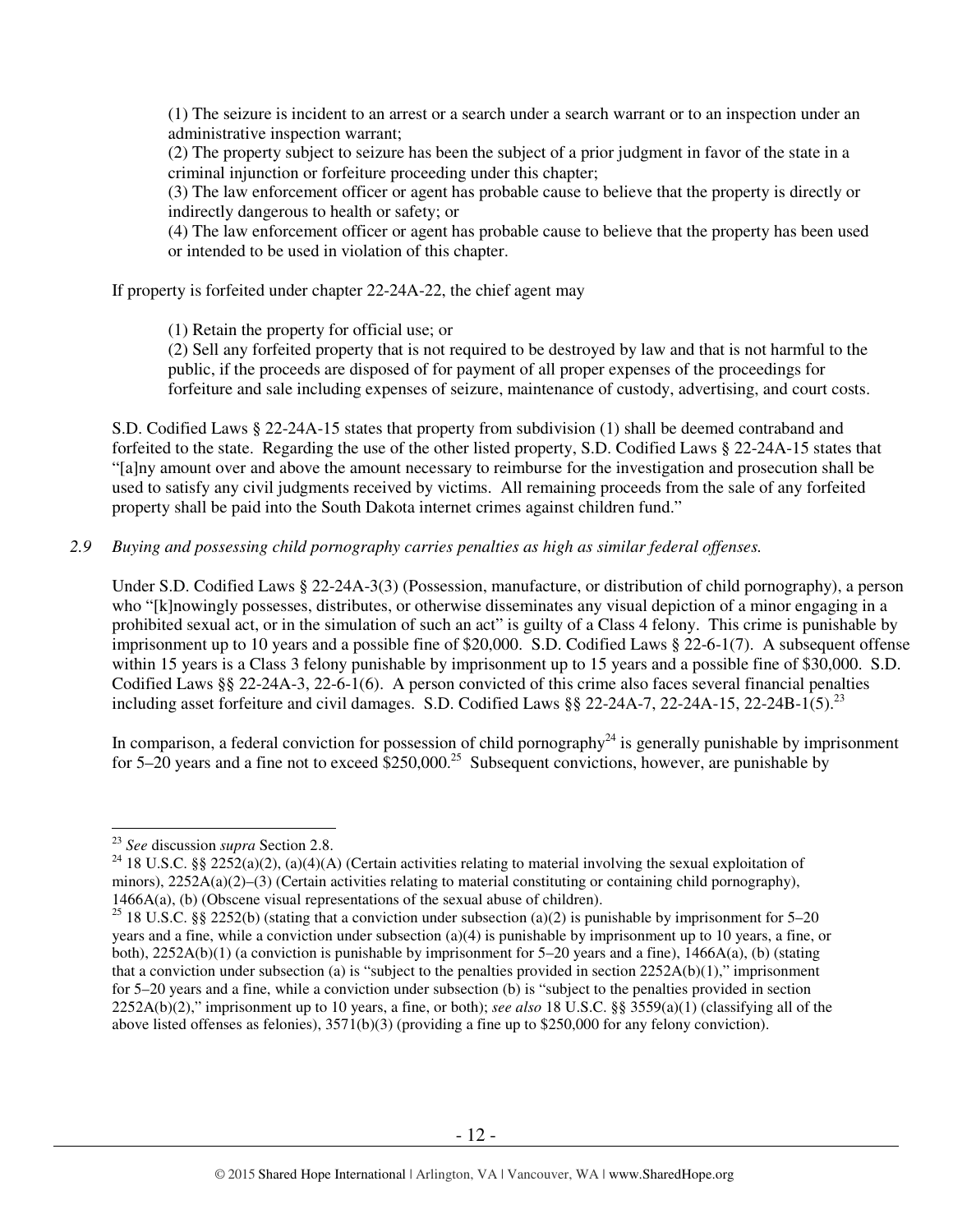imprisonment up to 40 years and a fine not to exceed  $$250,000.<sup>26</sup>$ 

*2.10 Convicted buyers of commercial sex acts with minors and child pornography are required to register as sex offenders*.

Buyers convicted under S.D. Codified Laws § 22-49-2 (First degree human trafficking) or under S.D. Codified Laws § 22-49-3 (Second degree human trafficking) are required to register as sex offenders if the victim is a minor. S.D. Codified Laws § 22-24B-1<sup>27</sup> ("Sex crime" defined). Pursuant to S.D. Codified Laws § 22-24B-2 (Registration of convicted sex offenders), "Any person who has been convicted for commission of a sex crime, as defined in § 22-24B-1, shall register as a sex offender." According to S.D. Codified Laws § 22-24B-1 ("Sex crime" defined), "sex crimes" include the following:

(1) Rape as set forth in § 22-22-1;

(2) Felony sexual contact with a minor under sixteen as set forth in § 22-22-7 if committed by an adult;

. . .

(5) Possessing, manufacturing, or distributing child pornography as set forth in § 22-24A-3;

(6) Sale of child pornography as set forth in § 22-24A-1;

(7) Sexual exploitation of a minor as set forth in § 22-22-24.3;

(8) Kidnapping, as set forth in § 22-19-1, if the victim of the criminal act is a minor;

(9) Promotion of prostitution of a minor as set forth in subdivision 22-23-2(2);

. . . (12) Solicitation of a minor as set forth in § 22-24A-5;

(15) An attempt to commit any of the crimes listed in this section or any conspiracy or solicitation to commit any of the crimes listed in this section;

. . . (17) Any federal crime or court martial offense that would constitute a sex crime under federal law;

(18) Any crime committed in another state if that state also requires that anyone convicted of that crime register as a sex offender in that state; . . .

. . .

. . .

(21) First degree human trafficking as set forth in § 22-49-2 if the victim is a minor; or

(22) Second degree human trafficking as set forth in § 22-49-3 involving the prostitution of a minor.

<sup>27</sup> *See supra* note 2.

 $\overline{a}$ <sup>26</sup> 18 U.S.C. §§ 2252(b) (stating if a person has a prior conviction under subsection (b)(1), or a list of other statutes, a conviction is punishable by a fine and imprisonment for 15–40 years, but if a person has a prior conviction under subsection (b)(1), or a list of other statutes, a conviction is punishable by a fine and imprisonment for  $10-20$  years),  $2252A(b)(1)$  (stating if a person has a prior conviction under subsection (a)(2), (a)(3), or a list of other statutes, a conviction is punishable by a fine and imprisonment for  $15-40$  years),  $1466A(a)$ , (b) (stating that the penalty scheme for section 2252A(b) applies); *see also* 18 U.S.C. §§ 3559(a)(1) (classifying all of the above listed offenses as felonies),  $3571(b)(3)$  (providing a fine up to \$250,000 for any felony conviction).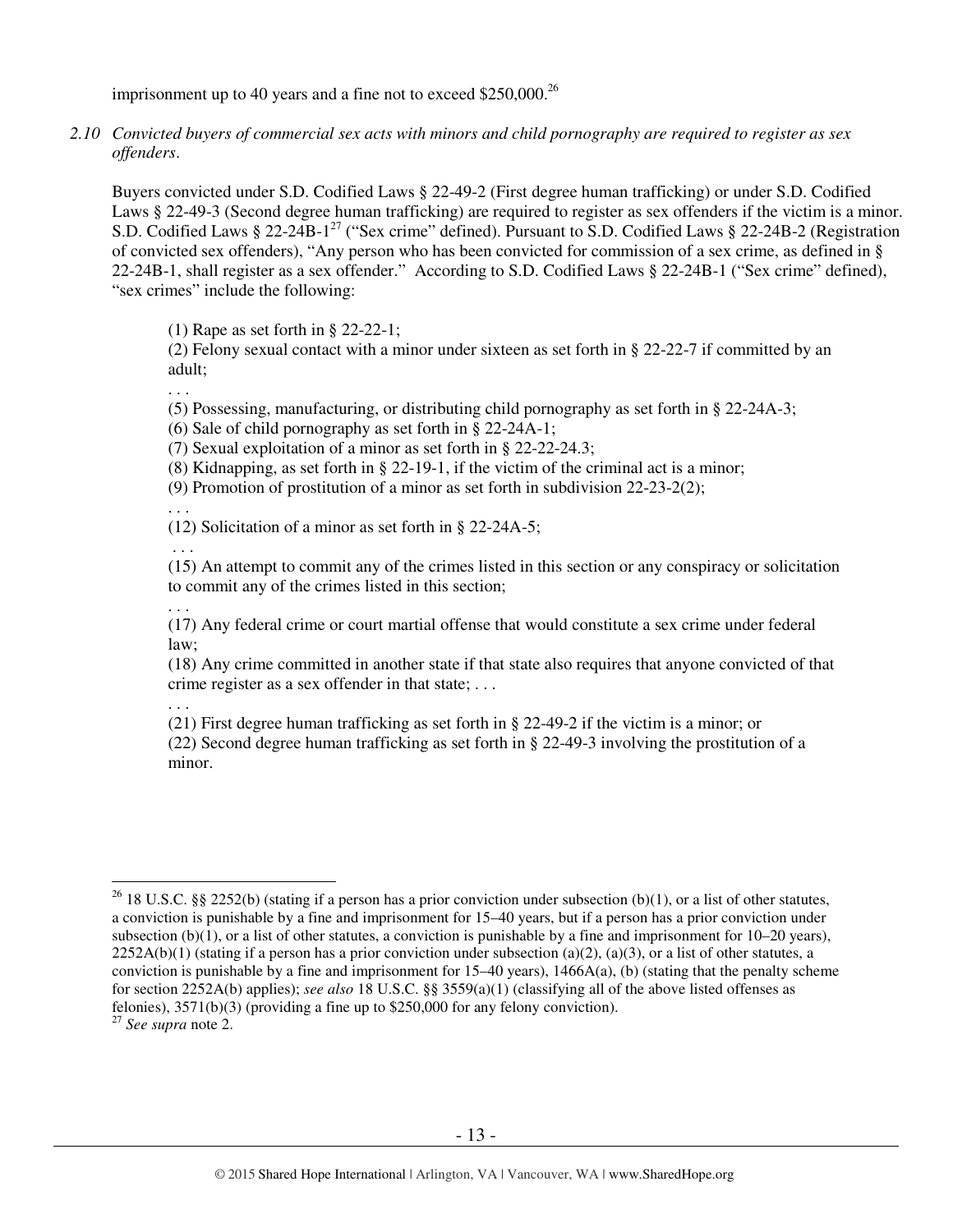#### **FRAMEWORK ISSUE 3: CRIMINAL PROVISIONS FOR TRAFFICKERS**

#### *Legal Components:*

- *3.1 Penalties for trafficking a child for sexual exploitation are as high as federal penalties.*
- *3.2 Creating and distributing child pornography carries penalties as high as similar federal offenses.*
- *3.3 Using the Internet or electronic communications to lure, entice, recruit, or sell commercial sex acts with a minor is a separate crime or results in an enhanced penalty for traffickers.*
- *3.4 Financial penalties for traffickers, including asset forfeiture, are sufficiently high.*
- *3.5 Convicted traffickers are required to register as sex offenders.*
- *3.6 Laws relating to termination of parental rights for certain offenses include sex trafficking or commercial sexual exploitation of children (CSEC) offenses in order to remove the children of traffickers from their control and potential exploitation.*

*\_\_\_\_\_\_\_\_\_\_\_\_\_\_\_\_\_\_\_\_\_\_\_\_\_\_\_\_\_\_\_\_\_\_\_\_\_\_\_\_\_\_\_\_\_\_\_\_\_\_\_\_\_\_\_\_\_\_\_\_\_\_\_\_\_\_\_\_\_\_\_\_\_\_\_\_\_\_\_\_\_\_\_\_\_\_\_\_\_\_\_\_\_\_* 

#### *Legal Analysis:*

*3.1 Penalties for trafficking a child for sexual exploitation are as high as federal penalties.* 

Human trafficking in the second degree is a Class 4 felony when an individual "[r]ecruits, harbors, transports, provides, or obtains, by any means, another person knowing that force, fraud, or coercion will be used to cause the person to engage in prostitution, forced labor, or involuntary servitude." S.D. Codified Laws § 22-49-1. Class 4 felonies are punishable by imprisonment up to 10 years and a possible fine of \$20,000. S.D. Codified Laws § 22-6- 1(7). S.D. Codified Laws § 22-49-2 creates a Class 2 felony for human trafficking in the first degree when the crimes "(1) Involve committing or attempting to commit kidnaping; (2) Involve a victim under the age of sixteen years; (3) Involve prostitution or procurement for prostitution; or (4) Result in the death of a victim." When these elements are involved, the crime is punishable by imprisonment up to 25 years and a possible fine of \$50,000. S.D. Codified Laws § 22-6-1(5).

A trafficker could also be found guilty of S.D. Codified Laws § 22-23-2(1), (2) (Promotion of prostitution) when the trafficker "[p]romotes the prostitution of a minor" or "[e]ncourages, induces, procures, or otherwise purposely causes another to become or remain a prostitute." This crime is a Class 5 felony punishable by imprisonment up to 5 years and a possible fine of \$10,000. S.D. Codified Laws §§ 22-23-2, 22-6-1(8).

Additionally, a trafficker could be charged with S.D. Codified Laws § 22-23-8 (Solicitation or procurement of prostitute for patron), which creates a Class 6 felony when an individual does any of the following:

(1) Solicits another person to patronize a prostitute;

(2) Procures a prostitute for a patron;

(3) Transports a person into or within this state to engage in prostitution, or procures or pays for transportation for that purpose;

(4) Knowingly permits a place owned, managed, supervised, or controlled by himself or herself, alone, or in association with others, to be regularly used for prostitution or the promotion of prostitution, or fails to make reasonable effort to abate such use by ejecting the tenant, notifying law enforcement authorities, or using other legally available means; or

(5) Solicits, receives, or agrees to receive any benefit for doing or agreeing to do anything prohibited by this section;

This crime is punishable by imprisonment for 2 years, a fine of \$4,000, or both. S.D. Codified Laws §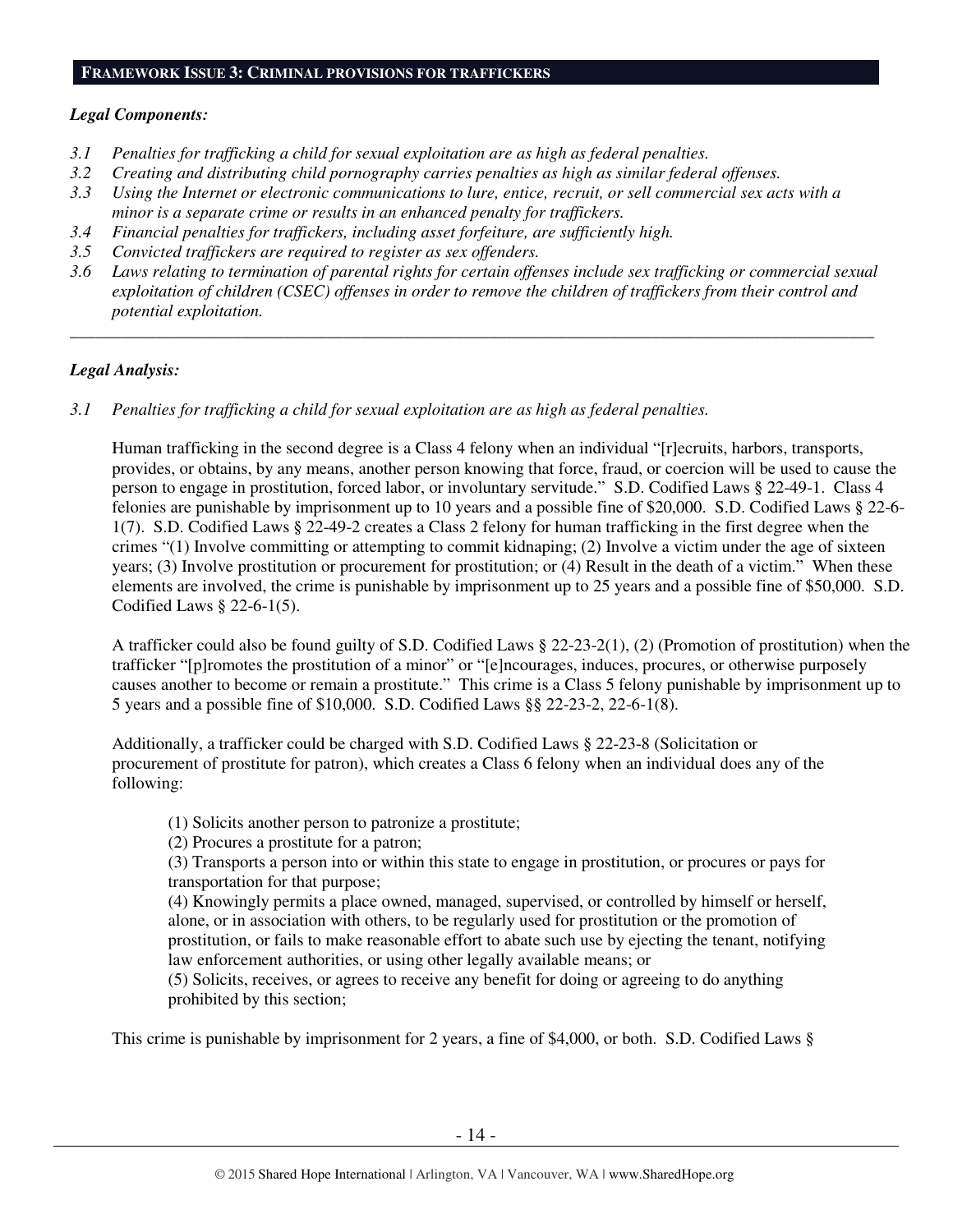## $22-6-1(9)$ .

A trafficker could be charged under S.D. Codified Laws § 22-24A-5(2) (Solicitation of minor), which creates a Class 4 felony when an individual 18 or older "[k]nowingly compiles or transmits by means of a computer; or prints, publishes or reproduces by other computerized means; or buys, sells, receives, exchanges or disseminates, any notice, statement or advertisement of any minor's name, telephone number, place of residence, physical characteristics or other descriptive or identifying information for the purpose of soliciting a minor or someone the person reasonably believes is a minor to engage in a prohibited sexual act." This crime is punishable by imprisonment up to 10 years and a possible fine of \$20,000. S.D. Codified Laws § 22-6-1(7).

In comparison, if the victim is under the age of 14, a conviction under the Trafficking Victims Protection Act (TVPA) for child sex trafficking is punishable by 15 years to life imprisonment and a fine not to exceed \$250,000. 18 U.S.C. §§ 1591(b)(1),  $3559(a)(1)$ ,  $3571(b)(3)$ . If the victim is between the ages of 14–17, a conviction is punishable by 10 years to life imprisonment and a fine not to exceed \$250,000. 18 U.S.C. §§ 1591(b)(2),  $3559(a)(1)$ ,  $3571(b)(3)$ . A conviction is punishable by mandatory life imprisonment, however, if the trafficker has a prior conviction for a federal sex offense<sup>28</sup> against a minor.

## *3.2 Creating and distributing child pornography carries penalties as high as similar federal offenses*.

S.D. Codified Laws § 22-24A-3 (Possession, manufacture, or distribution of child pornography) creates a Class 4 felony when an individual does any of the following:

(1) Creates any visual depiction of a minor engaging in a prohibited sexual act, or in the simulation of such an act;

(2) Causes or knowingly permits the creation of any visual depiction of a minor engaged in a prohibited sexual act, or in the simulation of such an act; or

(3) Knowingly possesses, distributes, or otherwise disseminates any visual depiction of a minor engaging in a prohibited sexual act, or in the simulation of such an act.

As a Class 4 felony, this crime is punishable by imprisonment up to 10 years and a possible fine of \$20,000. S.D. Codified Laws § 22-6-1(7). Subsequent convictions within 15 years are Class 3 felonies punishable by imprisonment up to 15 years and a possible fine of \$30,000. S.D. Codified Laws §§ 22- 24A-3, 22-6-1(6).

In comparison, if the victim is under the age of 14, a conviction under the TVPA for child sex trafficking is punishable by 15 years to life imprisonment and a fine not to exceed \$250,000. 18 U.S.C. §§ 1591(b)(1),  $3559(a)(1)$ ,  $3571(b)(3)$ . If the victim is between the ages of 14–17, a conviction is punishable by 10 years to life imprisonment and a fine not to exceed \$250,000. 18 U.S.C. §§ 1591(b)(2), 3559(a)(1), 3571(b)(3). A conviction is punishable by mandatory life imprisonment, however, if the trafficker has a prior conviction for a federal sex offense<sup>29</sup> against a minor. Additionally, a federal conviction for distribution of child pornography<sup>30</sup> is generally

 $\overline{a}$ <sup>28</sup> *See supra* note 14 for the definition of "federal sex offense."

<sup>&</sup>lt;sup>29</sup> *See supra* note 14 for the definition of "federal sex offense."

 $30\,18$  U.S.C. §§ 2252(a)(1), (a)(2), (a)(3) (Certain activities relating to material involving the sexual exploitation of minors),  $2252A(a)(2)$ ,  $(a)(3)$  (Certain activities relating to material constituting or containing child pornography), 1466A(a) (Obscene visual representations of the sexual abuse of children).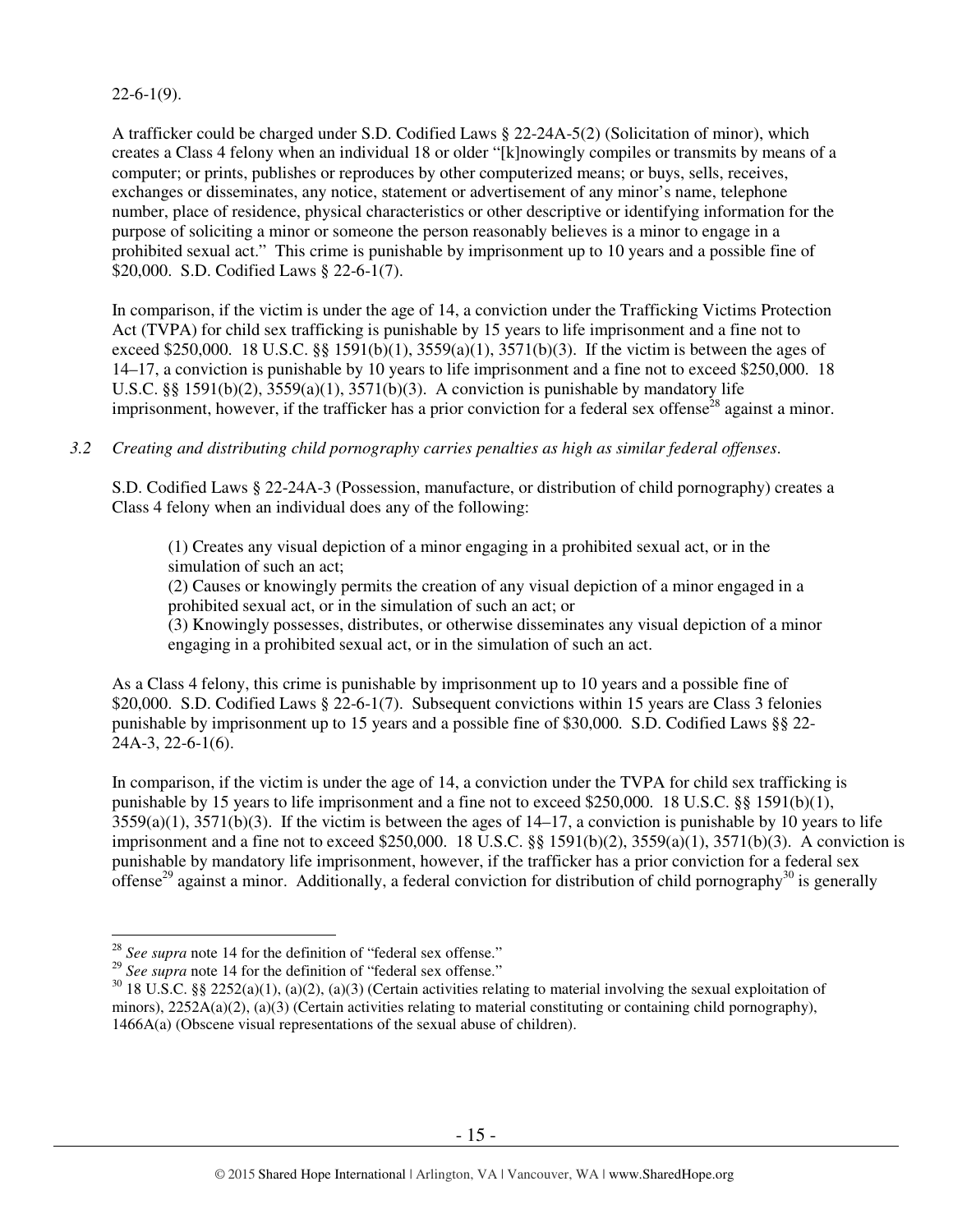punishable by imprisonment for  $5-20$  years and a fine not to exceed \$250,000.<sup>31</sup> Subsequent convictions, however, are punishable by imprisonment up to 40 years and a fine not to exceed \$250,000.<sup>32</sup>

*3.3 Using the Internet or electronic communications to lure, entice, recruit, or sell commercial sex acts with a minor is a separate crime or results in an enhanced penalty for traffickers.* 

A person 18 or older violates S.D. Codified Laws § 22-24A-5(2) (Solicitation of minor) when he "[k]nowingly compiles or transmits by means of a computer; or prints, publishes or reproduces by other computerized means; or buys, sells, receives, exchanges or disseminates, any notice, statement or advertisement of any minor's name, telephone number, place of residence, physical characteristics or other descriptive or identifying information for the purpose of soliciting a minor or someone the person reasonably believes is a minor to engage in a prohibited sexual act." This is a Class 4 felony punishable by imprisonment up to 10 years and a possible fine of \$20,000. S.D. Codified Laws §§ 22-24A-5, 22-6- 1(7). S.D. Codified Laws § 22-24A-5(1) creates a Class 4 felony when a person 18 or older "(1) Solicits<sup>33</sup> a minor, or someone the person reasonably believes is a minor, to engage in a prohibited sexual act." Under S.D. Codified Laws § 22-24A-4, "minor" is defined as someone 15 or younger. This crime is punishable by imprisonment up to 10 years and a possible fine of \$20,000. S.D. Codified Laws § 22-6- 1(7).

#### *3.4 Financial penalties for traffickers, including asset forfeiture, are sufficiently high.*

A person found guilty of human trafficking in the first degree faces a possible fine of \$50,000. S.D. Codified Laws §§ 22-49-2, 22-6-1(5). The crime of human trafficking in the second degree carries a possible fine of \$20,000. S.D. Codified Laws §§ 22-49-3, 22-6-1(7).

For a violation of S.D. Codified Laws § 22-23-2 (Promotion of prostitution), a trafficker could receive a possible fine of \$10,000. S.D. Codified Laws §§ 22-23-2, 22-6-1(8). In contrast, a violation of S.D. Codified Laws § 22-23- 8 (Solicitation or procurement of prostitute for patron) carries a possible fine of \$4,000 for violations. S.D. Codified Laws § 22-6-1(9). Lastly, S.D. Codified Laws § 22-24A-5 (Solicitation of minor) is punishable by a possible fine of \$20,000. S.D. Codified Laws § 22-6-1(7).

Traffickers may be subject to restitution orders, at the discretion of the court. S.D. Codified Laws § 23A-28-3

l <sup>31</sup> 18 U.S.C. §§ 2252(b) (stating that a conviction under subsection (a)(1), (a)(2), or (a)(3) is punishable by imprisonment for 5–20 years and a fine), 2252A(b)(1) (a conviction is punishable by imprisonment for 5–20 years and a fine), 1466A(a), (b) (stating that a conviction under subsection (a) is "subject to the penalties provided in section 2252A(b)(1)," imprisonment for 5–20 years and a fine, while a conviction under subsection (b) is "subject to the penalties provided in section 2252A(b)(2)," imprisonment up to 10 years, a fine, or both); *see also* 18 U.S.C. §§ 3559(a)(1) (classifying all of the above listed offenses as felonies),  $3571(b)(3)$  (providing a fine up to \$250,000 for any felony conviction).

 $32$  18 U.S.C. §§ 2252(b) (stating if a person has a prior conviction under subsection (a)(1), (a)(2), or (a)(3) or a list of other statutes, a conviction is punishable by a fine and imprisonment for 15–40 years), 2252A(b)(1) (stating if a person has a prior conviction under subsection (a)(2), (a)(3), or a list of other statutes, a conviction is punishable by a fine and imprisonment for 15–40 years),  $1466A(a)$ , (b) (stating that the penalty scheme for section 2252A(b) applies); *see also* 18 U.S.C. §§ 3559(a)(1) (classifying all of the above listed offenses as felonies), 3571(b)(3) (providing a fine up to \$250,000 for any felony conviction).

<sup>33</sup> "Solicit" is defined in S.D. Codified Laws § 22-24A-4 as "to seduce, lure, entice or persuade, or attempt to seduce, lure, entice or persuade a specific person by telephone, in person, by letter, by using a computer or any other electronic means."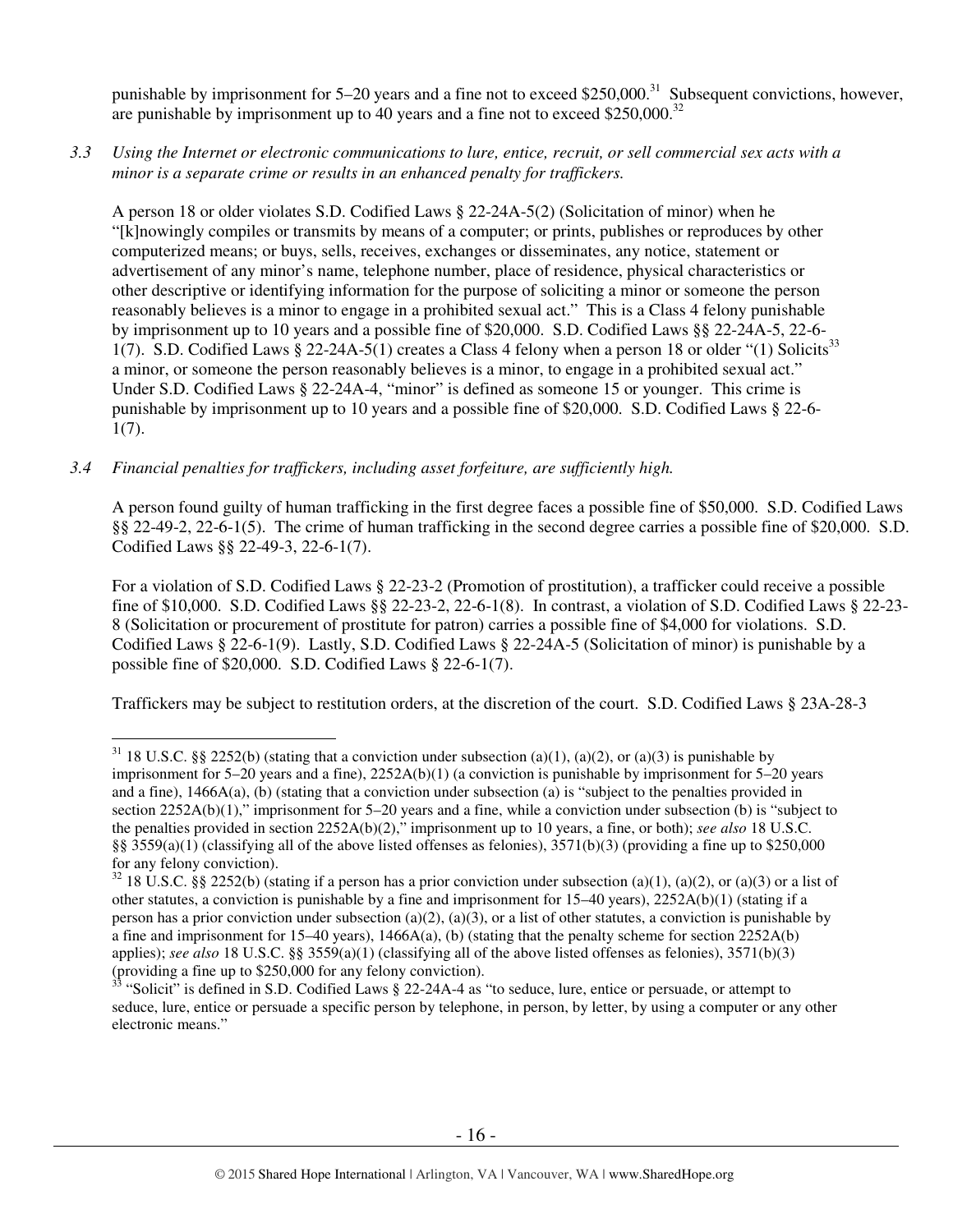(Restitution plan—Present inability to pay—Absence of pecuniary damages—Condition of parole) provides "If the sentencing court orders the defendant to the county jail, suspended imposition of sentence, suspended sentence, or probation, the court may require as a condition that the defendant . . . promptly prepare a plan of restitution, including the name and address of each victim, a specific amount of restitution to each victim, and a schedule of restitution payments." For the purposes of restitution to crime victims, "victim" is defined as including "any person  $\ldots$  who has suffered pecuniary damages<sup>34</sup> as a result of the defendant's criminal activities . . . ." S.D. Codified Laws § 23A-28-2(5). "Criminal activities" is defined as "any crime [excluding petty offenses] for which there is a plea of guilty or verdict of guilty upon which a judgment of conviction may be rendered and any other crime committed after June 30, 1979, which is admitted by the defendant, whether or not prosecuted." S.D. Codified Laws § 23A-28-2(2). Moreover, South Dakota's state policy is that "restitution shall be made by each violator of the criminal laws to the victims of the violator's criminal activities to the extent that the violator is reasonably able to do so." S.D. Codified Laws § 23A-28-1.

Additionally, under S.D. Codified Laws § 23A-28-12 (Medical, psychological or psychiatric treatment of minor victim), "[a]nyone convicted under § 26-10-1 [Abuse of or cruelty to minor as felony], 22-22-7 [Sexual contact with child under sixteen] . . . or subdivision  $22-22-1(1)$  or (5) [Rape], shall be required as part of the sentence imposed by the court to pay all or part of the cost of any necessary medical, psychological, or psychiatric treatment, or foster care of the minor resulting from the act or acts for which the defendant is convicted."

A trafficker is subject to mandatory criminal asset forfeiture under S.D. Codified Laws § 22-24A-15<sup>35</sup> (Person convicted forfeits certain property interests—Distribution of seized assets) when found guilty of certain crimes. Crimes allowing for asset forfeiture include, "§§ 22-19A-1 [Stalking], 22-24A-1 to 22-24A-20 [including sale of child pornography; possession, manufacture, or distribution of child pornography; solicitation of minor], inclusive, 22-24B-1 [Sex crimes]<sup>36</sup>. . . ." Therefore, those traffickers convicted of § 22-24A-3 (Possession, manufacture, or distribution of child pornography), § 22-24A-5 (Solicitation of a minor), § 22-22-24.3 (Sexual exploitation of minor), §§ 22-49-1 to 22-49-3 (Human trafficking), § 22-22-7 (Sexual contact with child under sixteen), § 22-23-2 (Promotion of prostitution) and § 22-23-8 (Solicitation or procurement of prostitute for patron) would be subject to asset forfeiture. S.D. Codified Laws §§ 22-24A-15, 22-24B-1.

Pursuant to S.D. Codified Laws § 22-24A-15 (Person convicted forfeits certain property interests— Distribution of seized assets), property subject to forfeiture includes the following:

(1) Any photograph, film, videotape, book, digital media or visual depiction that has been manufactured, distributed, purchased, possessed, acquired, or received in violation of §§ 22-19A-1, 22-24A-1 to 22-24A-20, inclusive, 22-24B-1, 23A-27-14.1, and 43-43B-1 to 43- 43B-3, inclusive;

(2) Any material, product, and equipment of any kind that is used or intended for use in manufacturing, processing, publishing, selling, possessing, or distributing any visual depiction proscribed by §§ 22-19A-1, 22-24A-1 to 22-24A-20, inclusive, 22-24B-1, 23A-27-14.1, and 43- 43B-1 to 43-43B-3, inclusive;

(3) Any property that is used, or intended for use, as a container for property described in subdivisions (1) and (2) of this section, including any computers and digital media; (4) Any conveyances including aircraft, vehicles, or vessels, that transport, possess, or conceal, or that is used, or intended for use, to transport, or in any manner facilitate any activity proscribed

 $\overline{a}$ 

<sup>34</sup> *See supra* note 42.

<sup>35</sup> *See supra* note 20.

<sup>36</sup> *See supra* note 27.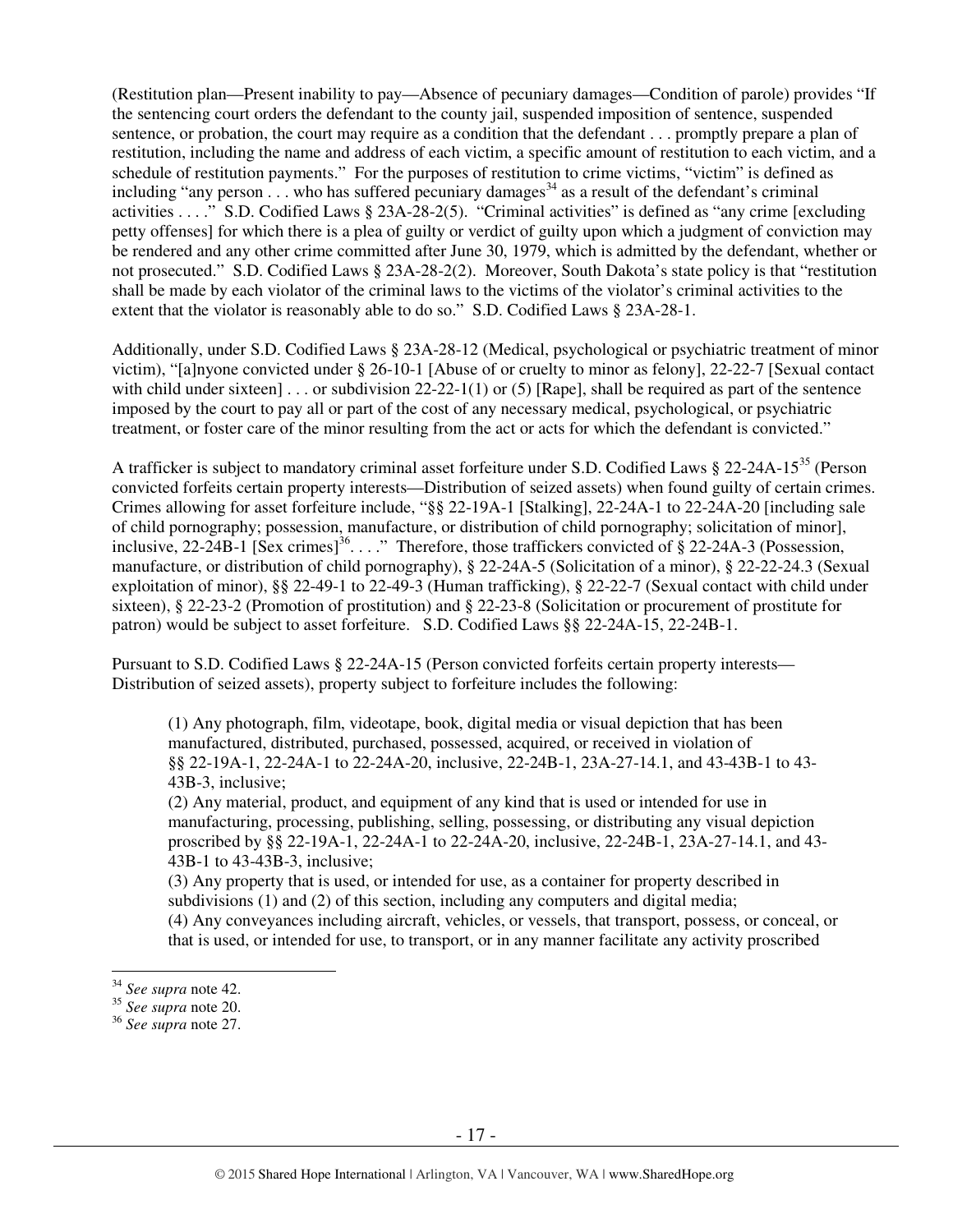under §§ 22-19A-1, 22-24A-1 to 22-24A-20, inclusive, 22-24B-1, 22-49-1 to 22-49-3, inclusive, 23A-27-14.1, and 43-43B-1 to 43-43B-3, inclusive;

(5) Any book, record, and research, including microfilm, tape, and data that is used, or intended for use, in violation of §§ 22-19A-1, 22-24A-1 to 22-24A-20, inclusive, 22-24B-1, 22-49-1 to 22- 49-3, inclusive, 23A-27-14.1, and 43-43B-1 to 43-43B-3, inclusive;

(6) Any funds or other things of value used for the purposes of unlawfully carrying out any activity proscribed by §§ 22-19A-1, 22-24A-1 to 22-24A-20, inclusive, 22-24B-1, 22-49-1 to 22- 49-3, inclusive, 23A-27-14.1, 43-43B-1 to 43-43B-3, inclusive, and 22-23-2, 22-23-8, and 22-23- 9; and

(7) Any asset, interest, profit, income, and proceed acquired or derived from the unlawful activity proscribed by §§ 22-19A-1, 22-24A-1 to 22-24A-20, inclusive, 22-24B-1, 22-49-1 to 22-49-3, inclusive, 23A-27-14.1, 43-43B-1 to 43-43B-3, inclusive, and 22-23-2, 22-23-8, and 22-23-9.

Pursuant to S.D Codified Laws Chap. 22-24A-22 (Seizure of forfeited property without court process), "any property subject to forfeiture under this chapter may be seized by any law enforcement officer or designated agent of the Division of Criminal Investigation upon process issued by any court having jurisdiction over the property." Moreover, seizures can be made without process if:

(1) The seizure is incident to an arrest or a search under a search warrant or to an inspection under an administrative inspection warrant;

(2) The property subject to seizure has been the subject of a prior judgment in favor of the state in a criminal injunction or forfeiture proceeding under this chapter;

(3) The law enforcement officer or agent has probable cause to believe that the property is directly or indirectly dangerous to health or safety; or

(4) The law enforcement officer or agent has probable cause to believe that the property has been used or intended to be used in violation of this chapter.

If property is forfeited under chapter 22-24A-25 (Actions by chief agent subsequent to seizure), the chief agent may

(1) Retain the property for official use; or

(2) Sell any forfeited property that is not required to be destroyed by law and that is not harmful to the public, if the proceeds are disposed of for payment of all proper expenses of the proceedings for forfeiture and sale including expenses of seizure, maintenance of custody, advertising, and court costs.

S.D. Codified Laws § 22-24A-15 states that property from subdivision (1) shall be deemed contraband and forfeited to the state. Regarding the use of the other listed property, S.D. Codified Laws § 22-24A-15 states that "[a]ny amount over and above the amount necessary to reimburse for the investigation and prosecution shall be used to satisfy any civil judgments received by victims. All remaining proceeds from the sale of any forfeited property shall be paid into the South Dakota internet crimes against children fund."

# *3.5 Convicted traffickers are required to register as sex offenders.*

A trafficker convicted of first or second degree human trafficking of a minor under either S.D. Codified Laws § 22-49-2 or § 22-49-3, will be required to register as a sex offender. S.D. Codified Laws § 22-24B-1. ("Sex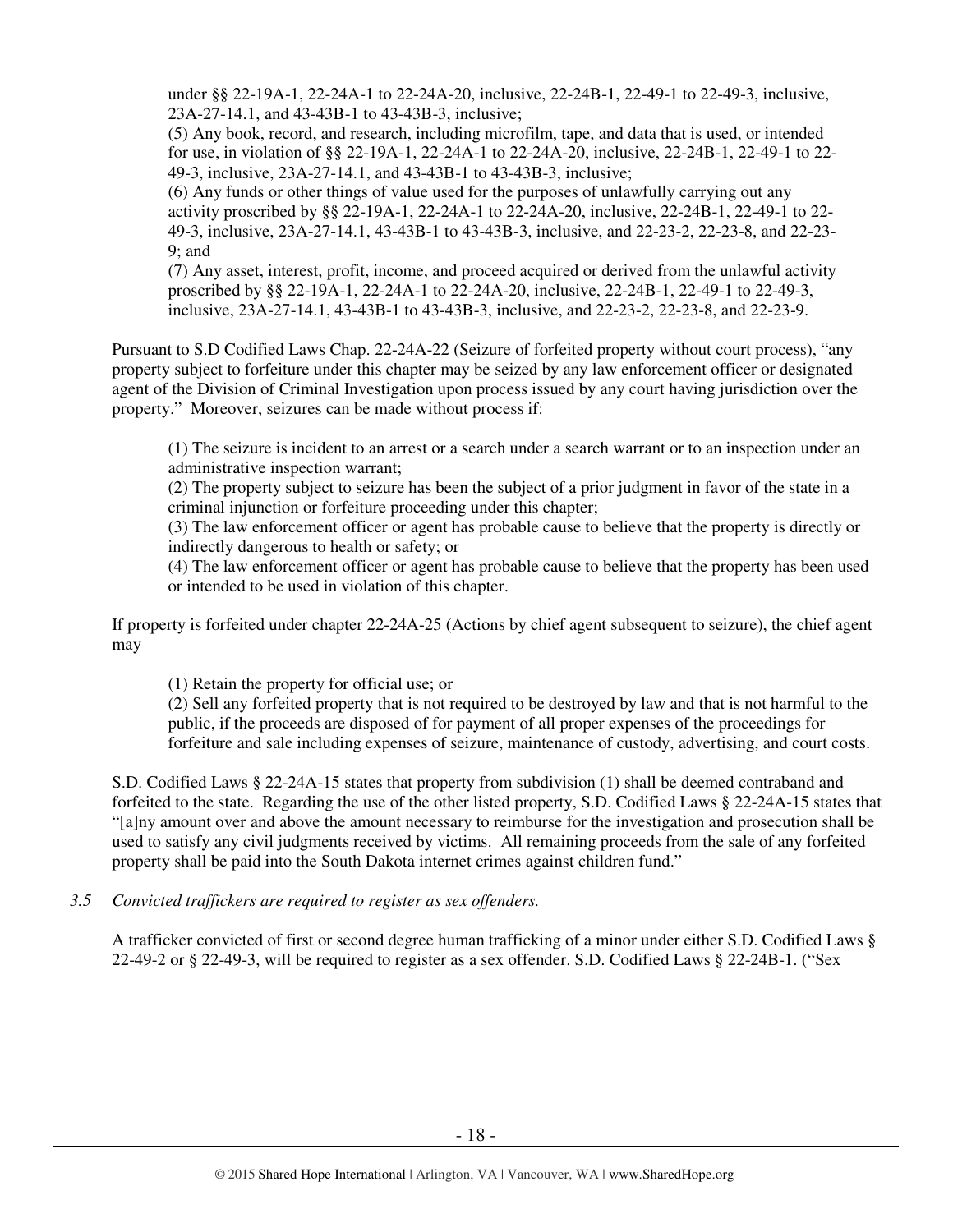crime" defined).<sup>37</sup> Pursuant to S.D. Codified Laws § 22-24B-2 (Registration of convicted sex offenders), "Any person who has been convicted for commission of a sex crime, as defined in § 22-24B-1, shall register as a sex offender." According to S.D. Codified Laws § 22-24B-1 ("Sex crime" defined), "sex crimes" include the following:

(1) Rape as set forth in § 22-22-1;

(2) Felony sexual contact with a minor under sixteen as set forth in § 22-22-7 if committed by an adult;

(5) Possessing, manufacturing, or distributing child pornography as set forth in § 22-24A-3;

(6) Sale of child pornography as set forth in § 22-24A-1;

(7) Sexual exploitation of a minor as set forth in § 22-22-24.3;

(8) Kidnapping, as set forth in § 22-19-1, if the victim of the criminal act is a minor;

(9) Promotion of prostitution of a minor as set forth in subdivision 22-23-2(2);

. . .

. . .

(12) Solicitation of a minor as set forth in § 22-24A-5;

. . .

(15) An attempt to commit any of the crimes listed in this section or any conspiracy or solicitation to commit any of the crimes listed in this section;

. . .

(17) Any federal crime or court martial offense that would constitute a sex crime under federal law;

(18) Any crime committed in another state if that state also requires that anyone convicted of that crime register as a sex offender in that state; . . .

. . .

(21) First degree human trafficking as set forth in § 22-49-2 if the victim is a minor; or (22) Second degree human trafficking as set forth in § 22-49-3 involving the prostitution of a minor.

S.D. Codified Laws § 22-23-8 (Solicitation or procurement of prostitute for patron) is not included as sex crimes requiring registration as a sex offender.

*3.6 Laws relating to termination of parental rights for certain offenses include sex trafficking or commercial sexual exploitation of children (CSEC) offenses in order to remove the children of traffickers from their control and potential exploitation.* 

Human trafficking offenses under S.D. Codified Laws Chapter 22-49 (Human trafficking) and most CSEC crimes are not specifically mentioned as establishing grounds for terminating parental rights. However, for children in the dependency system as a result of being removed from the home due to abuse or neglect, S.D. Codified Laws § 26-8A-26 (Termination of parental rights—Alternative Dispositions—permanency review for children in foster care) states in part, "If an adjudicated, abused, or neglected child whose parental rights have not been terminated has been in the custody of the Department of Social Services and it appears at a dispositional or review hearing that all reasonable efforts have been made to rehabilitate the family, that the conditions which led to the removal of the child still exist, and there is little likelihood that those conditions will be remedied so the child can be returned to the custody of the child's parents, the court shall affirmatively find

 $\overline{a}$ 

<sup>37</sup> *See supra* note 27.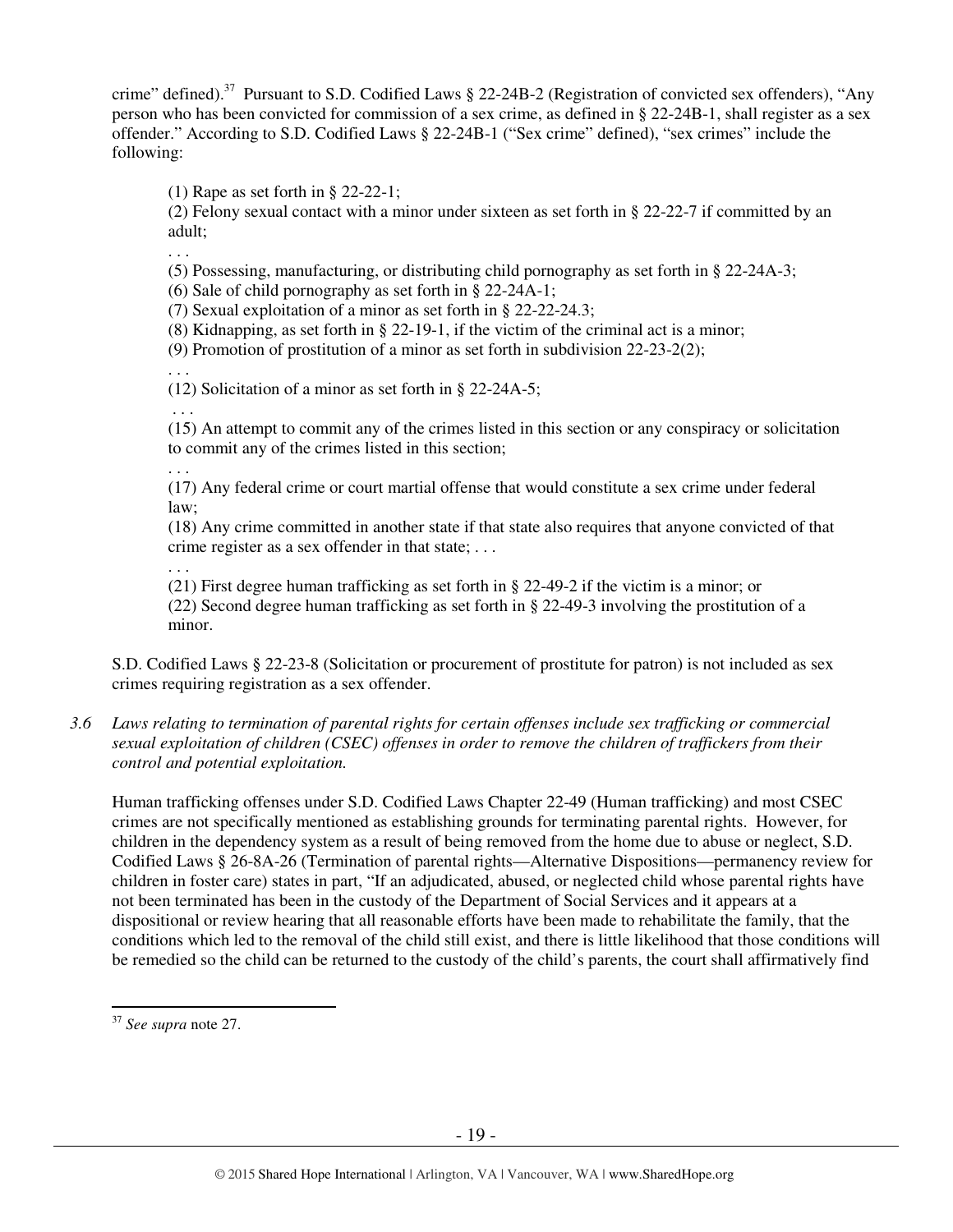that good cause exists for termination of the parental rights of the child's parents and the court shall enter an order terminating parental rights." S.D. Codified Laws § 26-8A-26.1<sup>38</sup> (Additional reasons for termination of parental rights) further provides, "In addition to the provisions of § 26-8A-26, the court may find that good cause exists for termination of parental rights of a parent who," among other things,

(1) Committed a crime defined in § 22-16-4 [Murder in the first degree], 22-16-7 [Murder in the second degree], 22-16-15 [Manslaughter in the first degree], 22-16-20 [Manslaughter in the second degree], 22- 22-1[Rape], 22-22-24.3 [Sexual exploitation of minor], 22-22A-2 [Incest], 22-22A-3 [Aggravated incest], 26-10-1 [Abuse of or cruelty to minor], or subdivision 22-19-1(5) [Kidnapping], or committed conduct described by any of those statutes that violated the law or ordinance of another jurisdiction having elements similar to an offense described by any of those statutes;

(2) Committed a crime defined in § 22-18-1.1 [Aggravated assault] against the child or another child of such parent, or committed conduct described by that section that violated the law or ordinance of another jurisdiction having elements similar to the offense described by that section;

(3) Has been determined by a court by clear and convincing evidence to have subjected the child or another child to torture, sexual abuse, abandonment for at least six months, chronic physical, mental, or emotional injury, or chronic neglect if the neglect was a serious threat to the safety of the child or another child;

(4) Is incarcerated and is unavailable to care for the child during a significant period of the child's minority, considering the child's age and the child's need for care by an adult;

. . . . (11) Is required to register as a sex offender pursuant to chapter 22-24B.

 $\overline{a}$ 

Under S.D. Codified Laws § 26-8A-21.1(3),(11) (Reunification with parent not required), a parent need not be reunified with a child who is already in the dependency system due to neglect or abuse if said parent "committed a crime defined in § 22-18-1.1, 22-22-7 [Sexual contact with child under sixteen], or subdivision 22-23-2(2) [Promotion of prostitution] against the child or another child of such parent, or committed conduct described by those sections that violate the law or ordinance of another jurisdiction having elements similar to the offense describe by those sections" or who "[i]s required to register as a sex offender pursuant to chapter 22- 24B."

3.6.1 Recommendation: Amend S.D. Codified Laws § 26-8A-26.1 (Termination of parental rights) to include as good cause for termination of parental rights human trafficking offenses under S.D. Codified Laws Chapter 22-49 (Human trafficking) and § 22-24A-5(2) (Solicitation of minor) when the crime solicited is a commercial sex act.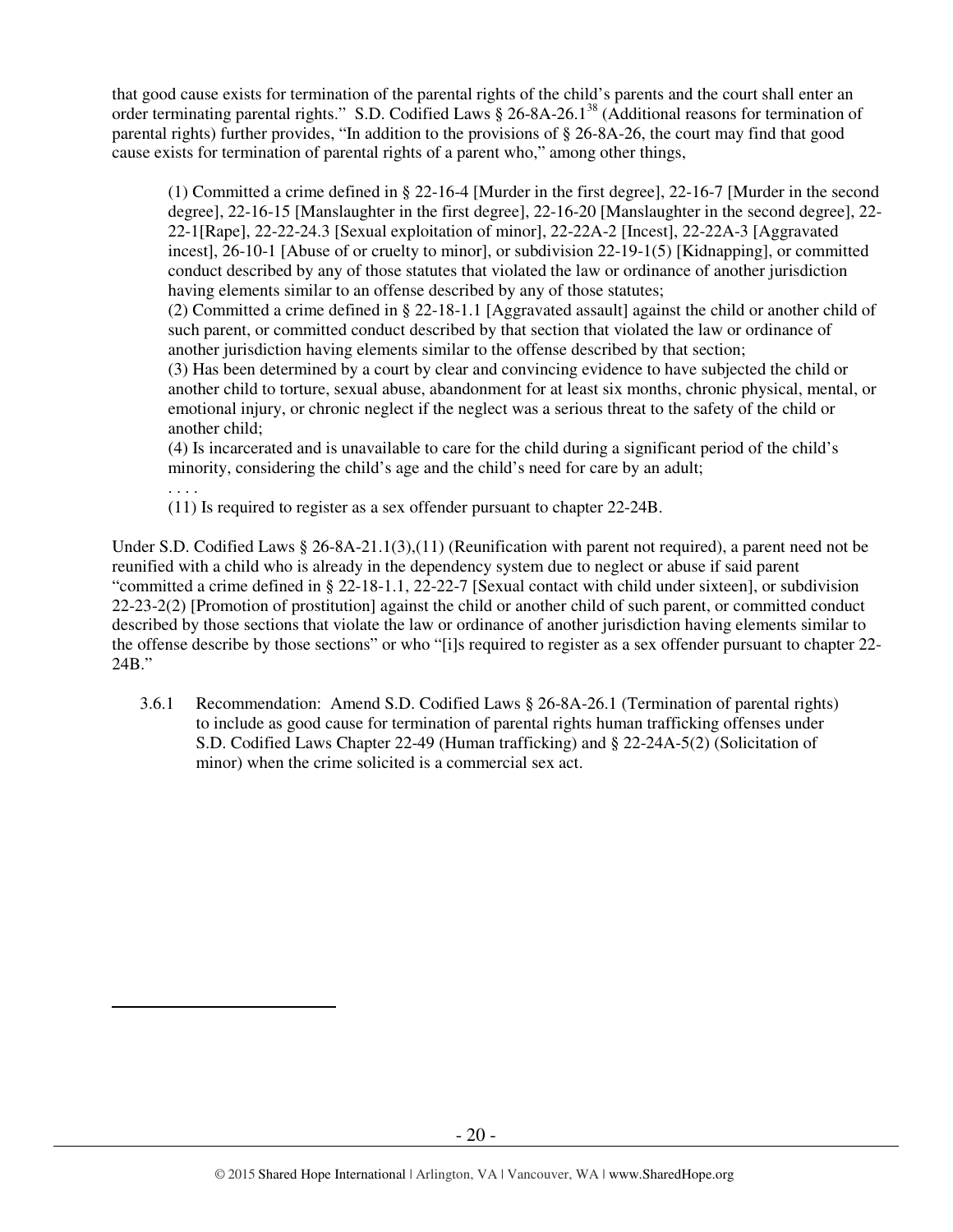#### **FRAMEWORK ISSUE 4: CRIMINAL PROVISIONS FOR FACILITATORS**

#### *Legal Components:*

- *4.1 The acts of assisting, enabling, or financially benefitting from child sex trafficking are included as criminal offenses in the state sex trafficking statute.*
- *4.2 Financial penalties, including asset forfeiture laws, are in place for those who benefit financially from or aid and assist in committing domestic minor sex trafficking.*

*\_\_\_\_\_\_\_\_\_\_\_\_\_\_\_\_\_\_\_\_\_\_\_\_\_\_\_\_\_\_\_\_\_\_\_\_\_\_\_\_\_\_\_\_\_\_\_\_\_\_\_\_\_\_\_\_\_\_\_\_\_\_\_\_\_\_\_\_\_\_\_\_\_\_\_\_\_\_\_\_\_\_\_\_\_\_\_\_\_\_\_\_\_\_* 

- *4.3 Promoting and selling child sex tourism is illegal.*
- *4.4 Promoting and selling child pornography is illegal.*

#### *Legal Analysis:*

*4.1 The acts of assisting, enabling, or financially benefitting from child sex trafficking are included as criminal offenses in the state sex trafficking statute*.

South Dakota's human trafficking law applies to facilitators and generally creates a Class 4 felony for any person who "[b]enefits financially or by receiving anything of value from participation in a venture that has engaged in acts set forth in this section." S.D. Codified Laws § 22-49-3(2). S.D. Codified Laws § 22-49-2 creates a Class 2 felony for human trafficking in the first degree when the crimes "(1) Involve committing or attempting to commit kidnaping; (2) Involve a victim under the age of sixteen years; (3) Involve prostitution or procurement for prostitution; or (4) Result in the death of a victim." When these elements are involved, the crime is punishable by imprisonment up to 25 years and a possible fine of \$50,000. S.D. Codified Laws § 22-6- 1(5).

Additionally, under S.D. Codified Laws § 22-23-8 (Solicitation or procurement of prostitute for patron) a facilitator could be guilty of a Class 6 felony if the individual does either of the following: "(3) Transports a person into or within this state to engage in prostitution, or procures or pays for transportation for that purpose; (4) Knowingly permits a place owned, managed, supervised, or controlled by himself or herself, alone, or in association with others, to be regularly used for prostitution or the promotion of prostitution, or fails to make reasonable effort to abate such use by ejecting the tenant, notifying law enforcement authorities, or using other legally available means; or (5) Solicits, receives, or agrees to receive any benefit for doing or agreeing to do anything prohibited by this section."

*4.2 Financial penalties, including asset forfeiture laws, are in place for those who benefit financially from or aid and assist in committing domestic minor sex trafficking.* 

A person found guilty of human trafficking in the first degree faces a possible fine of \$50,000. S.D. Codified Laws §§ 22-49-2, 22-6-1(5). The crime of human trafficking in the second degree carries a possible fine of \$20,000. S.D. Codified Laws §§ 22-49-3, 22-6-1(7). A violation of S.D. Codified Laws § 22-23-8 (Solicitation or procurement of prostitute for patron) carries a possible fine of \$4,000 for violations.

A facilitator may be subject to restitution orders at the discretion of the court. S.D. Codified Laws § 23A-28-3 (Restitution plan—Present inability to pay—Absence of pecuniary damages—Condition of parole) provides "If the sentencing court orders the defendant to the county jail, suspended imposition of sentence, suspended sentence, or probation, the court may require as a condition that the defendant . . . promptly prepare a plan of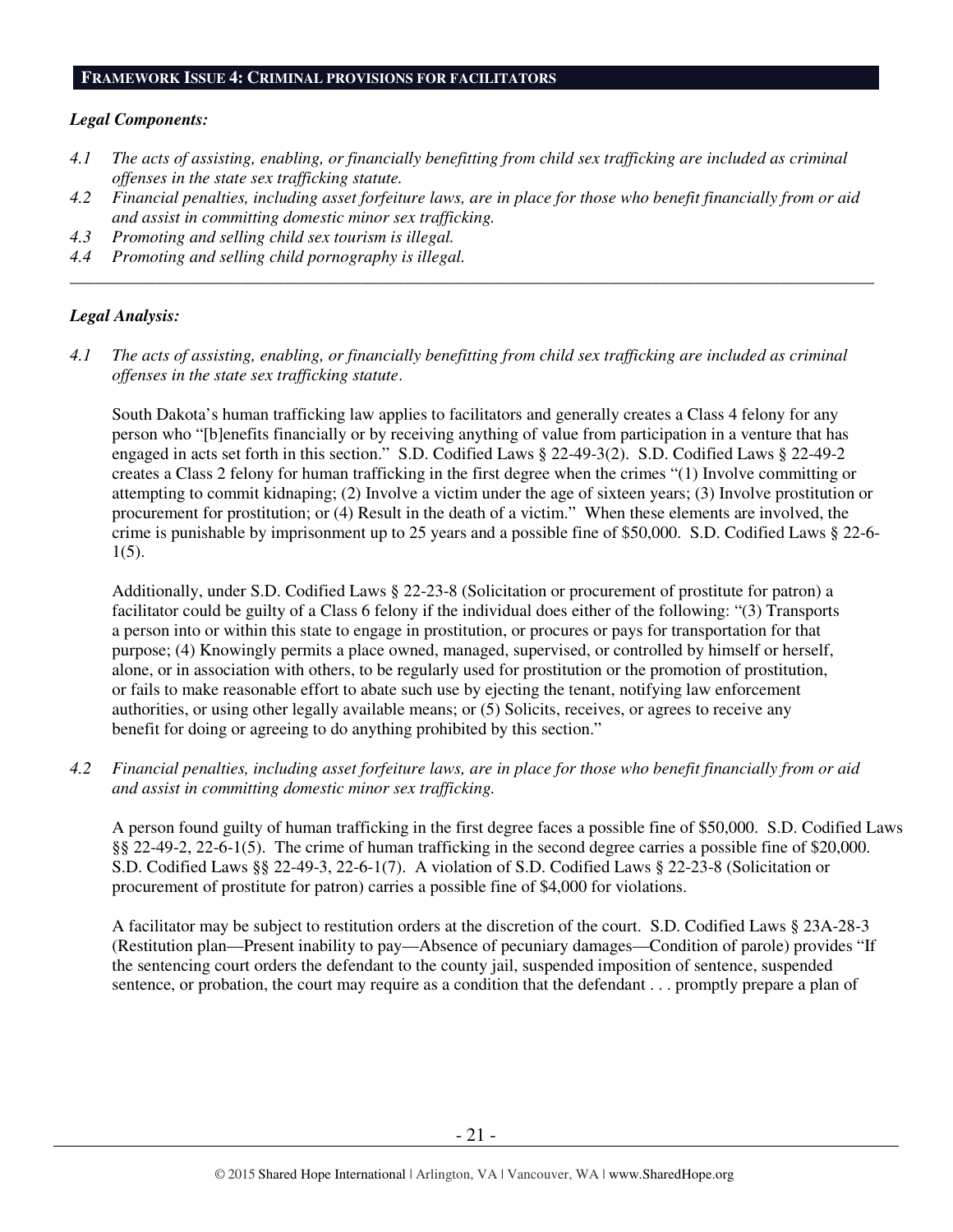restitution, including the name and address of each victim, a specific amount of restitution to each victim, and a schedule of restitution payments." For the purposes of restitution to crime victims, "victim" is defined as including "any person  $\ldots$  who has suffered pecuniary damages<sup>39</sup> as a result of the defendant's criminal activities . . . ." S.D. Codified Laws § 23A-28-2(5). "Criminal activities" is defined as "any crime [excluding petty offenses] for which there is a plea of guilty or verdict of guilty upon which a judgment of conviction may be rendered and any other crime committed after June 30, 1979, which is admitted by the defendant, whether or not prosecuted." S.D. Codified Laws § 23A-28-2(2). Moreover, South Dakota's state policy is that "restitution shall be made by each violator of the criminal laws to the victims of the violator's criminal activities to the extent that the violator is reasonably able to do so." S.D. Codified Laws § 23A-28-1.

Crimes that could subject a facilitator to mandatory criminal asset forfeiture include, "§§ 22-19A-1 [Stalking], 22-24A-1 to 22-24A-20 [including Sale of child pornography; possession, manufacture, or distribution of child pornography; solicitation of minor], inclusive, 22-24B-1["Sex crime" defined], 22- 49-1 to 22-49-3 [Human trafficking] . . . and . . . 22-23-8 [Solicitation or procurement of prostitute for patron]." S.D. Codified Laws § 22-24A-15. Sex crimes listed in S.D. Codified Laws § 22-24B-1<sup>40</sup> ("Sex crime" defined) include several relevant to facilitators, including,

(5) Possessing, manufacturing, or distributing child pornography as set forth in § 22-24A-3;

(6) Sale of child pornography as set forth in § 22-24A-1;

. . .

. . .

(15) An attempt to commit any of the crimes listed in this section or any conspiracy or solicitation to commit any of the crimes listed in this section;

(17) Any federal crime or court martial offense that would constitute a sex crime under federal law;

(18) Any crime committed in another state if that state also requires that anyone convicted of that crime register as a sex offender in that state

. . . . (21) First degree human trafficking as set forth in § 22-49-2 if the victim is a minor; or (22) Second degree human trafficking as set forth in § 22-49-3 involving the prostitution of a minor.

Pursuant to S.D. Codified Laws § 22-24A-15 (Person convicted forfeits certain property interests— Distribution of seized assets), property subject to forfeiture includes the following:

(1) Any photograph, film, videotape, book, digital media or visual depiction that has been manufactured, distributed, purchased, possessed, acquired, or received in violation of §§ 22-19A-1, 22-24A-1 to 22-24A-20, inclusive, 22-24B-1, 23A-27-14.1, and 43-43B-1 to 43- 43B-3, inclusive;

(2) Any material, product, and equipment of any kind that is used or intended for use in manufacturing, processing, publishing, selling, possessing, or distributing any visual depiction proscribed by §§ 22-19A-1, 22-24A-1 to 22-24A-20, inclusive, 22-24B-1, 23A-27-14.1, and 43- 43B-1 to 43-43B-3, inclusive;

(3) Any property that is used, or intended for use, as a container for property described in subdivisions (1) and (2) of this section, including any computers and digital media;

 $\overline{a}$ 

<sup>39</sup> *See supra* note 42.

<sup>40</sup> *See supra* note 27.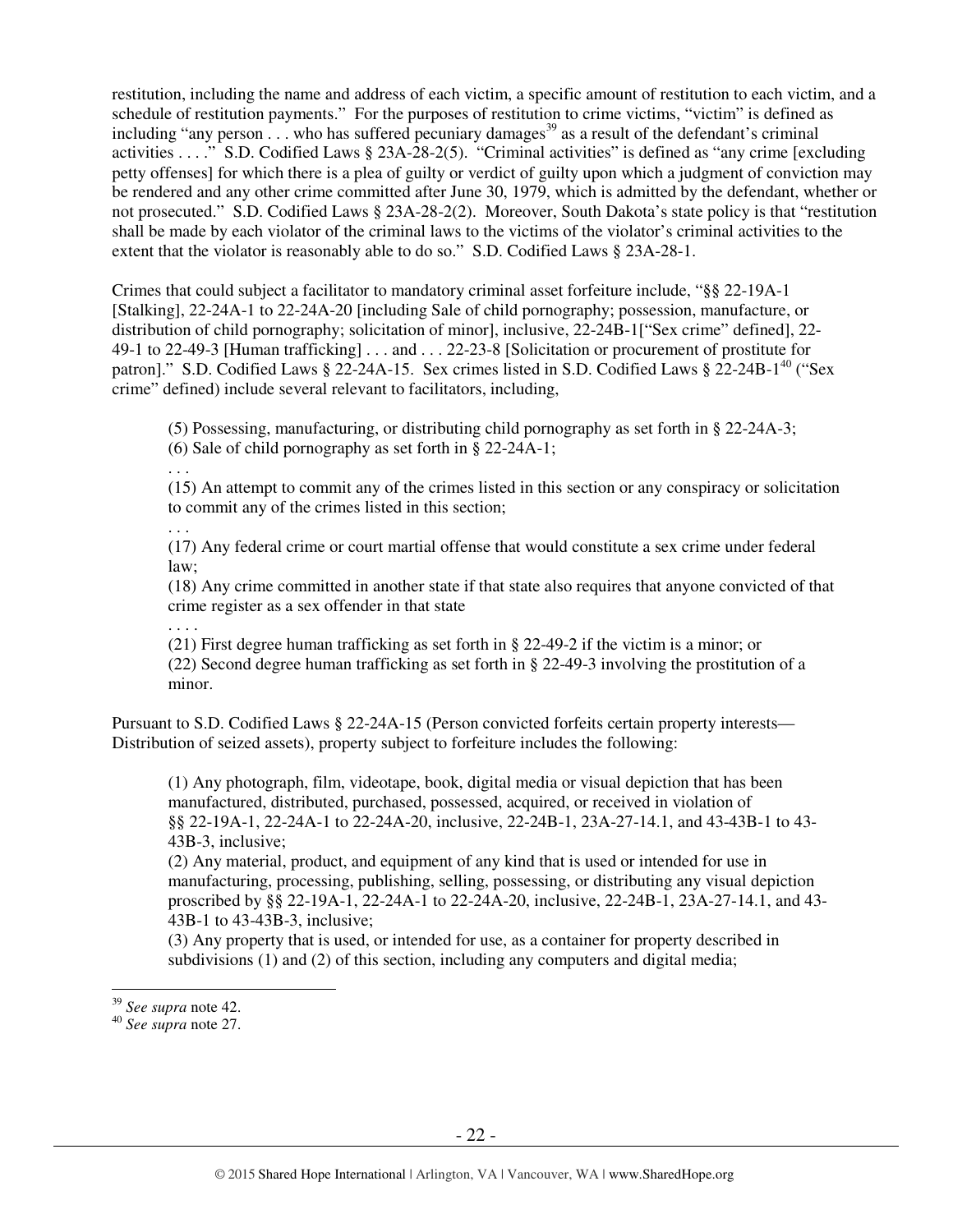(4) Any conveyances including aircraft, vehicles, or vessels, that transport, possess, or conceal, or that is used, or intended for use, to transport, or in any manner facilitate any activity proscribed under §§ 22-19A-1, 22-24A-1 to 22-24A-20, inclusive, 22-24B-1, 22-49-1 to 22-49-3, inclusive, 23A-27-14.1, and 43-43B-1 to 43-43B-3, inclusive;

(5) Any book, record, and research, including microfilm, tape, and data that is used, or intended for use, in violation of §§ 22-19A-1, 22-24A-1 to 22-24A-20, inclusive, 22-24B-1, 22-49-1 to 22- 49-3, inclusive, 23A-27-14.1, and 43-43B-1 to 43-43B-3, inclusive;

(6) Any funds or other things of value used for the purposes of unlawfully carrying out any activity proscribed by §§ 22-19A-1, 22-24A-1 to 22-24A-20, inclusive, 22-24B-1, 22-49-1 to 22- 49-3, inclusive, 23A-27-14.1, 43-43B-1 to 43-43B-3, inclusive, and 22-23-2, 22-23-8, and 22-23- 9; and

(7) Any asset, interest, profit, income, and proceed acquired or derived from the unlawful activity proscribed by §§ 22-19A-1, 22-24A-1 to 22-24A-20, inclusive, 22-24B-1, 22-49-1 to 22-49-3, inclusive, 23A-27-14.1, 43-43B-1 to 43-43B-3, inclusive, and 22-23-2, 22-23-8, and 22-23-9.

Pursuant to S.D Codified Laws Chap. 22-24A-22 (Seizure of forfeited property without court process), "any property subject to forfeiture under this chapter may be seized by any law enforcement officer or designated agent of the Division of Criminal Investigation upon process issued by any court having jurisdiction over the property." Moreover, seizures can be made without process if:

(1) The seizure is incident to an arrest or a search under a search warrant or to an inspection under an administrative inspection warrant;

(2) The property subject to seizure has been the subject of a prior judgment in favor of the state in a criminal injunction or forfeiture proceeding under this chapter;

(3) The law enforcement officer or agent has probable cause to believe that the property is directly or indirectly dangerous to health or safety; or

(4) The law enforcement officer or agent has probable cause to believe that the property has been used or intended to be used in violation of this chapter.

If property is forfeited under chapter 22-24A-25 (Actions by chief agent subsequent to seizure), the chief agent may

(1) Retain the property for official use; or

(2) Sell any forfeited property that is not required to be destroyed by law and that is not harmful to the public, if the proceeds are disposed of for payment of all proper expenses of the proceedings for forfeiture and sale including expenses of seizure, maintenance of custody, advertising, and court costs.

S.D. Codified Laws § 22-24A-15 states that property from subdivision (1) shall be deemed contraband and forfeited to the state. Regarding the use of the other listed property, S.D. Codified Laws § 22-24A-15 states that "[a]ny amount over and above the amount necessary to reimburse for the investigation and prosecution shall be used to satisfy any civil judgments received by victims. All remaining proceeds from the sale of any forfeited property shall be paid into the South Dakota internet crimes against children fund."

*4.3 Promoting and selling child sex tourism is illegal*.

There is no specific provision in the South Dakota code prohibiting child sex tourism.

4.3.1 Recommendation: Enact a law that prohibits selling or offering to sell travel services that include or facilitate travel for the purpose of engaging in commercial sexual exploitation of a minor or prostitution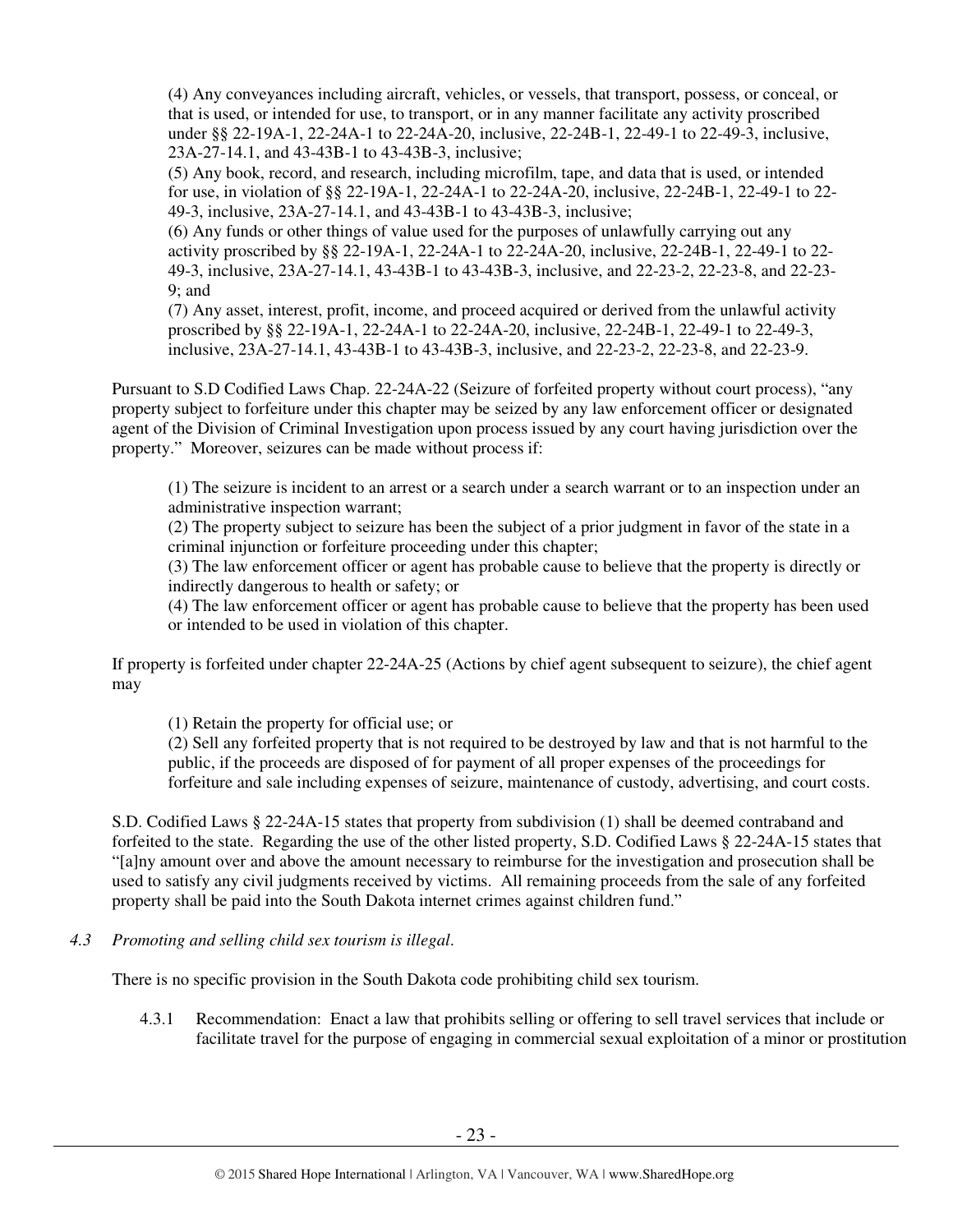of a minor, if the travel is occurring in South Dakota.

## *4.4 Promoting and selling child pornography is illegal*.

S.D. Codified Laws § 22-24A-1 (Sale of child pornography) creates a Class 6 felony when a person "sells, or displays for sale, any book, magazine, pamphlet, slide, photograph, film, or electronic or digital media image depicting a minor engaging in a prohibited sexual act, or engaging in an activity that involves nudity, or in the simulation of any such act." This crime is punishable by imprisonment up to 2 years, a fine of \$4,000, or both. S.D. Codified Laws § 22-6-1(9).

Additionally, S.D. Codified Laws § 22-24A-3(3) (Possession, manufacture, or distribution of child pornography) creates a Class 4 felony for certain crimes including when an individual "[k]nowingly possesses, distributes, or otherwise disseminates any visual depiction of a minor engaging in a prohibited sexual act, or in the simulation of such an act." A first time violation of this statute is punishable as a Class 4 felony by imprisonment up to 10 years and a possible fine of \$20,000. S.D. Codified Laws § 22-6-1(7). A subsequent offense within 15 years is a Class 3 felony punishable by imprisonment up to 15 years and a possible fine of \$30,000. S.D. Codified Laws §§ 22-24A-3, 22-6-1(6).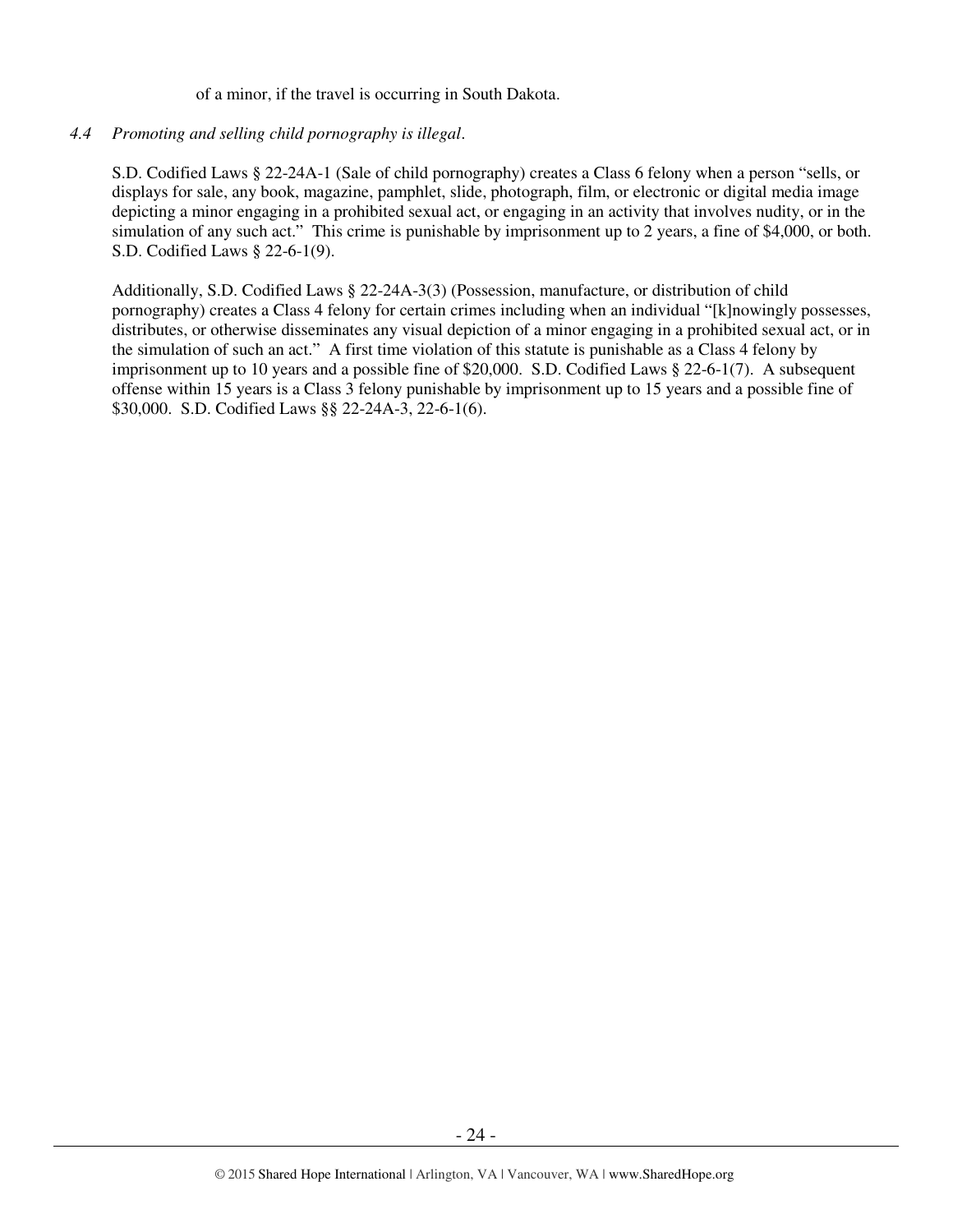#### **FRAMEWORK ISSUE 5: PROTECTIVE PROVISIONS FOR THE CHILD VICTIMS**

#### *Legal Components:*

- *5.1 Statutorily-mandated victim services define "victim" to specifically include victims of domestic minor sex trafficking or commercial sexual exploitation of children (CSEC) to ensure prompt identification and access to victims' rights and services.*
- *5.2 The state sex trafficking statute expressly prohibits a defendant from raising consent of the minor to the commercial sex acts as a defense.*
- *5.3 Prostitution laws apply only to adults, preventing criminalization of minors under 18 for prostitution offenses.*
- *5.4 State law provides a non-punitive avenue to specialized services through one or more points of entry.*
- *5.5 Commercial sexual exploitation or sex trafficking is identified as a type of abuse and neglect within child protection statutes.*
- *5.6 The definition of "caregiver" or another related term in the child welfare statutes is not a barrier to a sex trafficked child accessing the protection of child welfare.*
- *5.7 Crime victims' compensation is specifically available to a child victim of sex trafficking or commercial sexual exploitation of children (CSEC) without regard to ineligibility factors.*
- *5.8 Victim-friendly procedures and protections are provided in the trial process for minors under 18.*
- *5.9 Expungement or sealing of juvenile delinquency records resulting from arrests or adjudications for prostitution-related offenses committed as a result of, or in the course of, the commercial sexual exploitation of a minor is available within a reasonable time after turning 18.*
- *5.10 Victim restitution and civil remedies for victims of domestic minor sex trafficking or commercial sexual exploitation of children (CSEC) are authorized by law.*
- *5.11 Statutes of limitations for civil and criminal actions for child sex trafficking or commercial sexual exploitation of children (CSEC) offenses are eliminated or lengthened sufficiently to allow prosecutors and victims a realistic opportunity to pursue criminal action and legal remedies.*

*\_\_\_\_\_\_\_\_\_\_\_\_\_\_\_\_\_\_\_\_\_\_\_\_\_\_\_\_\_\_\_\_\_\_\_\_\_\_\_\_\_\_\_\_\_\_\_\_\_\_\_\_\_\_\_\_\_\_\_\_\_\_\_\_\_\_\_\_\_\_\_\_\_\_\_\_\_\_\_\_\_\_\_\_\_\_\_\_\_\_\_\_\_\_* 

#### *Legal Analysis:*

 $\overline{a}$ 

*5.1 Statutorily-mandated victim services define "victim" to specifically include victims of domestic minor sex trafficking or commercial sexual exploitation of children (CSEC) to ensure prompt identification and access to victims' rights and services.* 

For all provisions in Title 22 (Crimes), which contains commercial sex offenses, general sex offenses and human trafficking, a "victim" is defined as "any natural person against whom the defendant in a criminal prosecution has committed or attempted to commit a crime." S.D. Codified Laws § 22-1-2(53).

Similarly, for the purposes of Chapter 23A-28 (Restitution to crime victims), a "victim" is defined as "any person, as defined in subdivision 22-1-2(31),<sup>41</sup> who has suffered pecuniary damages<sup>42</sup> as a result of the

<sup>&</sup>lt;sup>41</sup> "Person" is defined as "any natural person, unborn child, association, limited liability company, corporation, firm, organization, partnership, or society. If the term is used to designate a party whose property may be the subject of a crime or petty offense, it also includes the United States, any other country, this state, and any other state or territory of the United States, and any of their political subdivisions, agencies, or corporations." S.D. Codified Laws § 22-1- 2(31).

 $42 \text{°}$  "Pecuniary damages" is defined in S.D. Codified Laws § 23A-28-2(3) as "all damages which a victim could recover against the defendant in a civil action arising out of the same facts or event, except punitive damages and damages for pain, suffering, mental anguish, and loss of consortium. Without limitation, the term includes damages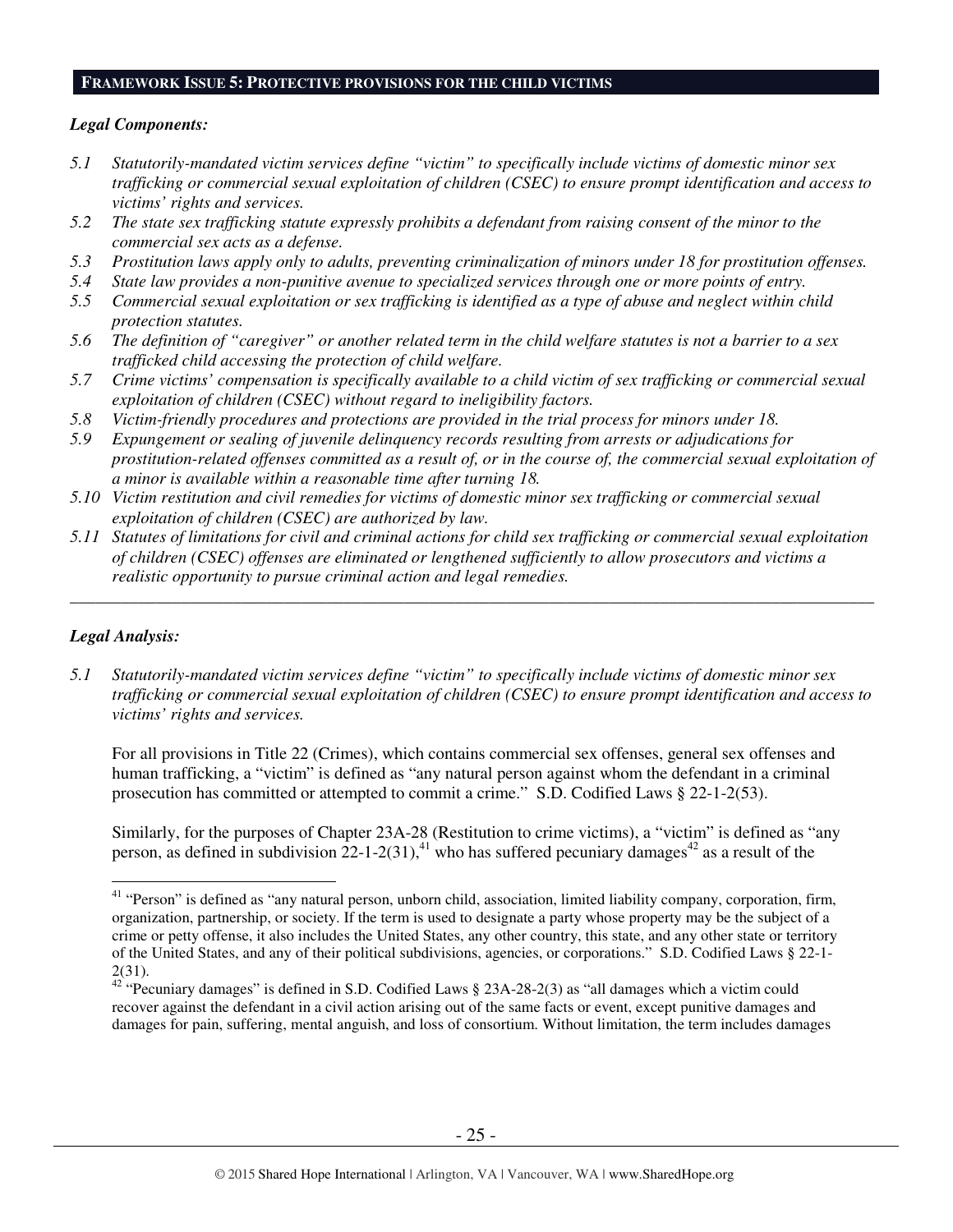defendant's criminal activities,<sup>43</sup> including any person who has by contract or by statute undertaken to indemnify another or to pay or provide a specified or determinable amount or benefit upon determinable contingencies." S.D. Codified Laws § 23A-28-2(5).

For the purposes of Chapter 23A-28C (Crime Victims' Act), a "victim" is defined as "any person being the direct subject of an alleged act, which would constitute a crime of violence as defined by subdivision 22-1- 2(9),<sup>44</sup> simple assault between family or household members as defined in subdivision 25-10-1(2),<sup>45</sup> stalking as defined in chapter 22-19A, a violation of chapter 22-22 [Sex offenses], or a driving under the influence vehicle accident, under the laws of South Dakota or the laws of the United States." S.D. Codified Laws § 23A-28C-4.

- 5.1.1 Recommendation: Amend the definition of "victim" for purposes of S.D. Codified Laws § 23A-28C-4 (Victim defined—Crime Victims' Act) and § 23A-28-2(5) (Definition of terms—Restitution to crime victims) to expressly include victims of trafficking offenses pursuant to S.D. Codified Laws §§ 22-49-1, 22-49-2 and 22-49-3 and CSEC offenses pursuant to S. D. Codified Laws § 22-23-2 (Promotion of prostitution) and § 22-24A-5(1) (Solicitation of minor).
- *5.2 The state sex trafficking statute expressly prohibits a defendant from raising consent of the minor to the commercial sex acts as a defense.*

South Dakota prohibits consent of the minor as a defense to committing certain crimes. Specifically, S.D. Codified Laws § 22-24A-3 (Possession, manufacture, or distribution of child pornography), § 22-24A-5 (Solicitation of minor), and § 22-22-24.3 (Sexual exploitation of minor) all explicitly state that "[c]onsent to performing these proscribed acts [or "a prohibited sexual act"] by a minor or a minor's parent, guardian, or custodian . . . is not a defense to a charge of violating this section."

- 5.2.1 Recommendation: Amend S.D. Codified Laws §§ 22-49-1, 22-49-2, 22-49-3 (Human trafficking), § 22-23-2(2) (Promotion of prostitution), and § 22-23-8 (Solicitation or procurement of prostitute for patron) to mirror the prohibition of a consent defense stated in S.D. Codified Laws § 22-24A-3, § 22-24A-5, and § 22-22-24.3.
- *5.3 Prostitution laws apply only to adults, preventing criminalization of minors under 18 for prostitution offenses.*

Minors in South Dakota are not protected from potential prosecution for the offense of prostitution. S.D. Codified Laws § 22-23-1 (Prostitution) states, "Any person who engages in or offers to engage in sexual activity for a fee is guilty of prostitution." If convicted, minors are guilty of a Class 1 misdemeanor. S.D. Codified Laws § 22-23-1.

 $\overline{a}$ 

for wrongful death."

<sup>&</sup>lt;sup>43</sup> "Criminal activities" is defined in S.D. Codified Laws  $\S$  23A-28-2(2) as "any crime for which there is a plea of guilty or verdict of guilty upon which a judgment of conviction may be rendered and any other crime committed after June 30, 1979, which is admitted by the defendant, whether or not prosecuted. However, the term does not include petty offenses."

<sup>&</sup>lt;sup>44</sup> A "crime of violence" is defined as "any of the following crimes or an attempt to commit, or a conspiracy to commit, or a solicitation to commit any of the following crimes: murder, manslaughter, rape, aggravated assault, riot, robbery, burglary in the first degree, arson, kidnapping, felony sexual contact as defined in § 22-22-7, felony child abuse as defined in § 26-10-1, or any other felony in the commission of which the perpetrator used force, or was armed with a dangerous weapon, or used any explosive or destructive device." S.D. Codified Laws § 22-1-2(9). <sup>45</sup> Under S.D. Codified Laws § 25-10-1(2), "Family or household members" is defined as "spouses, former spouses, or persons related by consanguinity, adoption, or law, persons living in the same household, persons who have lived together, or persons who have had a child together."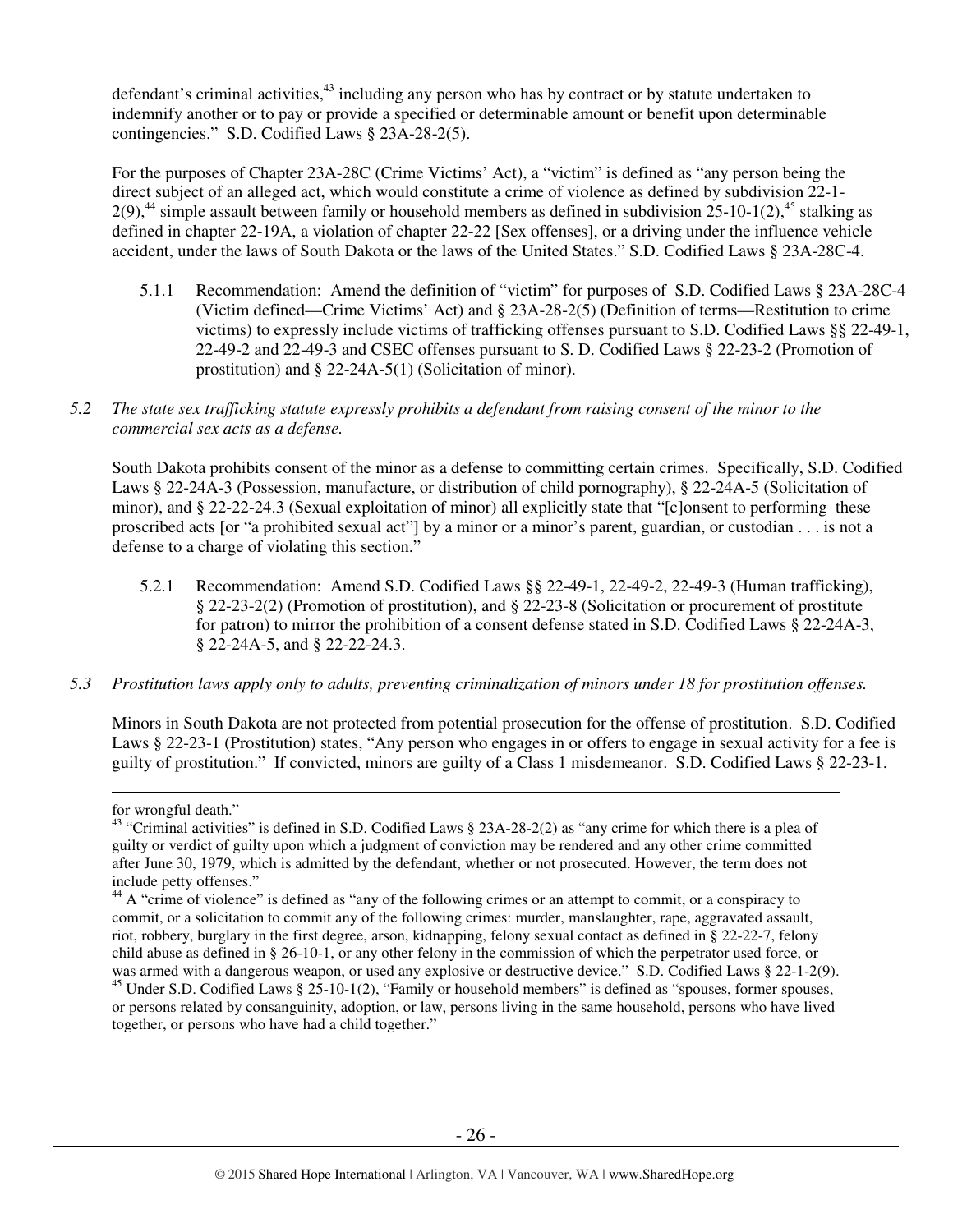However, an affirmative defense is available to all defendants charged under S.D. Codified Laws § 22-23-1 (Prostitution) to prove "by a preponderance of the evidence that the defendant is a victim of human trafficking under chapter 22-49 or that the defendant committed the act only under compulsion by another person who, by implicit or explicit threat, created a reasonable apprehension in the mind of the defendant that if the defendant did not commit the act, the person would inflict bodily harm upon the defendant." S.D. Codified Laws § 22-23-1.2.

- 5.3.1 Recommendation: Amend S.D. Codified Laws § 22-23-1 (Prostitution) to eliminate liability for prostitution offenses for all minors under 18.
- *5.4 State law provides a non-punitive avenue to specialized services through one or more points of entry.*

## **Child Initially Identified as Abused/Neglected**

Pursuant to S.D. Codified Laws § 26-8A-2 (Abused or neglected child defined), an abused or neglected child is defined as a child:

(1) Whose parent, guardian, or custodian has abandoned the child or has subjected the child to mistreatment or abuse;

*(2)* Who lacks proper parental care through the actions or omissions of the child's parent, guardian, or custodian;

(3) Whose environment is injurious to the child's welfare;

(4) Whose parent, guardian, or custodian fails or refuses to provide proper or necessary subsistence, supervision, education, medical care, or any other care necessary for the child's health, guidance, or well-being;

*(5)* Who is homeless, without proper care, or not domiciled with the child's parent, guardian, or custodian through no fault of the child's parent, guardian, or custodian;

(6)Who is threatened with substantial harm;

(7) Who has sustained emotional harm or mental injury as indicated by an injury to the child's intellectual or psychological capacity evidenced by an observable and substantial impairment in the child's ability to function within the child's normal range of performance and behavior, with due regard to the child's culture;

(8)Who is subject to sexual abuse, sexual molestation, or sexual exploitation by the child's parent, guardian, custodian, or any other person responsible for the child's care; . . . .46

# *I. Initial Custody*

# a. Authority for Initial Custody

A minor victim may also be taken into custody if identified as an abused or neglected child. Pursuant to S.D. Codified Laws § 26-8A-2 (Abused or neglected child defined), an "abused or neglected child" is defined as a child who, among other things, "is subject to sexual abuse, sexual molestation, or sexual

 $\overline{a}$ <sup>46</sup> Pursuant to S.D. Codified Laws § 26-8A-2(8), a sexually exploited child is likely to be identified as abused or neglected. If a child is identified as abused or neglected under S.D. Codified Laws § 26-8A-2(8) the definition of caregiver under S.D. Codified Laws § 26-7A-1(11) is not sufficiently broad to involve Child Protective Services in investigations where the child is in the custody or control of a non-family trafficker.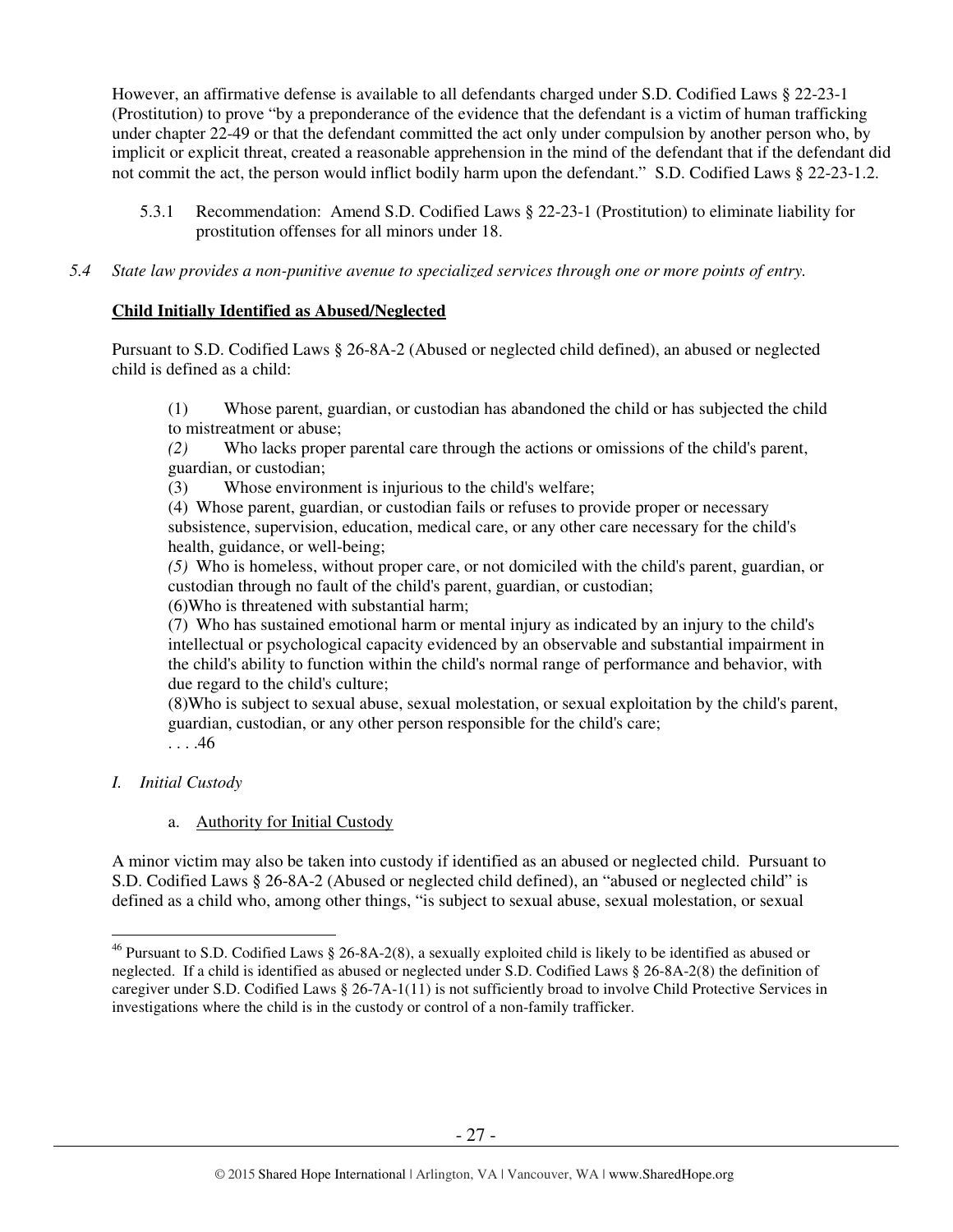exploitation by the child's parent, guardian, custodian, or any other person responsible for the child's care." S.D. Codified Laws § 26-8A-2(8).

# b. Placement

. . . .

An abused or neglected child may "be placed in the temporary care of the Department of Social Services, foster care, or a shelter as designated by the court to be the least restrictive alternative for the child," for no more than 48 hours (excluding weekends and holidays) absent the filing of a petition and a court order following a hearing. S.D. Codified Laws § 26-7A-14 (Temporary care of child by caretaker designated by court--Limitation of temporary custody—Release). However, under S.D. Codified Laws § 26-7A-16 (Temporary custody until release by order of the court), "Notwithstanding § 26-7A-14, an apparent, alleged or adjudicated abused or neglected child, child in need of supervision or delinquent child may be held in temporary custody until released by order of the court."

There is no statute that specifies where the child must be placed; however, S.D. Codified Laws § 26-7A-26 (Detention in jail with adult prisoners prohibited for abused or neglected child--Temporary detention-- Detention with adults for child transferred to adult court) dictates that, "[n]o apparent, alleged, or adjudicated abused or neglected child may be securely detained at any time in a jail, lockup, or in any type of detention or temporary care facility containing adult prisoners."

# *II. Process following initial custody of abused/neglected child*

Subsequent to the initial custody, the court may order continued temporary custody of a child pending any hearing, with or without notice. S.D. Codified Laws § 26-7A-13 (Court-ordered temporary custody-- Noticed hearing--Without noticed hearing). Further pursuant to S.D. Codified Laws § 26-7A-13, if the child is taken into custody without notice, the court or intake officer must issue a written custody order, which should be based on receipt of an affidavit or other communication in the following instances:

(1) On application by a state's attorney, social worker of Department of Social Services, or law enforcement officer respecting an apparent, alleged, or adjudicated abused or neglected child stating good cause to believe as follows:

(a) The child is abandoned or is seriously endangered by the child's environment; or (b) There exists an imminent danger to the child's life or safety and immediate removal of the child from the child's parents, guardian, or custodian appears to be necessary for the protection of the child;

 (2) On application by a state's attorney, court services officer, or law enforcement officer respecting an apparent, alleged, or adjudicated child in need of supervision or delinquent child stating good cause pursuant to § 26-8B-3 or 26-8C-3, as applicable, to believe as follows:

- (a) The child seriously endangers others or there is need for protection of the child; or
- (b) The child has run away or escaped from the child's parents, guardian, or custodian.

Between initial custody and the adjudication, the court must hold an advisory hearing. S.D. Codified Laws § 26-7A-54 (Advisory hearing before adjudicatory hearing). Pursuant to S.D. Codified Laws § 26- 7A-54, during the advisory hearing,

(2) The court shall then receive the answer, response, denial, or admission of the parties and, if appropriate, of the child as follows:

(a) If the petition alleges the child to be abused or neglected, parents, guardian, or custodian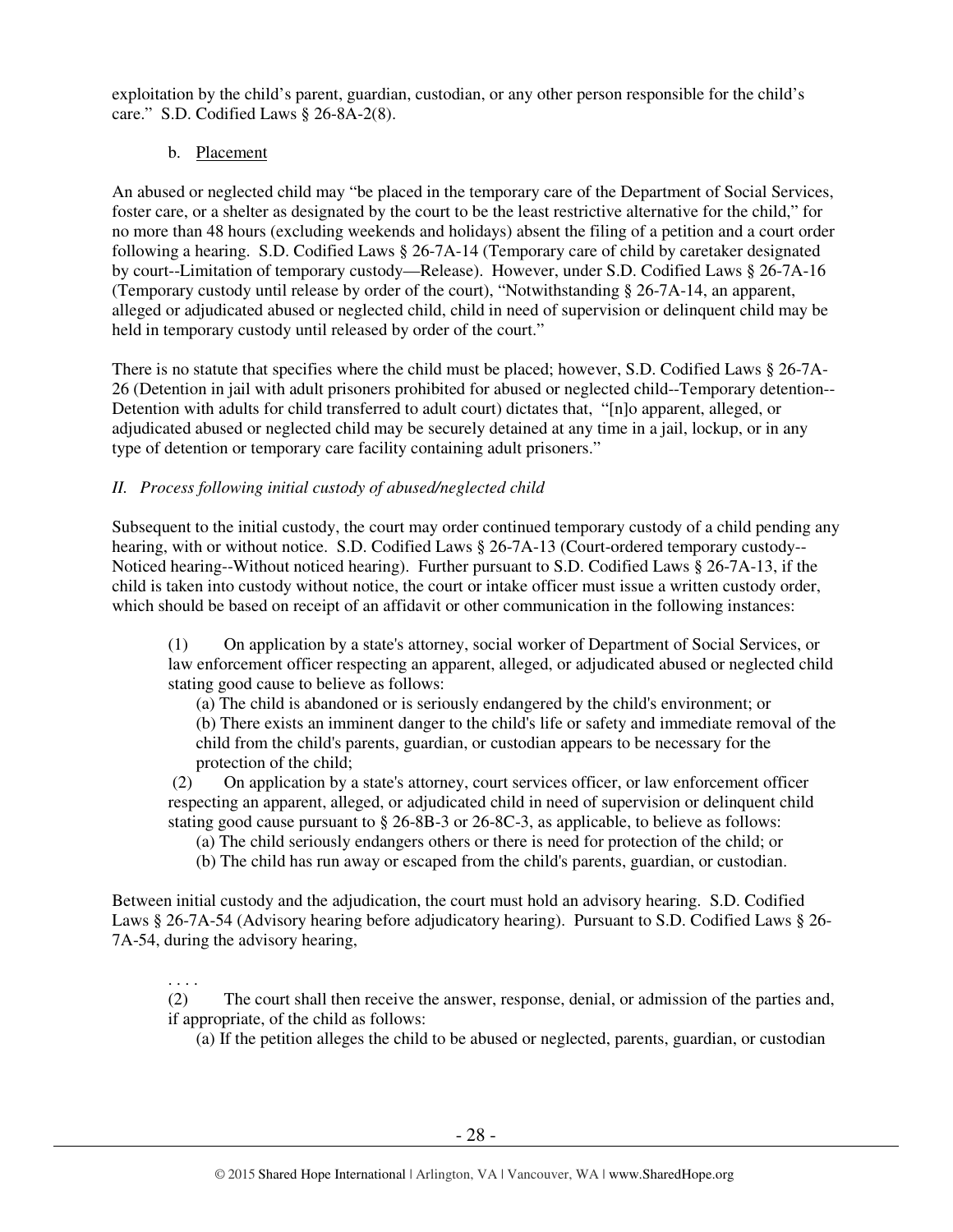of the child may admit the allegations contained in the petition and the court may accept the admissions if the court is satisfied there is a factual basis for them; . . . .

#### *III. Placement process pending adjudication/ investigation*

Pursuant to S.D. Codified Laws § 26-7A-19 (Options of court following temporary custody hearing for abused or neglected child), the court may order several different placements for a child pending adjudication; specifically, the court may:

(1) Order the release of the child from temporary custody, either with or without restriction or condition or upon written promise of the child's parents, guardian, or custodian regarding the care and protection of the child; or

(2) Continue the temporary custody of the child under the terms and conditions for duration and placement that the court requires, including placement of temporary custody of the child with the Department of Social Services, in foster care or shelter. The court and the Department of Social Services shall give placement preference to a relative or custodian who is available and who has been determined by the department to be qualified, provided that placement with the relative or custodian is in the best interest of the child. . . .

#### *IV. Adjudication*

Pursuant to S.D. Codified Laws § 26-7A-82 (Adjudicatory hearing following advisory hearing--Support of evidence), "[f]ollowing an advisory hearing on a petition, the court shall conduct an adjudicatory hearing. . . . In cases concerning abused or neglected children, evidence that child abuse has occurred is prima facie evidence that the child is an abused or neglected child regardless of allegations contained in the petition.  $\ldots$ ."

Additionally, there are instances where the adjudicatory hearing is truncated. Pursuant to S.D. Codified Laws § 26-7A-55 (Petition admitted to by all parties--Dispositional hearing--Petition not admitted to-- Adjudicatory hearing--Interim order for temporary custody),

If all necessary parties admit the allegations contained in the petition and the court accepts the admissions, the court may find, conclude and make a decision as to adjudication of the child . . . The court may then proceed with the dispositional phase of the proceedings without conducting a formal adjudicatory hearing on the petition with the concurrence of all parties. However, at the request of any party or if required by the court, the court shall set a later time and date for the dispositional hearing. The court shall then determine interim dispositional arrangements concerning the child and the parties.

. . . .

If the advisory hearing is adjourned and continued or if the advisory hearing is completed and the adjudicatory hearing on the petition is scheduled for a later time and date, the court shall make an interim order regarding temporary custody of the child as determined by the court.

#### *V. Process outcomes*

Pursuant to S.D. Codified Laws § 26-8A-21 (Reasonable efforts to eliminate need for removal--Reasonable efforts to return child to home--Determining adequacy of efforts), there are a number of possible outcomes for a child that has been deemed abused or neglected; however, the goal is for family reunification. Specifically,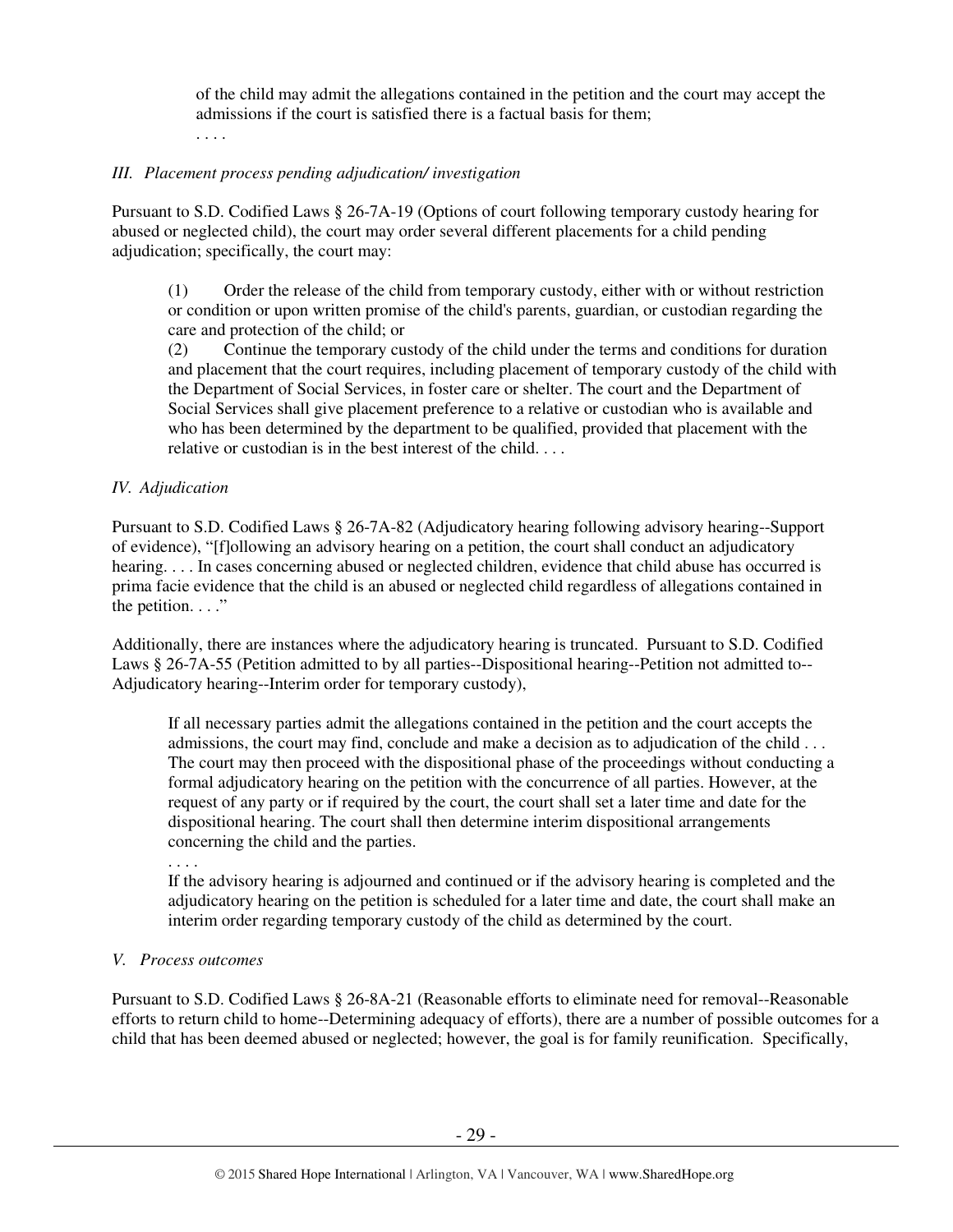#### . . . .

If the child is to be or has been removed from the home, the court shall first make a judicial determination that removal of the child from the home is or was necessary because continued presence of the child in the home would be contrary to the welfare of the child and that reasonable efforts by the department to avoid removal of the child from the home have been made. If the child has been removed from the home and has not been returned to the home, the court shall first make a judicial determination that reasonable efforts have been made by the department to return the child to the home and that the child cannot be returned to the home because it would be contrary to the welfare of the child.

. . . .

However, if a parent or guardian has been committed, aided or abetted in the crime of human trafficking, the reunification of the family is not required, pursuant to S.D. Codified Laws § 26-8A-21.1 (Exceptions to § 26- 8A-21). Specifically reunification is not required if the parent or guardian

. . . .

(3) Committed a crime defined in  $\S \dots$  subdivision 22-23-2(2) (Promoting prostitution--Felony)<sup>47</sup> against the child or another child of such parent, or committed conduct described by those sections that violated the law or ordinance of another jurisdiction having elements similar to the offense described by those sections;

(4) Has been determined by a court by clear and convincing evidence to have subjected the child or another child to torture, sexual abuse, abandonment for at least six months, chronic physical, mental, or emotional injury, or chronic neglect if the neglect was a serious threat to the safety of the child or another child;

. . .

(10) Has exposed the child to or demonstrated an inability to protect the child from substantial harm or risk of harm resulting from a crime, act, or omission as specified in subdivision (1), (2), or (3) of this section;

. . . .

 $\overline{a}$ 

Before the final dispositional hearing, if the family has not been reunified, the court is required to have a permanency hearing. S.D. Codified Laws § 26-8A-21.2 (Permanency hearing required if child is not to be returned to parents--Court to determine placement--Final dispositional hearing); at the hearing the court may make the following determinations:

(1) The child should be placed for adoption. If the court determines that the child should be placed for adoption, the state shall notify the parties of its intent to seek the termination of parental rights if such notice has not already been provided;

(2) The child should be referred for legal guardianship;

(3) The child should be placed permanently with a fit and willing relative; or

(4) A compelling reason is documented with the court that none of the permanent plans listed in this section would be in the best interest of the child, and the child should be placed in another planned permanent living arrangement.

 $^{47}$  In pertinent part, S.D. Codified Laws § 22-23-2 (Promoting prostitution—Felony) criminalizes the act of "[a]ny person who: . . . (2) Promotes the prostitution of a minor. . ."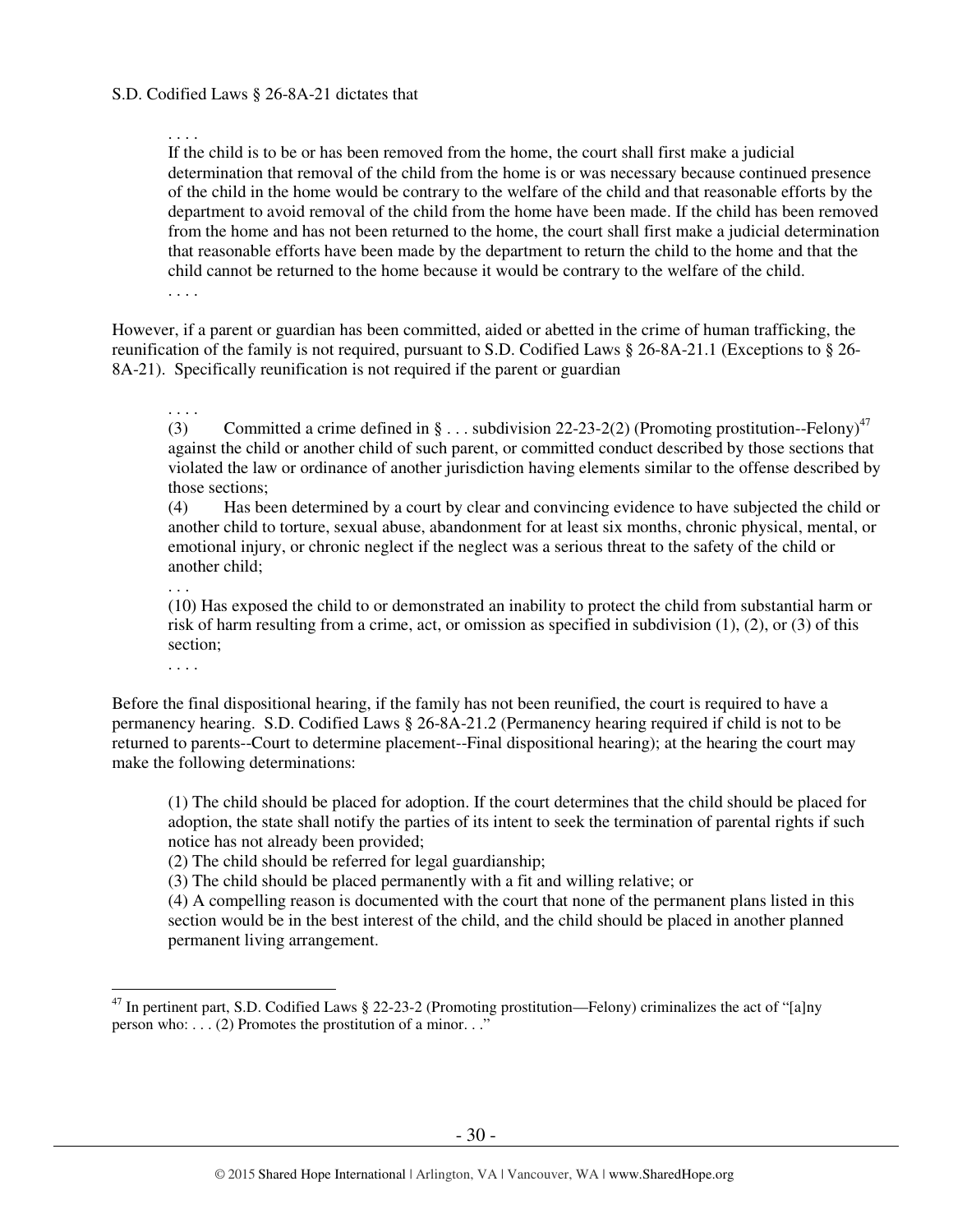The final step in the process is the dispositional decree, which is defined by S.D. Codified Laws § 26-8A-22 (Final decree of disposition--Permitted disposition when parental rights not terminated--Annual permanency hearing for child in foster care). Specifically, the statute dictates that if parental rights are not terminated, the court could return the child to the child's parent's custody, place the child in, "another planned permanent living arrangement, order a medical examination to determine the proper placement of the child, whichever, "the court finds appropriate as the least restrictive alternative available."

## **Child Initially Identified as in Need of Supervision ("CHINS")**

Pursuant to S.D. Codified Laws § 26-8B-2 ("Child in need of supervision" defined), a child in need of supervision is defined as a

. . . .

(2) Any child who has run away from home or is otherwise beyond the control of the child's parent, guardian, or custodian;

(3) Any child whose behavior or condition endangers the child's own welfare or the welfare of others;

. . . .

## *I. Initial Custody*

#### a. Authority for Initial Custody

Domestic minor sex trafficking victims who are not identified and classified as a child in need of supervision as defined in S.D. Codified Laws § 26-8B-2 ("Child in need of supervision" defined) could still be temporarily detained under S.D. Codified Laws § 26-11-1 (Conduct of proceedings—Temporary detention), which states,

If any child under the age of eighteen years is arrested, with or without a warrant, for a violation of any law or municipal ordinance for which the child is not subject to proceedings as a child in need of supervision as defined in § 26-8B-2 . . . the child shall be brought before the judge of a court having jurisdiction over the offense and proceedings shall be conducted as though the child were eighteen years of age or older.

. . . .

b. Placement

Under S.D. Codified Laws § 26-7A-16 (Temporary custody until release by order of the court), "Notwithstanding § 26-7A-14 (Temporary care of child by caretaker designated by court--Limitation of temporary custody—Release),<sup>48</sup> an apparent, alleged or adjudicated abused or neglected child, child in need of supervision or delinquent child may be held in temporary custody until released by order of the court."

 $\overline{a}$  $48$  An abused or neglected child may "be placed in the temporary care of the Department of Social Services, foster care, or a shelter as designated by the court to be the least restrictive alternative for the child," for no more than 48 hours (excluding weekends and holidays) absent the filing of a petition and a court order following a hearing. S.D. Codified Laws § 26-7A-14 (Temporary care of child by caretaker designated by court--Limitation of temporary custody—Release).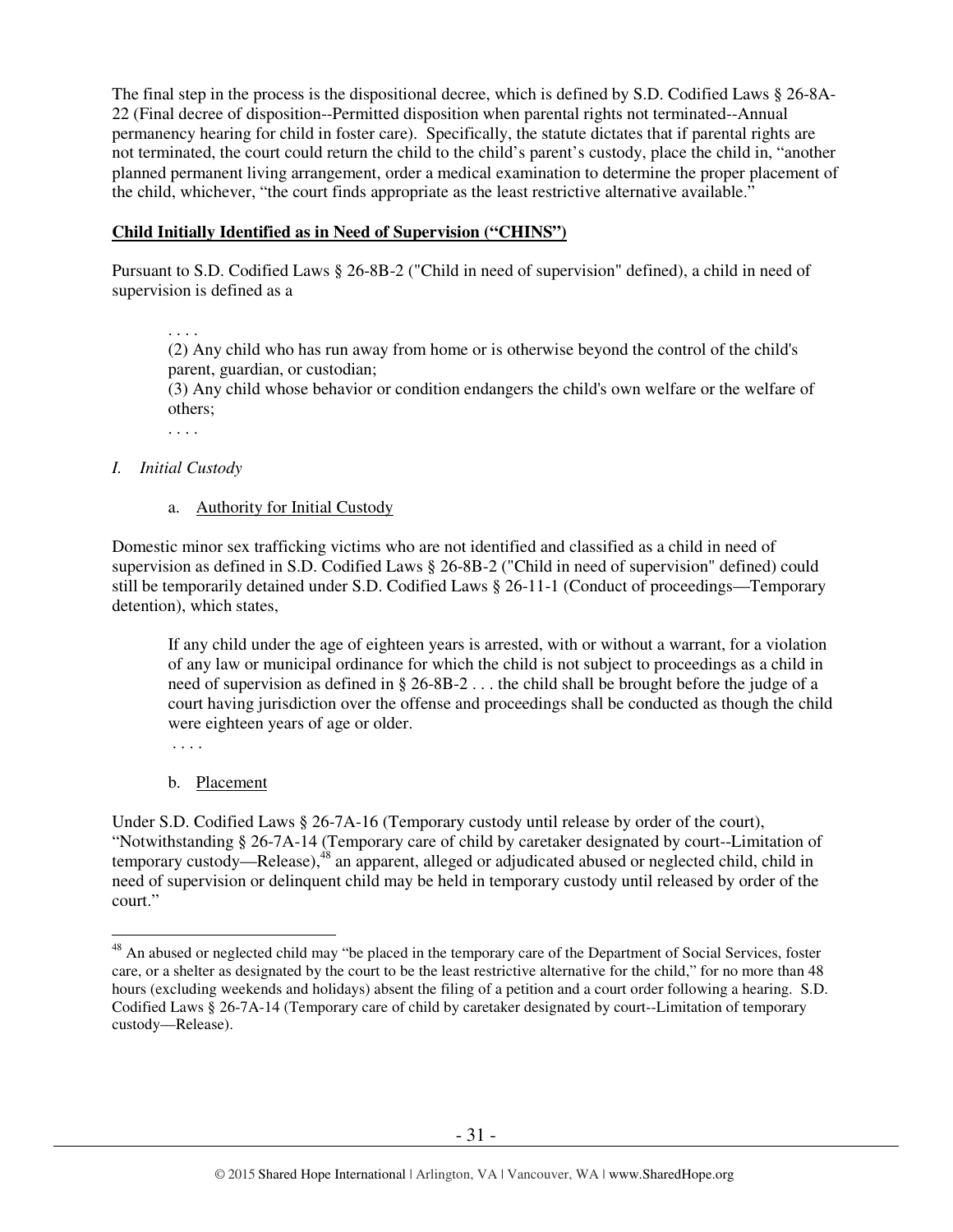Prior to a temporary custody hearing, a child alleged to be in need of supervision taken into temporary custody "shall be released to the child's parents, guardian, or custodian unless the parents, guardian, or custodian cannot be located or in the judgment of the intake officer are not suitable to receive the child, in which case the child shall be placed in shelter." S.D. Codified Laws § 26-8B-3 (Circumstances requiring release--Circumstances allowing detention--Length of detention). However, if a child is not returned to the custody of a parent or guardian, pursuant to S.D. Codified Laws § 26-7A-26 (Detention in jail with adult prisoners prohibited for abused or neglected child--Temporary detention--Detention with adults for child transferred to adult court), "An apparent, alleged, or adjudicated child in need of supervision may not be securely detained in a jail, lockup, or in any type of detention or temporary care facility containing adult prisoners except for approved collocated detention centers. . . ."

#### *II. Process following initial custody of child in need of supervision*

Subsequent to the initial custody, the court may order continued temporary custody of a child pending any hearing, with or without notice. S.D. Codified Laws § 26-7A-13 (Court-ordered temporary custody-- Noticed hearing--Without noticed hearing). Further pursuant to S.D. Codified Laws § 26-7A-13, if the child is taken into custody without notice, the court or intake officer must issue a written custody order, which should be based on receipt of an affidavit or other communication in the following instances:

(1) On application by a state's attorney, social worker of Department of Social Services, or law enforcement officer respecting an apparent, alleged, or adjudicated abused or neglected child stating good cause to believe as follows:

(a) The child is abandoned or is seriously endangered by the child's environment; or

(b) There exists an imminent danger to the child's life or safety and immediate removal of the child from the child's parents, guardian, or custodian appears to be necessary for the protection of the child;

(2) On application by a state's attorney, court services officer, or law enforcement officer respecting an apparent, alleged, or adjudicated child in need of supervision or delinquent child stating good cause pursuant to § 26-8B-3 [Circumstances requiring release--Circumstances allowing detention--Length of detention] or 26-8C-3 [Release--Placement in shelter-- Circumstances warranting detention], as applicable, to believe as follows:

- (a) The child seriously endangers others or there is need for protection of the child; or
- (b) The child has run away or escaped from the child's parents, guardian, or custodian.

A child in need of supervision may also be held in detention not to exceed 24 hours if the parents, guardian, or custodian are unavailable or unsuitable and, pursuant to S.D. Codified Laws § 27-8B-3, one of the following conditions are satisfied:

(1) The child has failed to comply with court services or a court-ordered program;

(2) The child is being held for another jurisdiction as a parole or probation violator, as a runaway or as a person under court-ordered detention;

(3) The child has a demonstrated propensity to run away from the child's home, from courtordered placement outside of the child's home or from agencies charged with providing temporary care for the child;

(4) The child is under court-ordered home detention in this jurisdiction; or

(5) There are specific, articulated circumstances which justify the detention for the protection of the child from potentially immediate harm to the child or to others.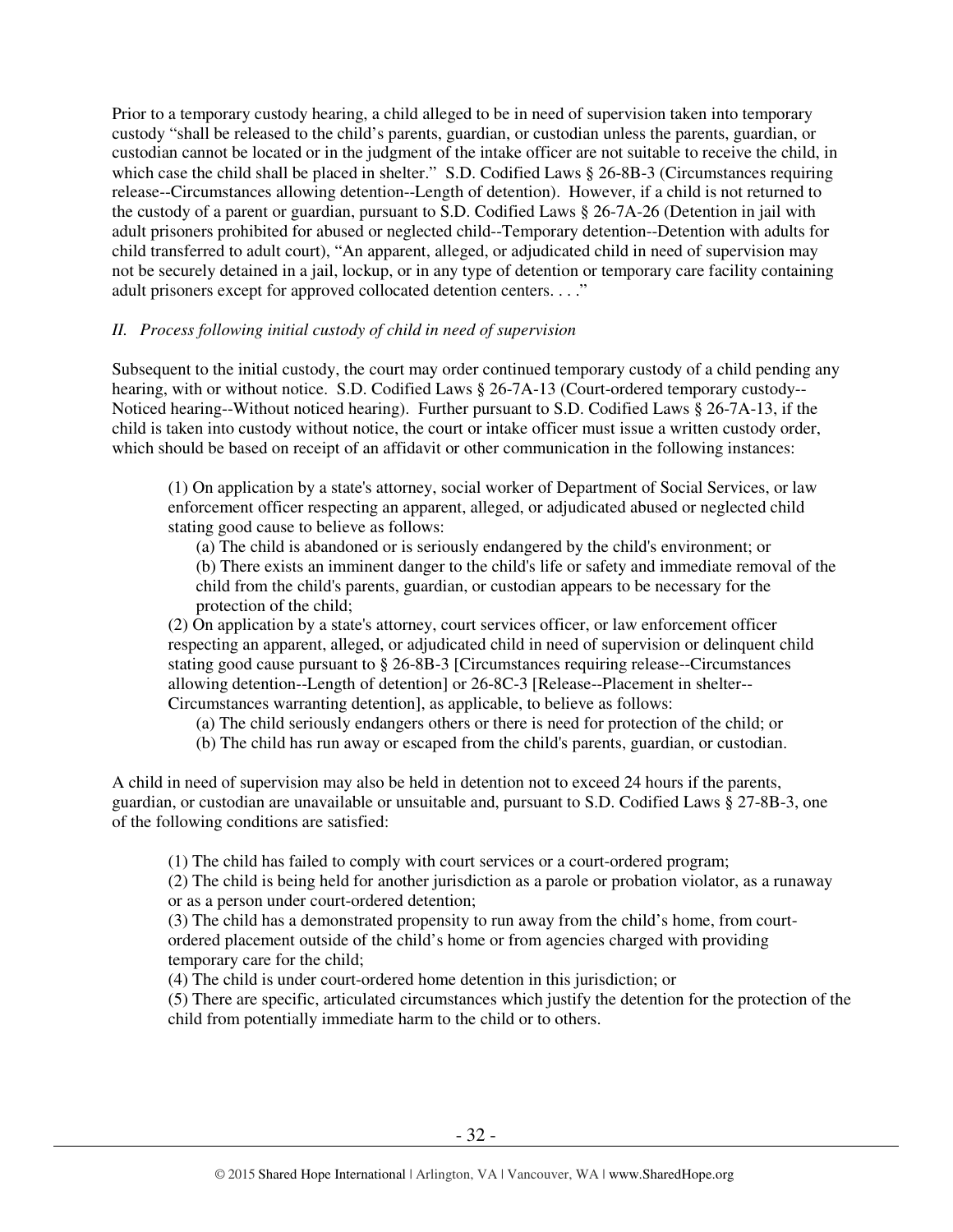Between initial custody and the adjudication, the court must hold an advisory hearing. S.D. Codified Laws § 26-7A-54 (Advisory hearing before adjudicatory hearing). Pursuant to S.D. Codified Laws § 26- 7A-54, during the advisory hearing,

(2) The court shall then receive the answer, response, denial, or admission of the parties and, if appropriate, of the child as follows:

. . .

. . . .

(b) If the petition alleges a child to be in need of supervision, parents, guardian, or custodian of the child and the child may admit the allegations contained in the petition and the court may accept the admissions if the court is satisfied there is a factual basis for them;. . . .

# *III. Placement process pending adjudication/ investigation*

Pursuant to S.D. Codified Laws § 26-8B-7 (Limit of temporary custody), "An alleged or adjudicated child in need of supervision may not be held in temporary custody for more than ninety days beginning with the date the child is first taken into custody unless at the ninetieth day the child is in the process of receiving treatment or care which has a specified duration. In that case the temporary custody may be extended to the end of the treatment or care."

The South Dakota legislature does not further define specific locations where a child may be held pending adjudication; except that under S.D. Codified Laws § 26-7A-26 (Detention in jail with adult prisoners prohibited for abused or neglected child--Temporary detention--Detention with adults for child transferred to adult court), "An apparent, alleged, or adjudicated child in need of supervision may not be securely detained in a jail, lockup, or in any type of detention or temporary care facility containing adult prisoners except for approved collocated detention centers . . . ."

# *IV. Adjudication*

Pursuant to S.D. Codified Laws § 26-7A-82 (Adjudicatory hearing following advisory hearing--Support of evidence), "[f]ollowing an advisory hearing on a petition, the court shall conduct an adjudicatory hearing. . . . The court shall consider . . . whether the allegations of the petition are supported by evidence beyond a reasonable doubt concerning an alleged child in need of supervision. . . ."

Additionally, there are instances where the adjudicatory hearing is truncated. Pursuant to S.D. Codified Laws § 26-7A-55 (Petition admitted to by all parties--Dispositional hearing--Petition not admitted to-- Adjudicatory hearing--Interim order for temporary custody),

If all necessary parties admit the allegations contained in the petition and the court accepts the admissions, the court may find, conclude and make a decision as to adjudication of the child . . . The court may then proceed with the dispositional phase of the proceedings without conducting a formal adjudicatory hearing on the petition with the concurrence of all parties. However, at the request of any party or if required by the court, the court shall set a later time and date for the dispositional hearing. The court shall then determine interim dispositional arrangements concerning the child and the parties.

. . . .

If the advisory hearing is adjourned and continued or if the advisory hearing is completed and the adjudicatory hearing on the petition is scheduled for a later time and date, the court shall make an interim order regarding temporary custody of the child as determined by the court.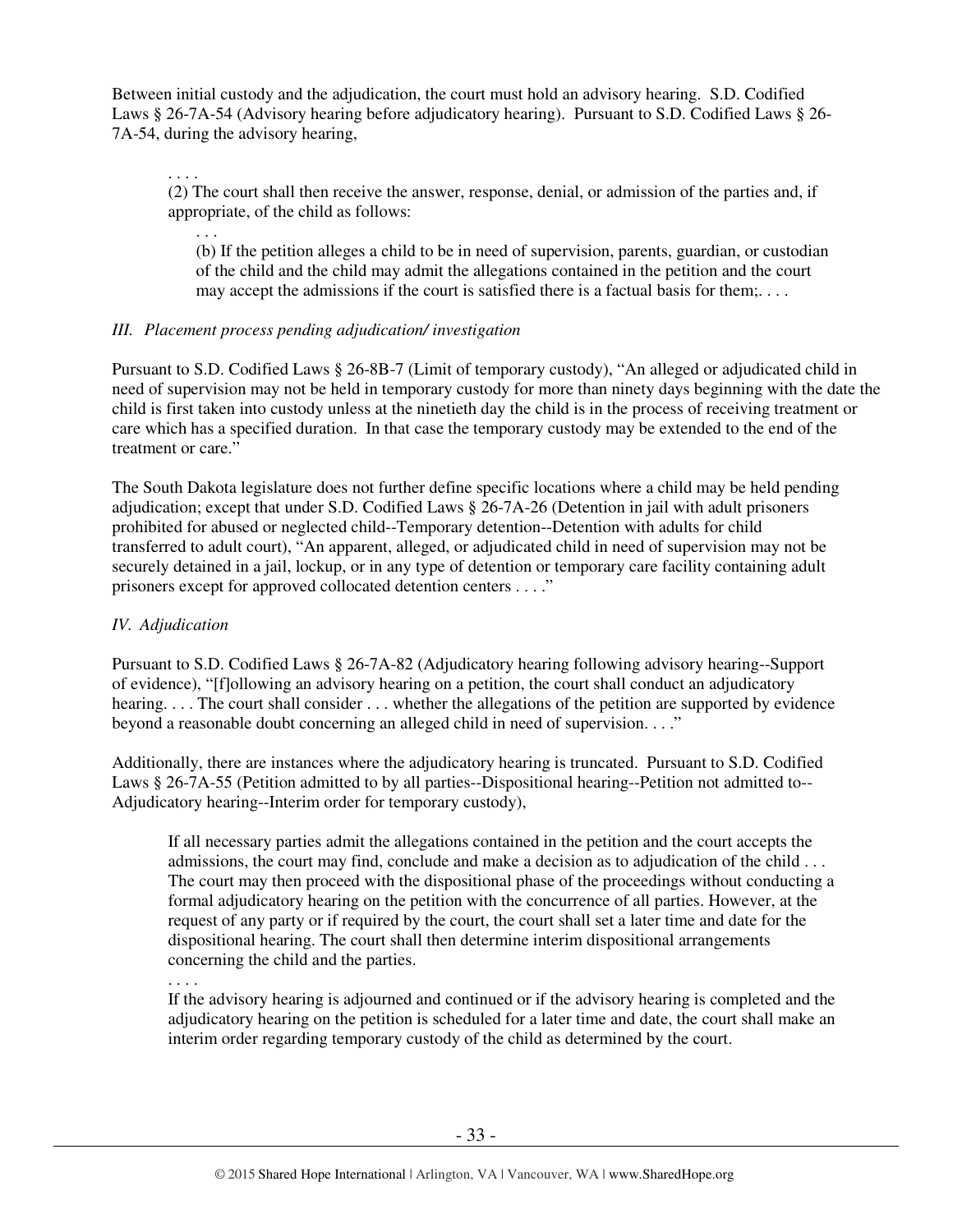#### *V. Referral to Alternative Process*

## Pursuant to S.D. Codified Laws  $\S 26$ -7A-11.1<sup>49</sup>,

Any apparent child in need of supervision or any apparent delinquent child shall be referred for informal adjustment or informal action pursuant to subdivision 26-7A-10(4) if the following criteria are met:

(1) The child has no prior adjudications;

(2) The child has had no informal adjustment or informal action within the last twelve months;

(3) The child is an apparent child in need of supervision pursuant to § 26-8B-2 or an apparent delinquent pursuant to § 26-8C-2 and the alleged conduct constitutes a misdemeanor;

(4) The child's alleged conduct did not include use of violence or force against another; and

(5) All of the requirements in § 26-7A-11<sup>50</sup> are met.

If the state's attorney has good cause to believe that informal adjustment or informal action is insufficient to meet the purposes of this chapter and chapters 26-8B and 26-8C, the state's attorney file a delinquency petition pursuant to subdivision 26-7A-10(5). The petition shall include notice of the departure from informal adjustment or informal action and notice to the child of the child's right to move for informal adjustment or informal action. Upon motion of the child and upon a finding that no good cause exists, the court may refer the child to informal adjustment or informal action pursuant to subdivision 26-7A-10(4).

*V. Process outcomes* 

 $\overline{a}$ 

Even for children who are not diverted, except in particular circumstances, such as when a child violates a court order or a juvenile correctional facility is deemed by multiple parties to be the least restrictive alternative available, children adjudicated as in need of supervision may not be placed in detention

(1) The child and the child's parents, guardian, or other custodian were informed of their constitutional and legal rights, including being represented by an attorney at every stage of the proceedings if a petition is filed;

(2) The facts are admitted and establish prima facie jurisdiction; and

(3) Written consent is obtained from the child's parents, guardian, or custodian and from the child if the child is of sufficient age and understanding. Efforts to effect informal adjustment or informal action may extend no longer than four months from the date of the consent.

The state's attorney may include in the referral to a court-approved juvenile diversion program a requirement that restitution be imposed as a condition of the diversion program.

The text of S.D. Codified Laws § 26-7A-11 included here and elsewhere in this report includes amendments made by the enactment of Senate Bill 73 during the 2015 session of the 90th South Dakota legislature. (SD 2015) (effective July 1, 2015).

 $49$  The text of S.D. Codified Laws § 26-7A-11.1 included here and elsewhere in this report includes amendments made by the enactment of Senate Bill 73 during the 2015 session of the 90th South Dakota legislature. (SD 2015) (effective July 1, 2015).

 $50$  S.D. Codified Laws § 26-7a-11 states,

A report of a preliminary investigation involving any apparent child in need of supervision or any apparent delinquent child may be referred for informal adjustment or informal action pursuant to subdivision 26-7A- $10(4)$  only if: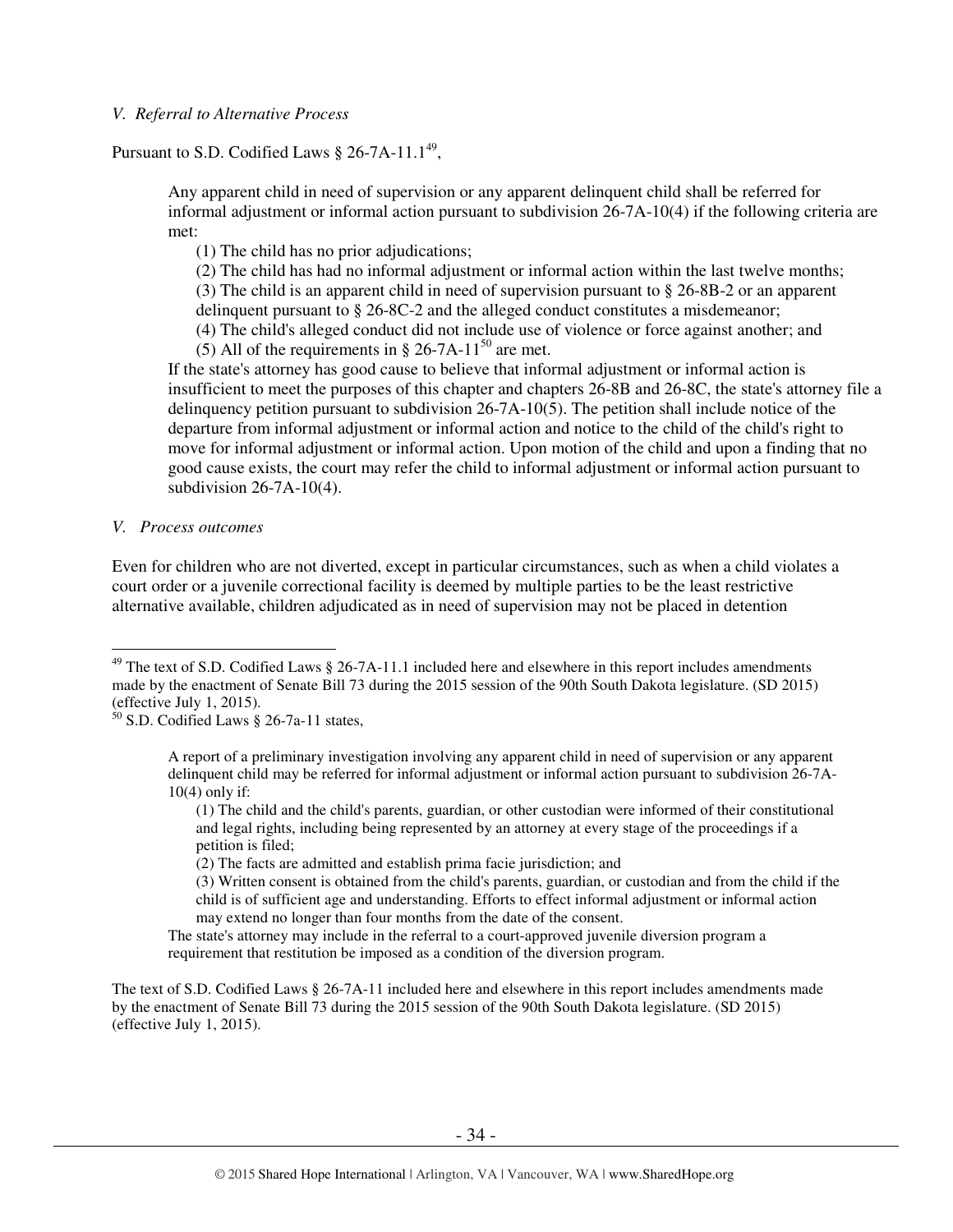facilities. S.D. Codified Laws  $\S 26-8B-6^{51}$  (Decree of disposition—Alternatives). Pursuant to S.D. Codified Laws § 26-8B-6, the least restrictive means available must be chosen, and the possible placement options include probation, protective supervision, a rehabilitative supervised work program, or an alternative education program. Additionally, "[t]he Department of Corrections, pursuant to the provisions of chapter 26-11A and § 26-8C-7 or 26-8B-6, may place a child in a group care center operated and maintained by a nonstate entity" pursuant to S.D. Codified Laws  $\frac{8}{9}$  26-8D-17<sup>52</sup> or "in a residential treatment center or intensive residential treatment center" pursuant to S.D. Codified Laws § 26-8D-18. S.D. Codified Laws  $\S § 26-8D-17, 26-8D-18^{53}$ .

#### **Child Initially Identified as Delinquent**

As a commercially sexually exploited child, a minor could be charged with S.D. Codified Laws § 22-23-1 (Prostitution), and as a result be considered a delinquent child under S.D. Codified Laws § 26-8C-2 (Delinquent child defined). A delinquent child is "any child ten years of age or older who, regardless of where the violation occurred, has violated any federal, state, or local law or regulation for which there is a penalty of a criminal nature for an adult, except state or municipal hunting, fishing, boating, park, or traffic laws that are classified as misdemeanors, or petty offenses or any violation of § 35-9-2 [Purchase, possession or consumption of beverage by minor as misdemeanor] or 32-23-21 [Under the age of twentyone—Additional offenses]."<sup>54</sup> S.D. Codified Laws § 26-8C-2.

## *I. Initial Custody*

## *a.* Authority for Initial Custody

Under S.D. Codified Laws § 26-7A-12 (Temporary custody without court order), a child could be taken into temporary custody without a court order if any of the following conditions are met:

(1) If the child is subject to arrest under the provisions of §§ 23A-3-2 [Law enforcement officer's power to arrest without warrant] and 23A-3-4 [Advice as to authority and cause of arrest without warrant];

(2) If the child is abandoned or seriously endangered in the child's surroundings or is seriously endangering others and immediate removal of the child appears to be necessary for the child's protection or for the protection of others;

(3) If there are reasonable grounds to believe the child has run away or escaped from the child's parents, guardian, or custodian;

(4) If the officer reasonably believes that temporary custody is warranted because there exists an

 $\overline{a}$ <sup>51</sup> The text of S.D. Codified Laws § 26-8B-6 included here and elsewhere in this report includes amendments made by the enactment of Senate Bill 73 during the 2015 session of the 90th South Dakota legislature. (SD 2015) (effective July 1, 2015).

 $52$  The text of S.D. Codified Laws § 26-8D-17 included here and elsewhere in this report includes amendments made by the enactment of Senate Bill 73 during the 2015 session of the 90th South Dakota legislature. (SD 2015) (effective January 1, 2016).

 $\frac{53}{23}$  The text of S.D. Codified Laws § 26-8D-18 included here and elsewhere in this report includes amendments made by the enactment of Senate Bill 73 during the 2015 session of the 90th South Dakota legislature. (SD 2015) (effective January 1, 2016).

<sup>&</sup>lt;sup>54</sup> S.D. Codified Laws § 32-23-21 (Under the age of twenty-one—Additional offenses) refers to alcohol and drug related offenses.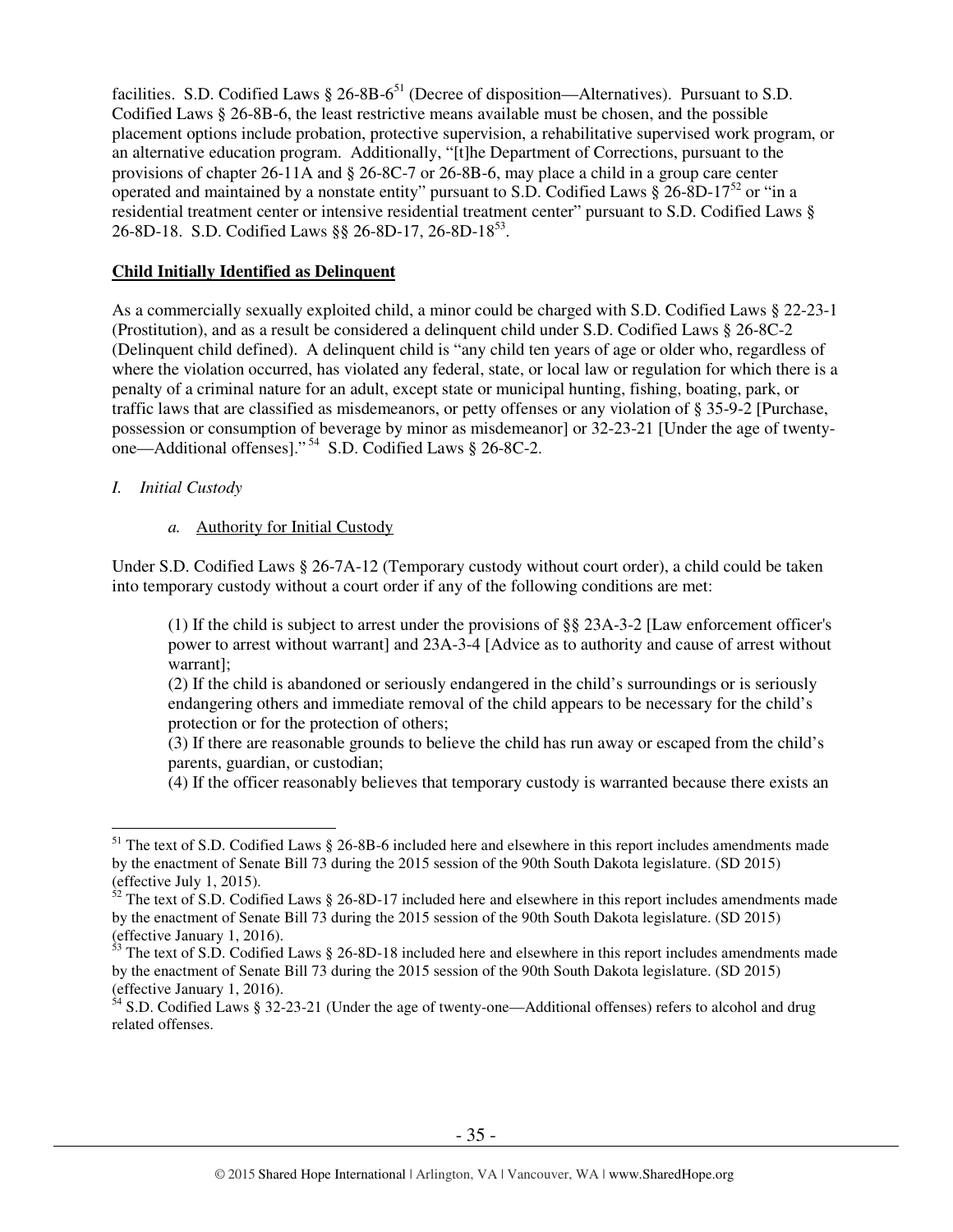imminent danger to the child's life or safety and there is no time to apply for a court order and the child's parents, guardian, or custodian refuse an oral request for consent to the child's removal from their custody or the child's parents, guardian, or custodian are unavailable; or (5) If the child is under the influence of alcohol, inhalants, or a controlled drug or substance.

A court, pursuant to S.D. Codified Laws § 26-7A-13 (Order of temporary custody), may also order temporary custody under similar conditions of S.D. Codified Laws § 26-7A-12(2)-(4) (Temporary custody without court order). If a child has been taken into temporary custody without a court order, the officer must notify the state's attorney as well as the intake officer, who will conduct the placement hearing immediately. S.C. Codified Laws §§ 26-7A-17 (Notice to state's attorney of child taken into temporary custody--Written report--Notice to court), 26-7A-13.1 (Hearing by intake officer). An intake officer also has the discretion to send a child to a juvenile diversion program instead of holding a temporary custody hearing. S.C. Codified Laws  $\S 26$ -7A-10(4)<sup>55</sup> (Preliminary investigation by state's attorney--Authorized procedure on basis of investigation).

Domestic minor sex trafficking victims who are not identified and classified as a child in need of supervision as defined in S.D. Codified Laws § 26-8B-2 or a delinquent child as defined in S.D. Codified Laws § 26-8C-2 could still be temporarily detained under S.D. Codified Laws § 26-11-1 (Conduct of proceedings—Temporary detention), which states,

If any child under the age of eighteen years is arrested, with or without a warrant, for a violation of any law or municipal ordinance for which the child is not subject to proceedings as a child in need of supervision as defined in § 26-8B-2 ["Child in need of supervision" defined] or a delinquent child as defined in § 26-8C-2 [Delinquent child defined] or for a violation of subdivision 34-46-2 (2) [Unlawful actions–Tobacco], the child shall be brought before the judge of a court having jurisdiction over the offense and proceedings shall be conducted as though the child were eighteen years of age or older.

A child under the age of eighteen years, subject to proceedings pursuant to this section and accused of a Class 1 misdemeanor, may be held in or sentenced to a detention or temporary care facility for up to thirty days if sight and sound separated from adult prisoners.

b. Placement

. . .

 $\overline{a}$ 

Under S.D. Codified Laws § 26-7A-16 (Temporary custody until release by order of the court), "Notwithstanding § 26-7A-14 [Temporary care of child by caretaker designated by court--Limitation of temporary custody--Release],<sup>56</sup> an apparent, alleged or adjudicated abused or neglected child, child in need of supervision or delinquent child may be held in temporary custody until released by order of the court."

<sup>&</sup>lt;sup>55</sup> The text of S.D. Codified Laws § 26-7A-10 included here and elsewhere in this report includes amendments made by the enactment of Senate Bill 73 during the 2015 session of the 90th South Dakota legislature. (SD 2015) (effective July 1, 2015).

<sup>&</sup>lt;sup>56</sup> An abused or neglected child may "be placed in the temporary care of the Department of Social Services, foster care, or a shelter as designated by the court to be the least restrictive alternative for the child," for no more than 48 hours (excluding weekends and holidays) absent the filing of a petition and a court order following a hearing. S.D. Codified Laws § 26-7A-14.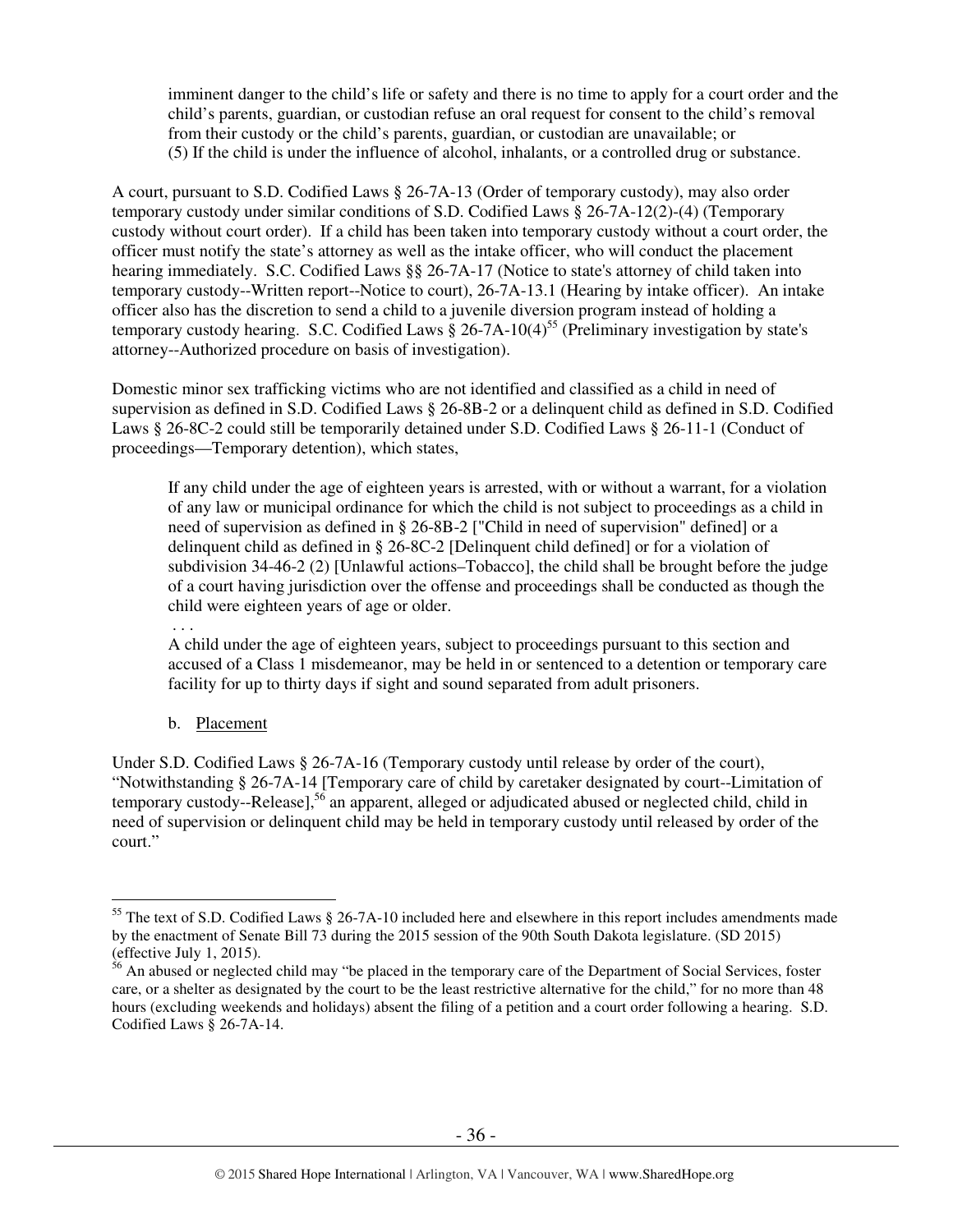However, pursuant to S.D. Codified Laws § 26-8C-3 (Temporary custody—Placement in detention prior to hearing),

A child may not be placed in detention unless the intake officer finds that the parents, guardian, or custodian are not available or are not suitable to receive the child, and finds at least one of the following circumstances exists:

(1) The child is a fugitive from another jurisdiction;

(2) The child is charged with a violation of § 22-22-7 [Sexual contact with child under sixteen--Felony or misdemeanorl, a crime of violence under subdivision  $22-1-2$  (9)

[Definition of terms] or a serious property crime, which, if committed by an adult, would be a felony;

(3) The child is already held in detention or on conditional release in connection with another delinquency proceeding;

(4) The child has a demonstrable recent record of willful failures to appear for juvenile court proceedings;

(5) The child has a demonstrable recent record of violent conduct;

(6) The child has a demonstrable recent record of adjudications for serious property offenses;

(7) The child is under the influence of alcohol, inhalants, or a controlled drug or substance and detention is the least restrictive alternative in view of the gravity of the alleged offense and is necessary for the physical safety of the child, the public, and others; or (8) The child has failed to comply with court services or a court ordered program.

The shelter or detention authorized shall be the least restrictive alternative available.

A child alleged to be delinquent who has been taken into temporary custody by a law enforcement officer is generally released to her parents, guardian, or custodian prior to the temporary custody hearing, unless such individuals cannot be located or placement would not be suitable, in which case the child is placed in a shelter. S.D. Codified Laws § 26-8C-3 (Temporary custody—Placement in detention prior to hearing).

Additionally, pursuant to S.D. Codified Laws § 26-7A-26 (Detention in jail with adult prisoners prohibited for abused or neglected child—Temporary detention—Detention with adults for child transferred to adult court), "An apparent or alleged delinquent child may be held in an adult lockup or jail for up to six hours for purposes of identification, processing, interrogation, transfer to juvenile facility, or release to parents if the child is sight and sound separated from adult prisoners." However, if the area is not considered a metropolitan area, the child may be held for a period not to exceed forty-eight hours in an adult facility, "if the facility has been certified by the Department of Corrections as providing sight and sound separation of juveniles from adults and if no suitable juvenile facility is available." S.D. Codified Laws § 26-7A-26.

# *II. Process following initial custody of allegedly delinquent child*

Subsequent to the initial custody, the court may order continued temporary custody of a child pending any hearing, with or without notice. S.D. Codified Laws § 26-7A-13 (Court-ordered temporary custody-- Noticed hearing--Without noticed hearing). Further pursuant to S.D. Codified Laws § 26-7A-13, if the child is taken into custody without notice, the court or intake officer must issue a written custody order, which should be based on receipt of an affidavit or other communication in the following instances:

(1) On application by a state's attorney, social worker of Department of Social Services, or law enforcement officer respecting an apparent, alleged, or adjudicated abused or neglected child stating good cause to believe as follows: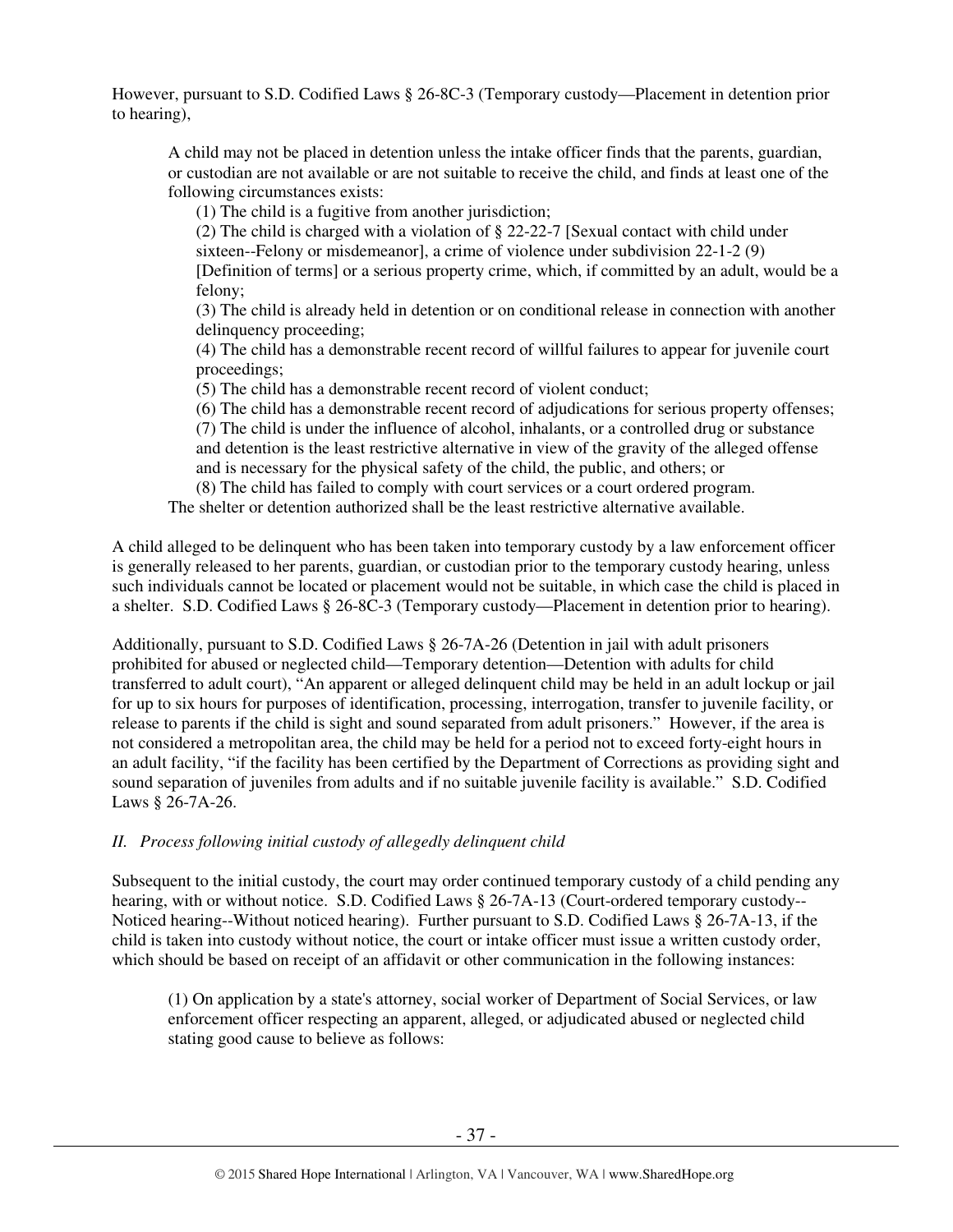(a) The child is abandoned or is seriously endangered by the child's environment; or (b) There exists an imminent danger to the child's life or safety and immediate removal of the child from the child's parents, guardian, or custodian appears to be necessary for the protection of the child;

(2) On application by a state's attorney, court services officer, or law enforcement officer respecting an apparent, alleged, or adjudicated child in need of supervision or delinquent child stating good cause pursuant to § 26-8B-3 [Circumstances requiring release--Circumstances allowing detention--Length of detention] or 26-8C-3 [Release--Placement in shelter-- Circumstances warranting detention], as applicable, to believe as follows:

(a) The child seriously endangers others or there is need for protection of the child; or

(b) The child has run away or escaped from the child's parents, guardian, or custodian.

Between initial custody and the adjudication, the court must hold an advisory hearing. S.D. Codified Laws § 26-7A-54 (Advisory hearing before adjudicatory hearing). Pursuant to S.D. Codified Laws § 26- 7A-54, during the advisory hearing,

. . . .

. . .

(2) The court shall then receive the answer, response, denial, or admission of the parties and, if appropriate, of the child as follows:

(c) If the petition alleges the child to be delinquent, the child may admit the allegations contained in the petition and the court may accept the admission if the court is satisfied there is a factual basis for them.

#### *III. Placement process pending adjudication/ investigation*

Pursuant to S.D. Codified Laws § 26-8B-7 (Limit of temporary custody), "An alleged or adjudicated child in need of supervision may not be held in temporary custody for more than ninety days beginning with the date the child is first taken into custody unless at the ninetieth day the child is in the process of receiving treatment or care which has a specified duration. In that case the temporary custody may be extended to the end of the treatment or care."

The South Dakota legislature does not further define specific locations where a child may be held pending adjudication; except that under S.D. Codified Laws § 26-7A-26 (Detention in jail with adult prisoners prohibited for abused or neglected child--Temporary detention--Detention with adults for child transferred to adult court), "An apparent, alleged, or adjudicated child in need of supervision may not be securely detained in a jail, lockup, or in any type of detention or temporary care facility containing adult prisoners except for approved collocated . . . ."

#### *IV. Adjudication*

Pursuant to S.D. Codified Laws § 26-7A-82 (Adjudicatory hearing following advisory hearing--Support of evidence), "[f]ollowing an advisory hearing on a petition, the court shall conduct an adjudicatory hearing. . . . The court shall consider . . . whether the allegations of the petition are supported by evidence beyond a reasonable doubt concerning an . . . alleged delinquent child. . . ."

Additionally, there are instances where the adjudicatory hearing is truncated. Pursuant to S.D. Codified Laws § 26-7A-55 (Petition admitted to by all parties--Dispositional hearing--Petition not admitted to-- Adjudicatory hearing--Interim order for temporary custody),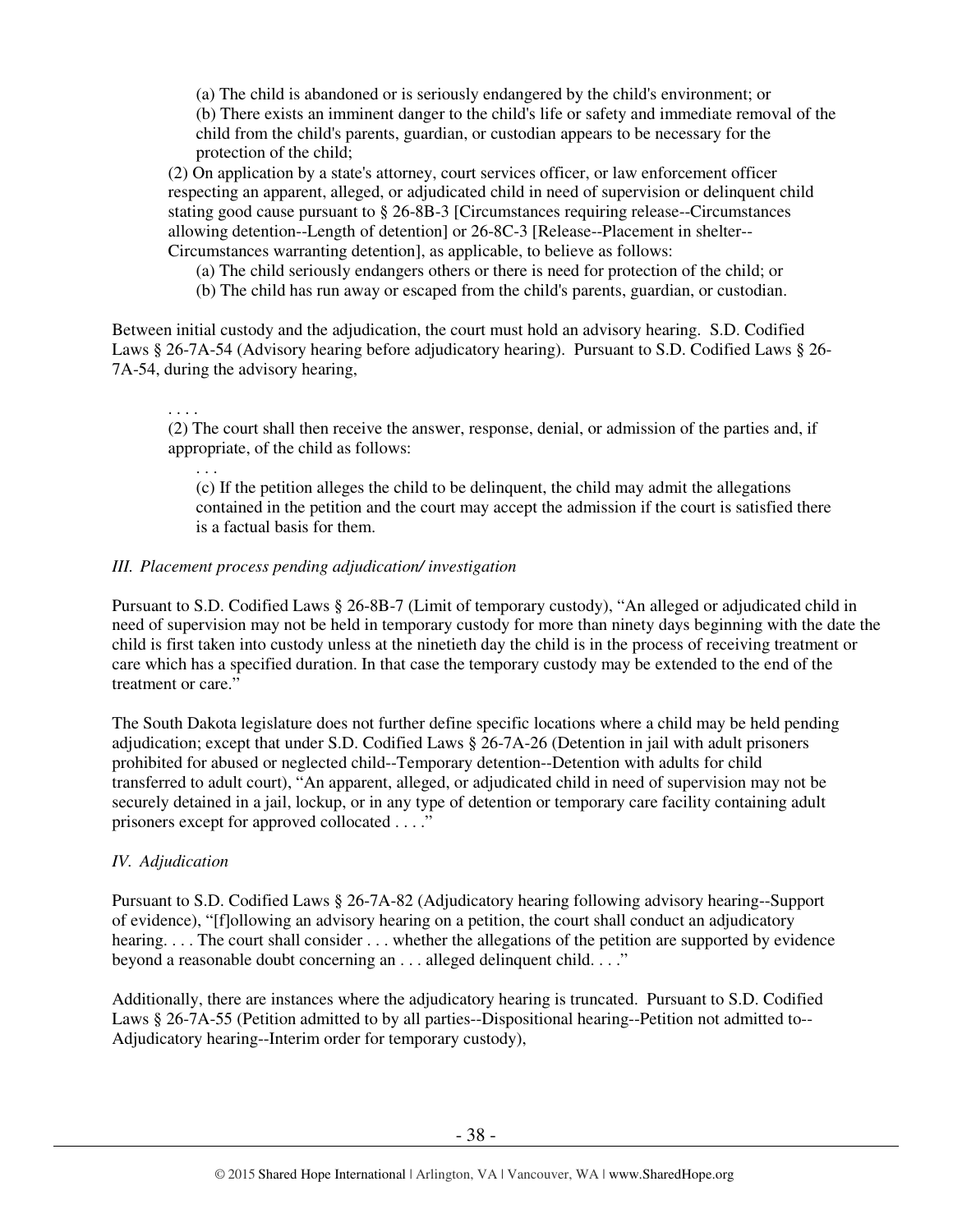If all necessary parties admit the allegations contained in the petition and the court accepts the admissions, the court may find, conclude and make a decision as to adjudication of the child . . . The court may then proceed with the dispositional phase of the proceedings without conducting a formal adjudicatory hearing on the petition with the concurrence of all parties. However, at the request of any party or if required by the court, the court shall set a later time and date for the dispositional hearing. The court shall then determine interim dispositional arrangements concerning the child and the parties.

If the advisory hearing is adjourned and continued or if the advisory hearing is completed and the adjudicatory hearing on the petition is scheduled for a later time and date, the court shall make an interim order regarding temporary custody of the child as determined by the court.

#### *V. Referral to Alternative Process*

. . . .

## Pursuant to S.D. Codified Laws § 26-7A-11.1, $^{57}$

Any apparent child in need of supervision or any apparent delinquent child shall be referred for informal adjustment or informal action pursuant to subdivision 26-7A-10(4) if the following criteria are met:

(1) The child has no prior adjudications;

(2) The child has had no informal adjustment or informal action within the last twelve months;

(3) The child is an apparent child in need of supervision pursuant to § 26-8B-2 or an apparent delinquent pursuant to § 26-8C-2 and the alleged conduct constitutes a misdemeanor;

(4) The child's alleged conduct did not include use of violence or force against another; and

(5) All of the requirements in  $\S$  26-7A-11<sup>58</sup> are met.

If the state's attorney has good cause to believe that informal adjustment or informal action is

 $\overline{a}$ 

(1) The child and the child's parents, guardian, or other custodian were informed of their constitutional and legal rights, including being represented by an attorney at every stage of the proceedings if a petition is filed;

(2) The facts are admitted and establish prima facie jurisdiction; and

(3) Written consent is obtained from the child's parents, guardian, or custodian and from the child if the child is of sufficient age and understanding. Efforts to effect informal adjustment or informal action may extend no longer than four months from the date of the consent.

The state's attorney may include in the referral to a court-approved juvenile diversion program a requirement that restitution be imposed as a condition of the diversion program.

The text of S.D. Codified Laws § 26-7A-11 included here and elsewhere in this report includes amendments made by the enactment of Senate Bill 73 during the 2015 session of the 90th South Dakota legislature. (SD 2015) (effective July 1, 2015).

 $57$  The text of S.D. Codified Laws § 26-7A-11.1 included here and elsewhere in this report includes amendments made by the enactment of Senate Bill 73 during the 2015 session of the 90th South Dakota legislature. (SD 2015) (effective July 1, 2015).

 $58$  S.D. Codified Laws § 26-7a-11 states,

A report of a preliminary investigation involving any apparent child in need of supervision or any apparent delinquent child may be referred for informal adjustment or informal action pursuant to subdivision 26-7A- $10(4)$  only if: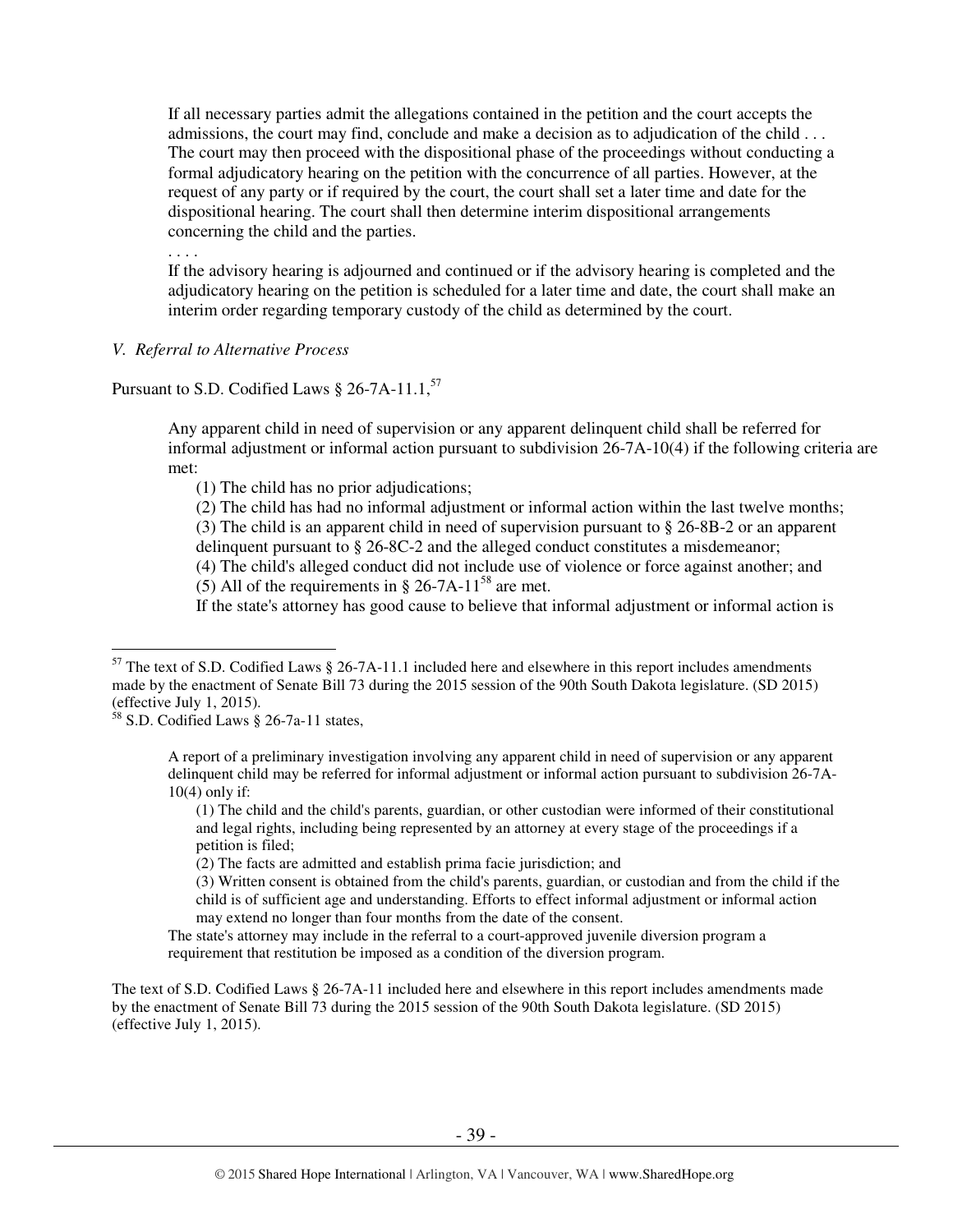insufficient to meet the purposes of this chapter and chapters 26-8B and 26-8C, the state's attorney file a delinquency petition pursuant to subdivision 26-7A-10(5). The petition shall include notice of the departure from informal adjustment or informal action and notice to the child of the child's right to move for informal adjustment or informal action. Upon motion of the child and upon a finding that no good cause exists, the court may refer the child to informal adjustment or informal action pursuant to subdivision 26-7A-10(4).

#### *V. Process outcomes*

If the child is not diverted, an allegedly delinquent child may be placed on probation. Under S.D. Codified Laws § 26-8C-4 (Placement on probation without adjudication of delinquency), "If the court is satisfied that the best interests of the public, justice and child will be served, the court may, without entering an adjudication of delinquency, with consent of the child, suspend imposition of adjudication of delinquency and place the child on probation under the terms, conditions and duration required by the court. A court may revoke the suspension at any time during the probationary period and impose an adjudication of delinquency without diminishment or credit for any of the probationary period."

Under S.D. Codified Laws § 26-8C-6 (Examination or treatment of child), "Following adjudication of a child as a delinquent child, the court may order the child to be examined or treated by a physician or a qualified mental health professional or to receive other special care and may place the child in a hospital or other suitable facility for such purposes." S.D. Codified Laws  $\S 26-8C-7^{59}$  (Dispositional decree— Alternatives—Assessment of costs) sets the dispositions alternatives available to the court, which include probation, protective supervision, a rehabilitative supervised work program, or an alternative education program.

- 5.4.1 Recommendation: Enact a mandatory protective response for juvenile sex trafficking victims that provides an avenue to specialized services outside detention.
- *5.5 Commercial sexual exploitation or sex trafficking is identified as a type of abuse and neglect<sup>60</sup> within child protection statutes.*

A commercially sexually exploited child can be considered abused or neglected under S.D. Codified Laws § 26- 8A-2(8) (Abused or neglected child defined), which states a child is abused or neglected when the child "is subject to sexual abuse, sexual molestation, or sexual exploitation<sup>61</sup> by the child's parent, guardian, custodian,

In this chapter and chapter 26-7A, the term, abused or neglected child, means a child: ...

- (3) Whose environment is injurious to the child's welfare; . . .
- (5) Who is homeless, without proper care, or not domiciled with the child's parent, guardian, or custodian through no fault of the child's parent, guardian, or custodian;
- (6) Who is threatened with substantial harm; . . . .

<sup>61</sup> S.D. Codified Laws §§ 26-7A-1 (Definitions) and 26-8A-2 do not define "sexual exploitation." However, for purposes of the criminal code, "[a] person is guilty of sexual exploitation of a minor if the person causes or knowingly permits a minor to engage in an activity or the simulation of an activity that: (1) Is harmful to

 $\overline{a}$  $59$  The text of S.D. Codified Laws § 26-8C-7 included here and elsewhere in this report includes amendments made by the enactment of Senate Bill 73 during the 2015 session of the 90th South Dakota legislature. (SD 2015) (effective July 1, 2015).

 $60$  S.D. Codified Laws § 26-8A-2 states,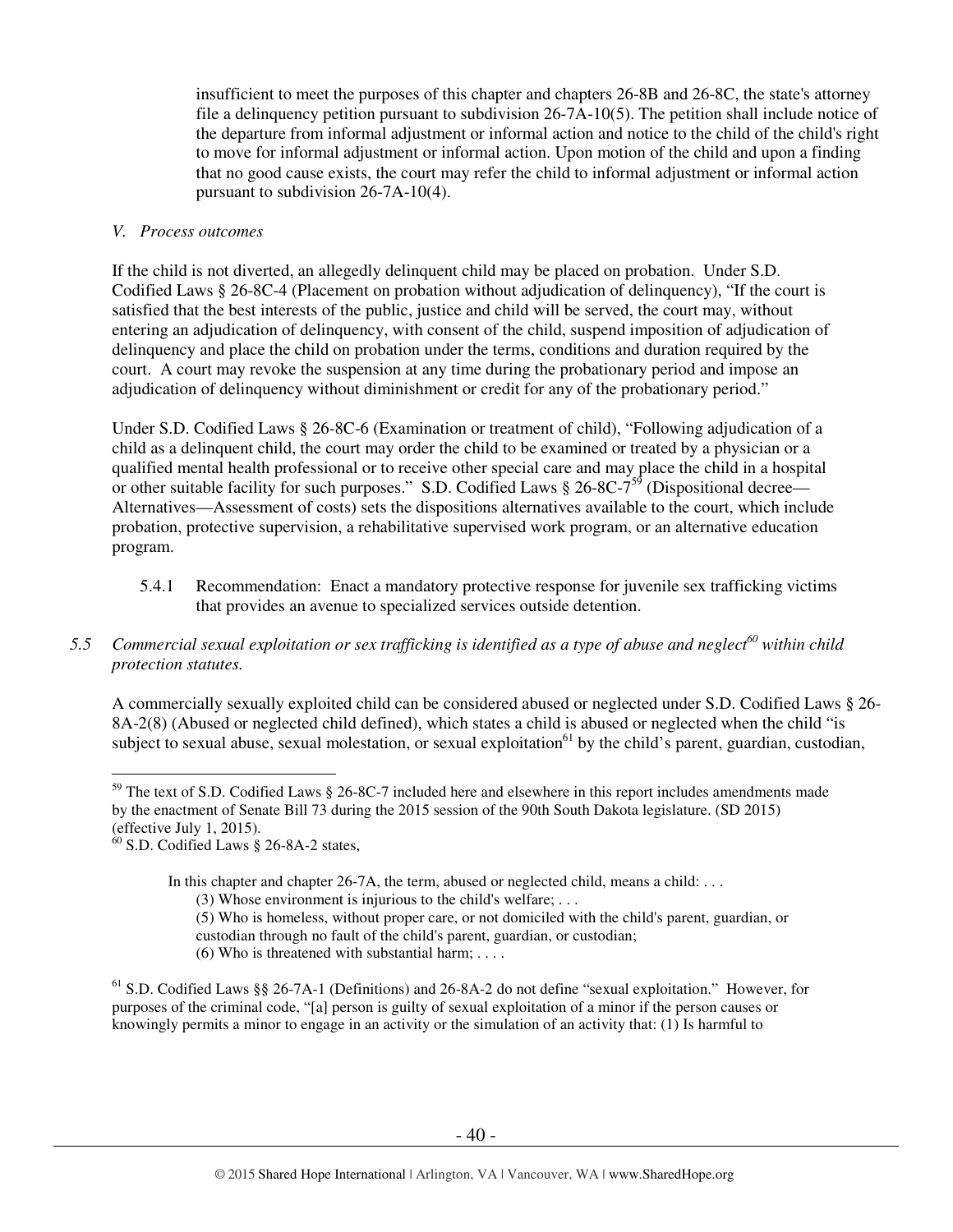or any other person responsible for the child's care."

*5.6 The definition of "caregiver" or another related term in the child welfare statutes is not a barrier to a sex trafficked child accessing the protection of child welfare.* 

South Dakota law defines "custodian" as "any foster parent, employee of a public or private residential home or facility, other person legally responsible for a child's welfare in a residential setting, or person providing inhome or out-of-home care<sup>62</sup>; for purposes of this definition, out-of-home care means any day care as defined in §§ 26-6-14 [Categories of activities for which license may be issued],<sup>63</sup> 26-6-14.1 ["Family day care" defined], and 26-6-14.8 [Unregistered family day care]."<sup>64</sup> S.D. Codified Laws § 26-7A-1(11).

- 5.6.1 Recommendation: Amend the definition of "custodian" to allow child welfare protection for juvenile sex trafficking victims irrespective of the perpetrator of the abuse.
- *5.7 Crime victims' compensation is specifically available to a child victim of sex trafficking or commercial sexual exploitation of children (CSEC) without regard to ineligibility factors.*

Under the Crime Victims' Compensation Program, a "victim" is defined as including "any person who suffers personal injury<sup>65</sup> or death as a direct result of: (a) A crime, including a federal crime occurring in this State." S.D. Codified Laws § 23A-28B-1(12)(a). A "crime" includes "conduct that occurs or is attempted in this State, including that arising from domestic violence and acts of terrorism, as defined in

minors; (2) Involves nudity; or (3) Is obscene." S.D. Codified Laws § 22-22-24.3. <sup>62</sup> S.D. Codified Laws § 26-8A-2 states,

l

In this chapter and chapter 26-7A, the term, abused or neglected child, means a child: ...

(3) Whose environment is injurious to the child's welfare; . . .

(5) Who is homeless, without proper care, or not domiciled with the child's parent, guardian, or

custodian through no fault of the child's parent, guardian, or custodian;

(6) Who is threatened with substantial harm; . . . .

 $63$  S.D. Codified Laws § 26-6-14 licenses a child welfare agency for activities that include, among other things, the following:

(1) The providing of group care, maintenance, supervision, and protection of children on a regular full-time basis as a substitute for regular parental care, with or without compensation, in a nonfamily group setting which shall be known as an intensive residential treatment center, a residential treatment center, a group care center, or as a group home as each is defined by standards established pursuant to the provisions of § 26-6-16;

(2) The providing of care, maintenance, supervision, and protection of a child, or children, as a substitute for regular parental care, without transfer of legal custody or placement for adoption, with or without compensation, on a regular full-time basis in a family home, which shall be known as a foster home.

The text of S.D. Codified Laws § 26-6-14 included here and elsewhere in this report includes amendments made by the enactment of House Bill 1012 during the 2015 session of the 90th South Dakota legislature. (SD 2015) (effective July 1, 2015).

<sup>64</sup> This definition applies to chapters 26-7A [Juvenile court], 26-8A [Protection of children from abuse or neglect], 26-8B [Children in need of supervision], and 26-8C [Delinquent children].

<sup>65</sup> "Personal injury" is defined in S.D. Codified Laws § 23A-28B-1(11) as "actual bodily harm or emotional distress."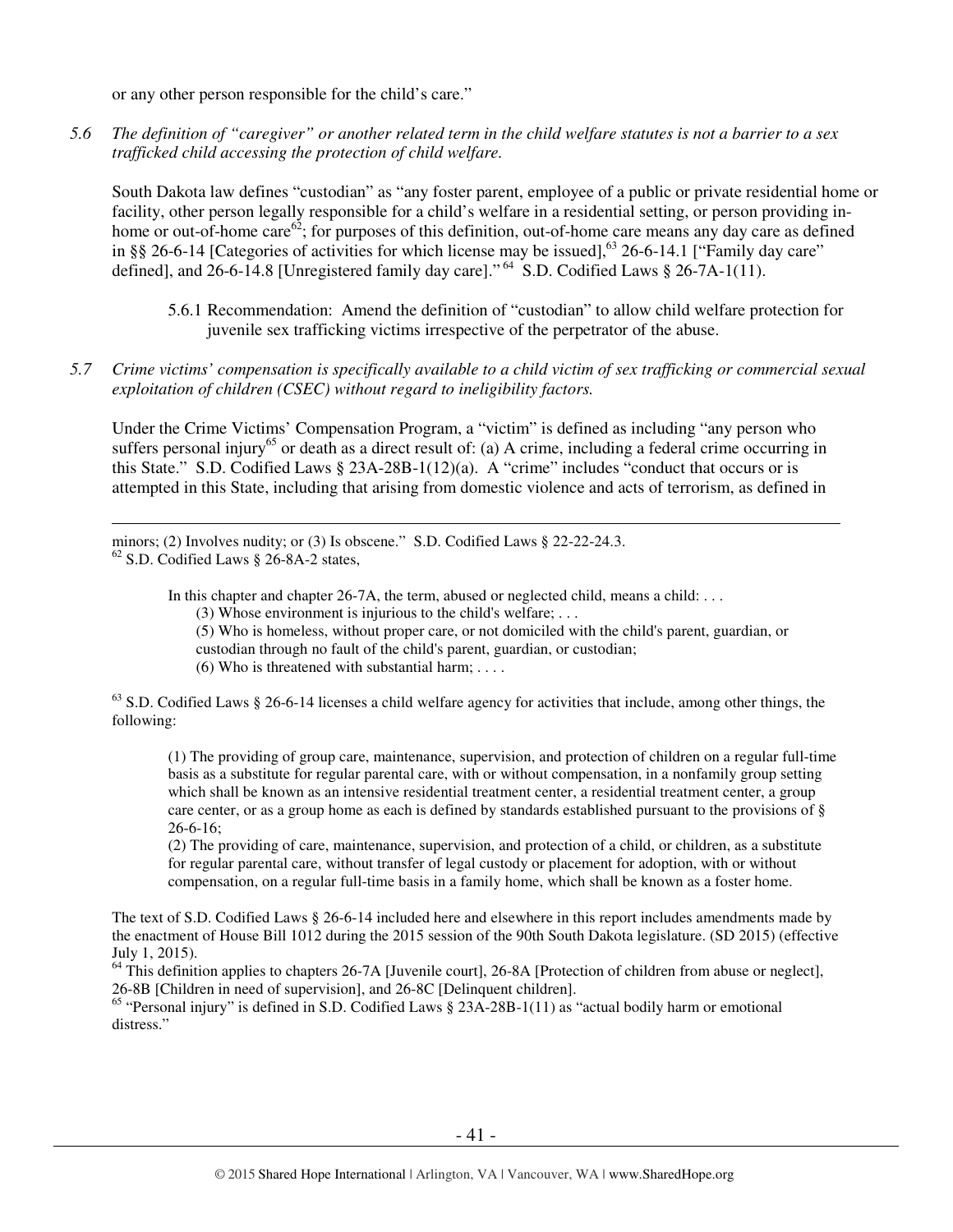18 U.S.C § 2331 as of January 1, 1997, which conduct results in personal injury or death and is punishable as a felony or misdemeanor, or would be so punishable except that the person engaging in the conduct lacked the capacity to commit the crime under the laws of this State." S.D. Codified Laws § 23A-28B-1(3).

Certain circumstances may prevent a commercially sexually exploited child from receiving crime victims' compensation. Pursuant to S.D. Codified Laws § 23A-28B-25 (Circumstances not permitting compensation) an application must be filed for compensation within one year after the date of injury, and the crime that caused the injury must have been reported to law enforcement "within five days of its occurrence or, if the crime could not reasonably have been reported within such period, within five days of the date when a report could reasonably have been made." S.D. Codified Laws § 23A-28B-25(1). Victims of domestic minor sex trafficking may be slow to come forward, and thus may become ineligible for crime victims' compensation due to this requirement. However, the one year application requirement may be waived if good cause is shown. S.D. Codified Laws § 23A-28B-25(1). Although no guidelines are given for "good cause," it is possible that the department would consider a human trafficking victim to have "good cause" for delayed reporting.

Similarly, crime victims' compensation is not allowed when a claimant "[f]ails or refuses to cooperate fully with any appropriate law enforcement officer or agency or with the department in the administration of this chapter." S.D. Codified Laws § 23A-28B-25(2)(c). Domestic minor sex trafficking victims may be reluctant to cooperate and may distrust law enforcement officers who may have previously arrested them for prostitution; therefore, this cooperation requirement could disqualify these victims from receiving compensation.

Lastly, a crime victim is not eligible for compensation if she "(a) Engaged in conduct which substantially contributed to the infliction of the victim's injury or death or engaged in conduct which the victim should reasonably have foreseen could lead to the injury or death. . . . [or] (b) Committed or otherwise participated in a crime which caused or contributed to the victim's injury or death." S.D. Codified Laws § 23A-28B-25(2). Since domestic minor sex trafficking victims are often involved in prostitution, which contributed to their injury, they could become ineligible under this requirement.

5.7.1 Recommendation: Amend S.D. Codified Laws § 23A-28B-25(1) to clarify that "good cause" is shown when an individual is a victim of human trafficking as defined in S.D. Codified Laws §§ 22- 49-1 (Human trafficking prohibited). Additionally, amend S.D. Codified Laws § 23A-28B-25(2), (3) to create exceptions for victims of domestic minor sex trafficking.

#### *5.8 Victim-friendly procedures and protections are provided in the trial process for minors under 18.*

There are few victim-friendly criminal justice procedures, especially ones that extend to domestic minor sex trafficking victims, and the state no longer has "rape shield" laws.<sup>66</sup> If a minor victim of rape under S.D. Codified Laws § 22-22-1, incest under S.D. Codified Laws § 22-22A-2, or sexual contact under S.D. Codified Laws § 22-22-7 makes a request to have her name and information suppressed, "the court shall order that the name of the minor and the specific details of the alleged acts be suppressed," as long as there is a "compelling interest after consideration of [certain] factors." S.D. Codified Laws § 23A-6-22.1. These provisions could leave victims of domestic minor sex trafficking in prosecutions under S.D. Codified Laws Chapter 22-49 (Human trafficking), § 22-23-2 (Promotion of prostitution), § 22-23-8 (Solicitation or procurement of prostitute

 $\overline{a}$ <sup>66</sup> The state "rape shield" law under S.D. Codified Laws § 23A-22-15 (Evidence of victim's prior sexual conduct in sex offence prosecutions) was repealed by House Bill 1063. H.B. 87th Leg. Assemb., Leg. Sess. (S.D. 2012) (effective July 1, 2012).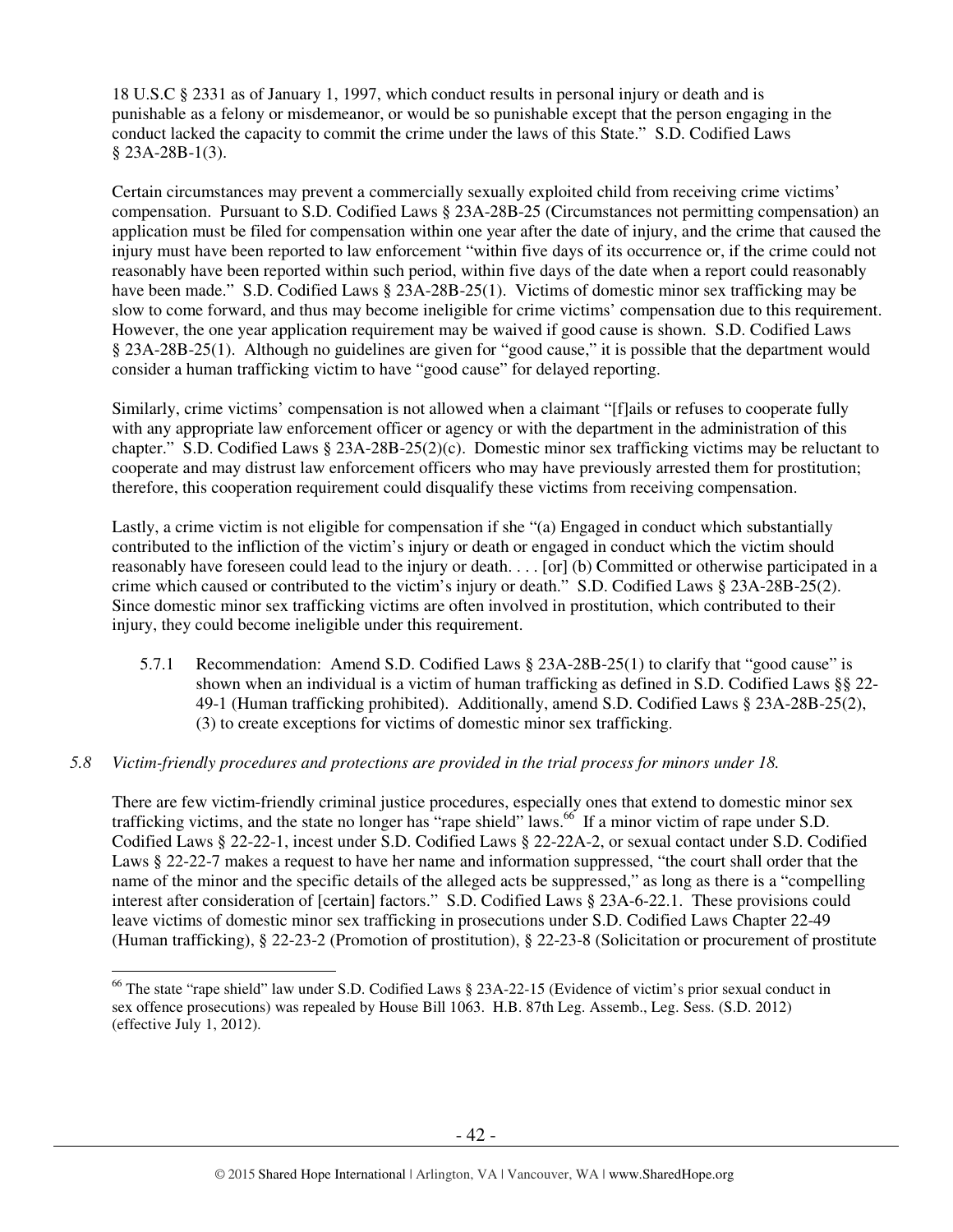for patron), § 22-24A-1 (Sale of child pornography), and § 22-24A-3 (Possession, manufacture, or distribution of child pornography) without protection of these provisions.

In addition, under S.D. Codified Laws § 23A-12-9 (Videotape of young sex crime victim's testimony at preliminary hearing or deposition), "If a defendant has been charged with a violation of subdivision 22-22-1(1), (5), or (6) [Rape] or § 22-22-7 [Sexual contact with child under sixteen], where the victim is less than sixteen years of age, the prosecuting attorney or defense attorney may apply for an order that the victim's testimony at the preliminary hearing or at a deposition, in addition to being stenographically recorded, be recorded and preserved on videotape." According to the provision, "If at the time of trial the court finds that the victim is otherwise unavailable within the meaning of § 19-16-29, or that such testimony would in the opinion of the court be substantially detrimental to the well-being of the victim, the court may admit the videotape of the victim's testimony at the preliminary hearing or deposition as former testimony under § 19-16-30." Since offenses under S.D. Codified Laws Chapter 22-49 (Human trafficking), § 22-23-2 (Promotion of prostitution), § 22-23-8 (Solicitation or procurement of prostitute for patron), § 22-24A-1 (Sale of child pornography), and § 22-24A-3 (Possession, manufacture, or distribution of child pornography) are not included within Chapter 22- 22 (Sex offenses), these victims do not receive the protection of the victim-friendly criminal justice procedures outlined above.

One victim friendly criminal justice procedure available to domestic minor sex trafficking victims under the age of 12 is the ability to testify via closed circuit television. S.D. Codified Laws § 26-8A-30. S.D. Codified Laws § 26-8A-30 (Testimony of child by closed circuit television) states, "In any proceeding in which a child under the age of twelve . . . is describing any act of sexual contact or rape performed with or on the child by another, or describing any act of physical abuse or neglect of the child by another, or any act of physical abuse or neglect of another child, or any act constituting a crime of violence as defined in § 22-1-2 [Definitions] committed against the child or another child, the court or any party may move to allow that the testimony of the child be taken in a room other than the courtroom and televised at the same time to the courtroom by closed circuit television equipment."<sup>67</sup>

A victim friendly criminal justice procedure available to all victims is the ability to ask to submit a victim impact statement prior to the defendant's sentencing pursuant to S.D. Codified Laws § 23A-27-1.1 (Victim's oral impact statement to court before sentence imposed—Response of defendant—Victim defined) and § 23A-27-1.3 (Victim's written impact statement to court before sentence imposed—Response of defendant—Victim defined). South Dakota Codified Laws § 23A-27-1.3 offers all crime victims, including victims of human trafficking, with the opportunity to request the court to allow victim impact testimony prior to the sentencing phase of the convicted, which the court may then approve or deny at its discretion. Additionally S.D. Codified Laws § 23A-27-1.1 provides a non-discretionary right to offer victim impact testimony to certain categories of victims, "If a defendant has been convicted of an A, B, or C felony, upon request to the court by a victim and before imposing sentence on a defendant, the victim has the right to orally address the court concerning the emotional, physical, and monetary impact of the defendant's crime upon the victim and the victim's family, and may comment upon the sentence which may be imposed upon the defendant." Pursuant to S.D. Codified Laws § 23A-27-1.3, a victim of an A, B, or C felony also has the right to submit a written impact statement. S.D. Codified Laws § 23A-27-1.3 provides, "If a defendant has been convicted of an A, B, or C felony, upon request to the court by a victim and before imposing sentence on a defendant, a victim has the right to address the court in writing concerning the emotional, physical, and monetary impact of the defendant's crime upon the victim and the victim's family, and may comment upon the sentence which may be imposed upon the defendant."

 $\overline{a}$  $67$  This section may, however, only apply to offenses under Title 26.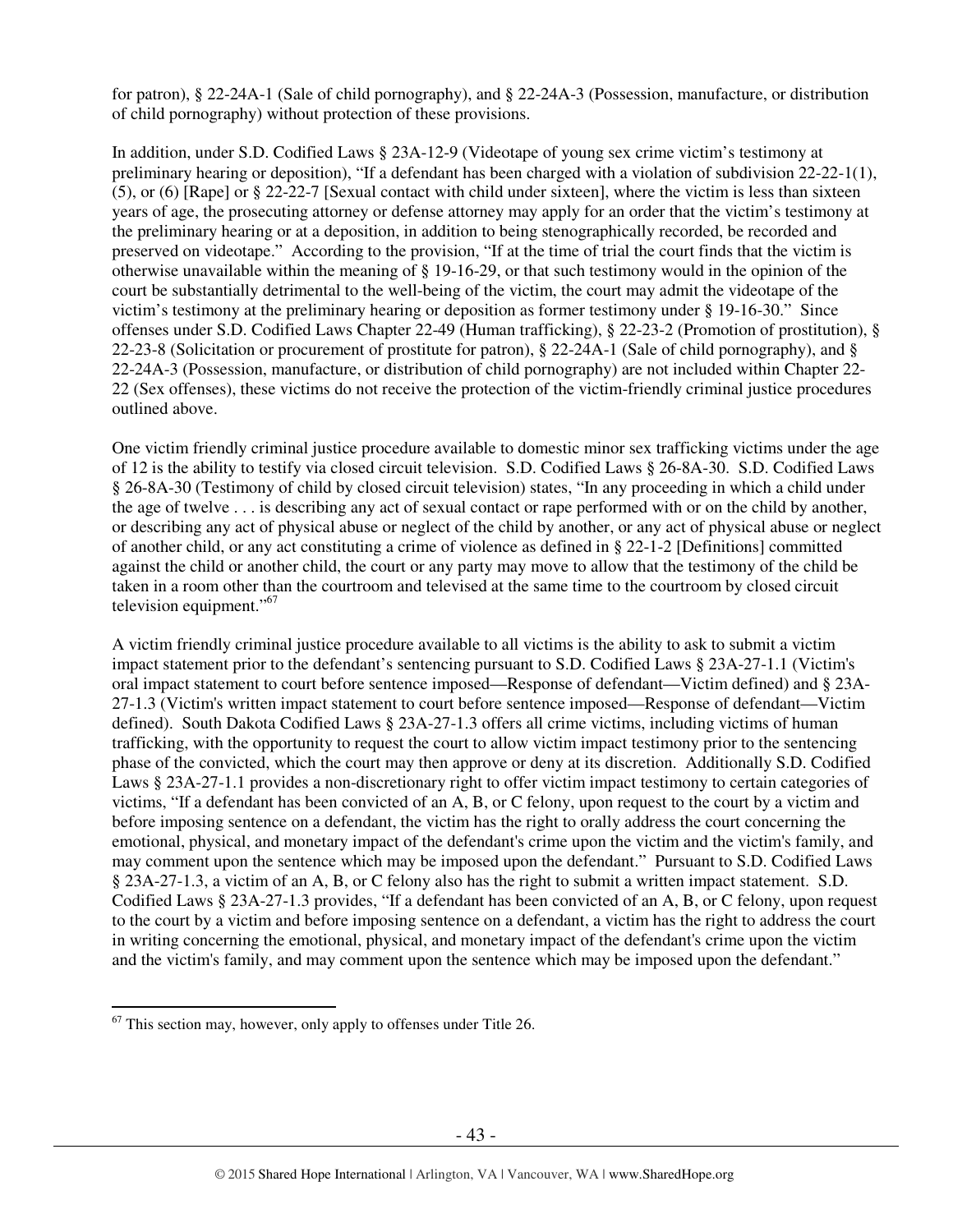Pursuant to S.D. Codified Laws § 23A-27-1.3 and § 23A-27-1.1, victim impact testimony is not an automatic provision guaranteed to all victims. In some limited circumstances (e.g. rape of a victim under the age of 13, and some forms of kidnapping), acts committed in the course of domestic minor sex trafficking are classified as A, B, or C felonies; in those cases, victims would be guaranteed the opportunity to give their victim impact testimony during the sentencing phase. However, the crime of human trafficking falls outside the scope of the mandatory victim right, and in most circumstances victims could be denied the opportunity to offer their victim impact testimony.

- 5.8.1 Recommendation: Enact a law that prohibits evidence of a testifying sex-trafficked minor victim's prior sexual conduct from being introduced during prosecutions of CSEC and trafficking offenses.
- 5.8.2 Recommendation: Amend S.D. Codified Laws § 23A-6-22.1 (Suppression of names of minor victims of certain sexual offenses) and § 23A-12-9 (Videotape of young sex crime victim's testimony at preliminary hearing or deposition) to allow protections for victims of offenses under S.D. Codified Laws Chapter 22-49 (Human trafficking) when the victim is a minor subjected to commercial sex under S.D. Codified Laws § 22-23-2 (Promotion of prostitution), § 22-23-8 (Solicitation or procurement of prostitute for patron), § 22-24A-1 (Sale of child pornography), or § 22-24A-3 (Possession, manufacture, or distribution of child pornography).
- 5.8.3 Recommendation: Amend S.D. Codified Laws §§ 23A-27-1.1 (Victim's oral impact statement to court before sentence imposed—Response of defendant—Victim defined) and 23A-27-1.3 to require that victims of CSEC and trafficking offenses be permitted to give victim impact testimony.
- *5.9 Expungement or sealing of juvenile delinquency records resulting from arrests or adjudications for prostitution-related offenses committed as a result of, or in the course of, the commercial sexual exploitation of a minor is available within a reasonable time after turning 18.*

General expungement statutes under S.D. Codified Laws § 23A-3-27<sup>68</sup> allow for a motion of expungement,

- (1) After one year from the date of any arrest if no accusatory instrument was filed;
- (2) After one year from the date the prosecuting attorney formally dismissed the entire criminal case on the record; or
- (3) At any time after an acquittal.

At this point, "The court may enter an order of expungement upon a showing by the defendant or the arrested person by clear and convincing evidence that the ends of justice and the best interest of the public as well as the defendant or the arrested person will be served by the entry of the order." S.D. Codified Laws § 23A-3-30.<sup>69</sup>

Additionally, upon a petition by a child or the child's parents or on the court's own motion, a delinquent

 $\overline{a}$  $68$  The text of S.D. Codified Laws § 23A-3-27 included here and elsewhere in this report includes amendments made by the enactment of House Bill 1134 during the 2015 session of the 90th South Dakota legislature. (SD 2015) (effective July 1, 2015).

 $69$  The text of S.D. Codified Laws § 23A-3-30 included here and elsewhere in this report includes amendments made by the enactment of House Bill 1134 during the 2015 session of the 90th South Dakota legislature. (SD 2015) (effective July 1, 2015).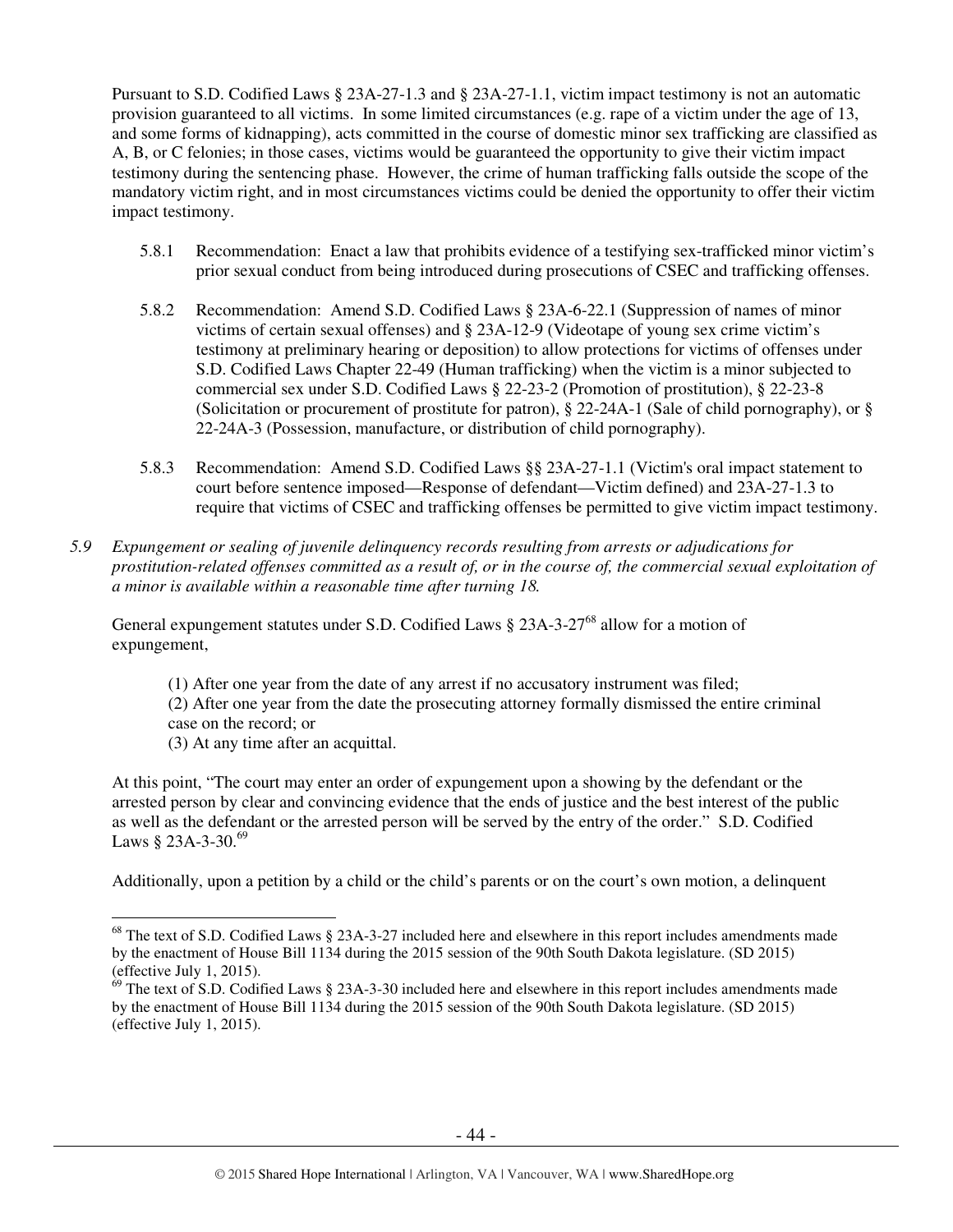child's records may be sealed; "However, no such petition may be filed and considered by the court until after one year from the date of the child's unconditional release from the court's jurisdiction or the discharge of the child by the department of corrections, whichever date is later." S.D. Codified Laws § 26-7A-115. Pursuant to S.D. Codified Laws § 26-7A-115, the sealing of the records may occur if, at the hearing, all the following are satisfied:

(1) The delinquent child has not been adjudicated as a delinquent under this chapter or chapter 26-8C since the termination of the court's jurisdiction of the child or the discharge of the child by the department of corrections;

(2) No proceeding involving the delinquent child concerning a felony, a sexual contact offense, a misdemeanor involving moral turpitude or a petition under this chapter or chapter 26-8C is pending or is being instituted against the child; and

(3) The rehabilitation of the delinquent child has been attained to the satisfaction of the court.

After the records are sealed, a court may still permit inspection upon a petition by the minor, state attorney, or court services officers for use in Chapter 26-7A (Juvenile Court) or 26-8C (Delinquent Children). S.D. Codified Laws § 26-7A-116.

#### *5.10 Victim restitution and civil remedies for victims of domestic minor sex trafficking or commercial sexual exploitation of children (CSEC) are authorized by law.*

A domestic minor sex trafficking victim may be able to receive restitution at the discretion of the court. S.D. Codified Laws § 23A-28-3 (Restitution plan—Present inability to pay—Absence of pecuniary damages— Condition of parole) provides "If the sentencing court orders the defendant to the county jail, suspended imposition of sentence, suspended sentence, or probation, the court may require as a condition that the defendant . . . promptly prepare a plan of restitution, including the name and address of each victim, a specific amount of restitution to each victim, and a schedule of restitution payments." For the purposes of restitution to crime victims, "victim" is defined as including "any person . . . who has suffered pecuniary damages<sup>70</sup> as a result of the defendant's criminal activities . . . ." S.D. Codified Laws § 23A-28-2(5). "Criminal activities" is defined as "any crime [excluding petty offenses] for which there is a plea of guilty or verdict of guilty upon which a judgment of conviction may be rendered and any other crime committed after June 30, 1979, which is admitted by the defendant, whether or not prosecuted." S.D. Codified Laws § 23A-28-2(2). Moreover, South Dakota's state policy is that "restitution shall be made by each violator of the criminal laws to the victims of the violator's criminal activities to the extent that the violator is reasonably able to do so." S.D. Codified Laws § 23A-28-1.

Some specific allotments of restitution are provided for minor victims of certain sex offenses, not including offenses under S.D. Codified Laws Chapter 22-49 (Human trafficking) or S.D. Codified Laws § 22-23-2 (Promotion of prostitution). Under S.D. Codified Laws § 23A-28-12 (Medical, psychological or psychiatric treatment of minor victim), "Anyone convicted under § 26-10-1 [Abuse of or cruelty to minor as felony], 22-22- 7 [Sexual contact with child under sixteen] . . . or subdivision 22-22-1(1) or (5) [Rape], shall be required as part of the sentence imposed by the court to pay all or part of the cost of any necessary medical, psychological, or psychiatric treatment, or foster care of the minor resulting from the act or acts for which the defendant is convicted."

 $\overline{a}$ <sup>70</sup> *See supra* note 42.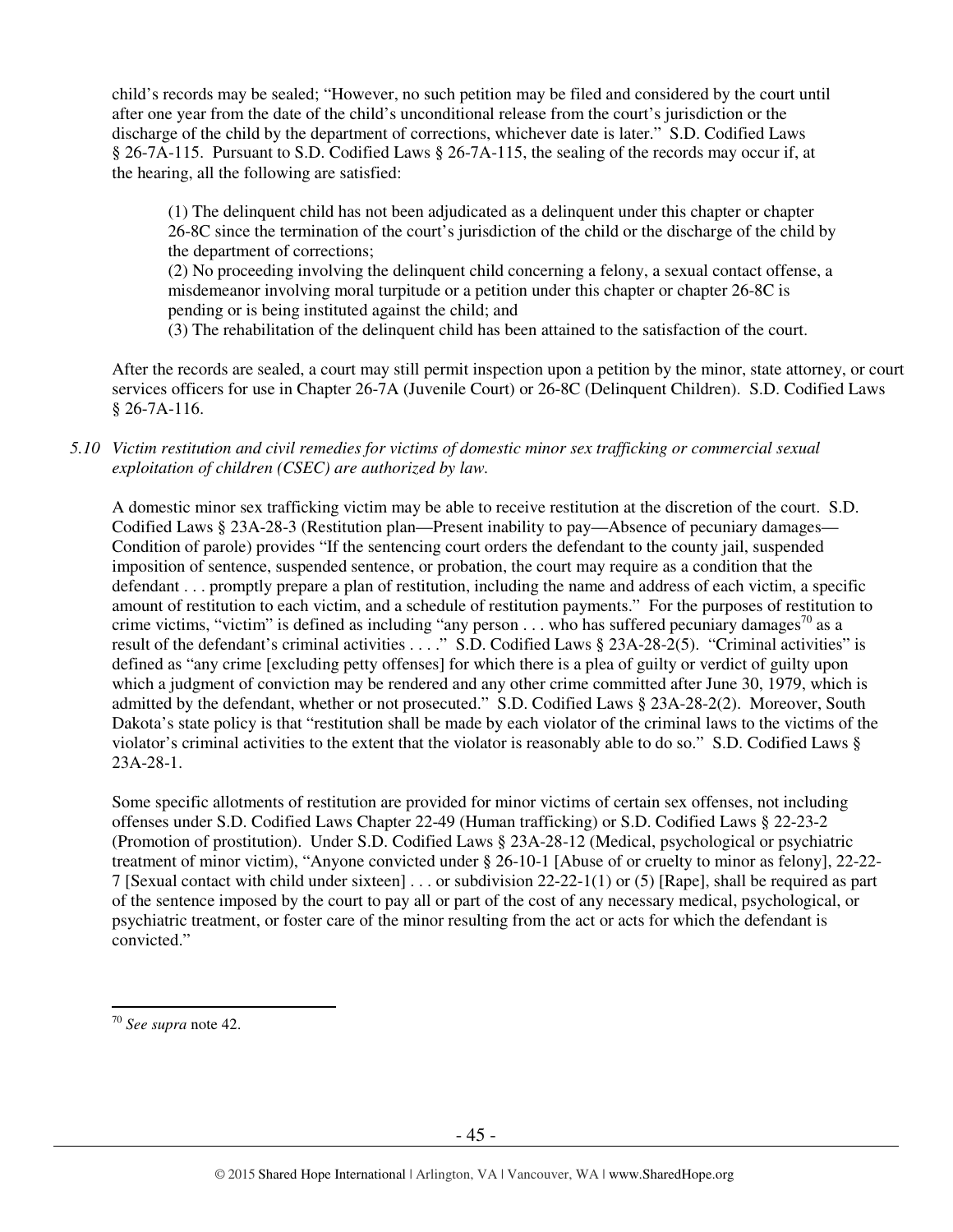Additionally, certain victims of commercial sexual exploitation may be eligible for civil remedies. Under S.D. Codified Laws § 22-24A-7 (Civil liability for sexual offense), "Any person, except a minor, who knowingly participates in any conduct proscribed by §§ 22-19A-1 [Stalking], 22-24A-1 to 22-24A-20 [Sale of child pornography; solicitation of a minor; possession, manufacture, and distribution of child pornography], inclusive, 22-24B-1 ["Sex crime" defined],<sup>71</sup> 22-41-1 to 22-49-3, inclusive [Human trafficking] . . . is liable for civil damages." S.D. Codified Laws s.1 enacted House Bill 1161 § 1 creates a civil cause of action for "victim[s] of human trafficking pursuant to chapter 22-49, or any federal human trafficking offense."

When entitled to civil damages, the following types of damages may be recovered under S.D. Codified Laws § 22-24A-10 (Civil liability for sexual offenses—Types of damages recoverable):

(1) Economic damages, including the cost of treatment and rehabilitation, medical expenses, loss of economic or educational potential, loss of productivity, absenteeism, support expenses, accidents or injury, and any other pecuniary loss proximately caused by the proscribed conduct; (2) Noneconomic damages, including physical and emotional pain, suffering, physical impairment, emotional distress, mental anguish, disfigurement, loss of enjoyment, loss of companionship, services, and consortium, and other nonpecuniary losses proximately caused by the proscribed conduct; (3) Exemplary damages;

- (4) Attorneys' fees; and
- (5) Disbursements.
- 5.10.2 Recommendation: Amend the restitution law, S.D. Codified Laws § 23A-28-3, to make restitution orders mandatory for human trafficking victims and to include non-pecuniary damages.

*5.11 Statutes of limitations for civil and criminal actions for child sex trafficking or commercial sexual exploitation of children (CSEC) offenses are eliminated or lengthened sufficiently to allow prosecutors and victims a realistic opportunity to pursue criminal action and legal remedies.* 

S.D. Codified Laws § 22-24A-13 (Civil liability for sexual offense—Statute of limitations) states, "Any action for damages under §§ 22-19A-1 [Stalking], 22-24A-1 to 22-24A-20, inclusive [Sale of child pornography; possession, manufacture, or distribution of child pornography; solicitation of minor], 22-24B-1 ["Sex crime" defined],<sup>72</sup> 22-49-1 to 22-49-3, inclusive [Human trafficking], 23A-27-14.1 [Teacher certification], and 43-43B-1 to 43-43B-3 [Computer programs], inclusive, shall be commenced within six years of the time the plaintiff knew, or had reason to know, of any injury caused by violations of [these offenses]." When the plaintiff is a minor, the statute of limitations is tolled until the minor reaches 18. S.D. Codified Laws § 22-24A-13.

For most criminal actions, including CSEC and domestic minor sex trafficking violations, S.D. Codified Laws § 23A-42-2 specifies that there is a 7-year statute of limitations. However, under S.D. Codified Laws § 22-22-1 (Rape), the statute of limitations is eliminated for any charge "brought pursuant to subdivisions (1) or (2) of this section," which state, " $(1)$ ... the victim is less than thirteen years of age; or  $(2)$  Through the use of force, coercion, or threats of immediate and great bodily harm against the victim or other persons within the victim's presence, accompanied by apparent power of execution." Otherwise, "(3) [i]f the victim is incapable, because of physical or mental incapacity, of giving consent to such act; or (4) [i]f the victim is incapable of giving consent because of any intoxicating, narcotic, or anesthetic agent or hypnosis; or (5) [i]f the victim is thirteen years of age, but less than

 $\overline{a}$ <sup>71</sup> *See supra* note 21.

<sup>72</sup> *See supra* note 21.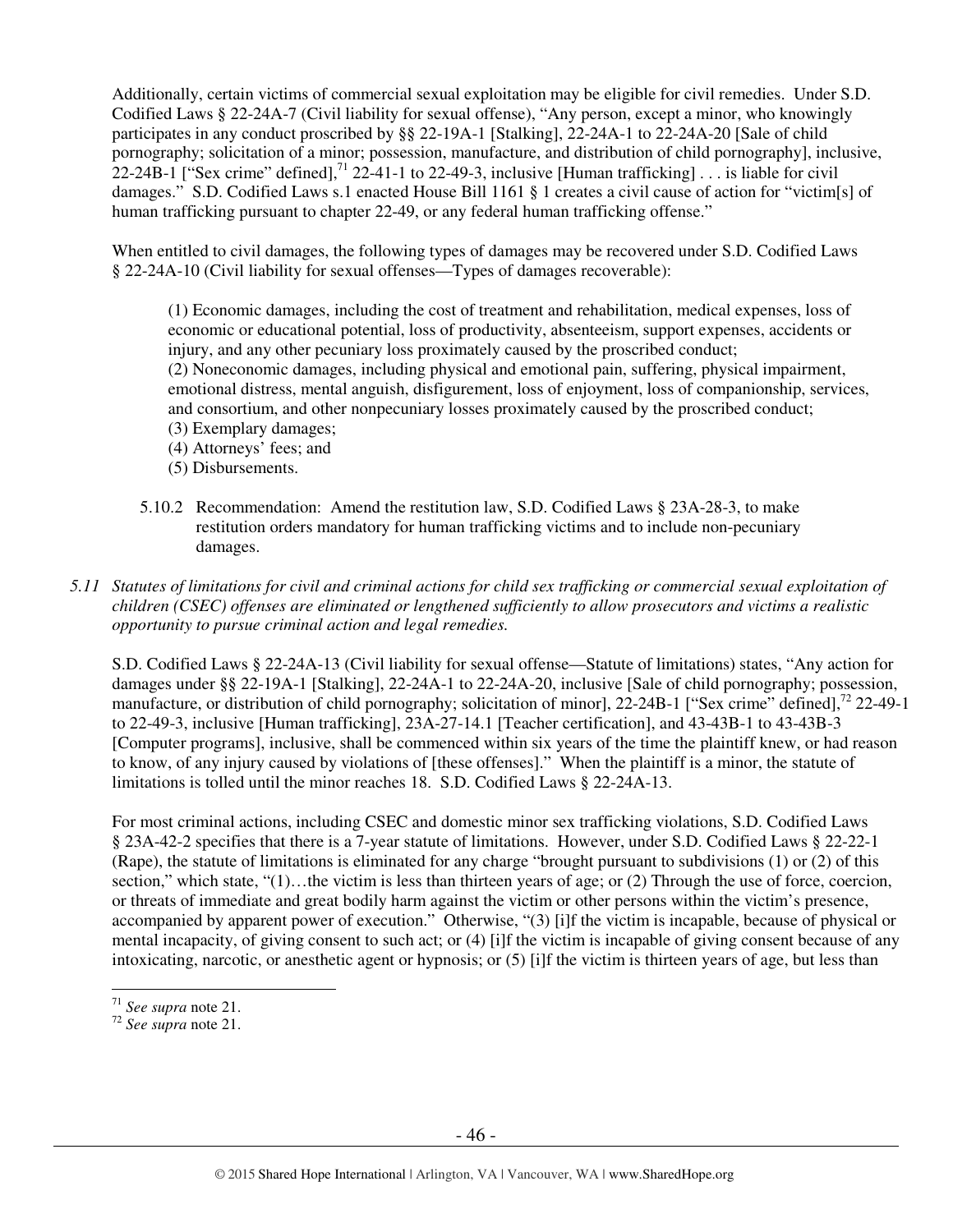sixteen years of age, and the perpetrator is at least three years older than the victim," then "a charge brought pursuant to this section may be commenced at any time prior to the time the victim becomes of age twenty-five or within seven years of the commission of the crime, whichever is longer." S.D. Codified Laws §§ 22-22-1(3), (4), (5).

5.11.1 Recommendation: Amend S.D. Codified Laws § 23A-42-2 to eliminate the statute of limitations for commencing prosecutions under S.D. Codified Laws § 22-49-1 (Human trafficking prohibited), S.D. Codified Laws § 22-23-2 (Promotion of prostitution), and S.D. Codified Laws § 22-24A-5(1) (Solicitation of minor).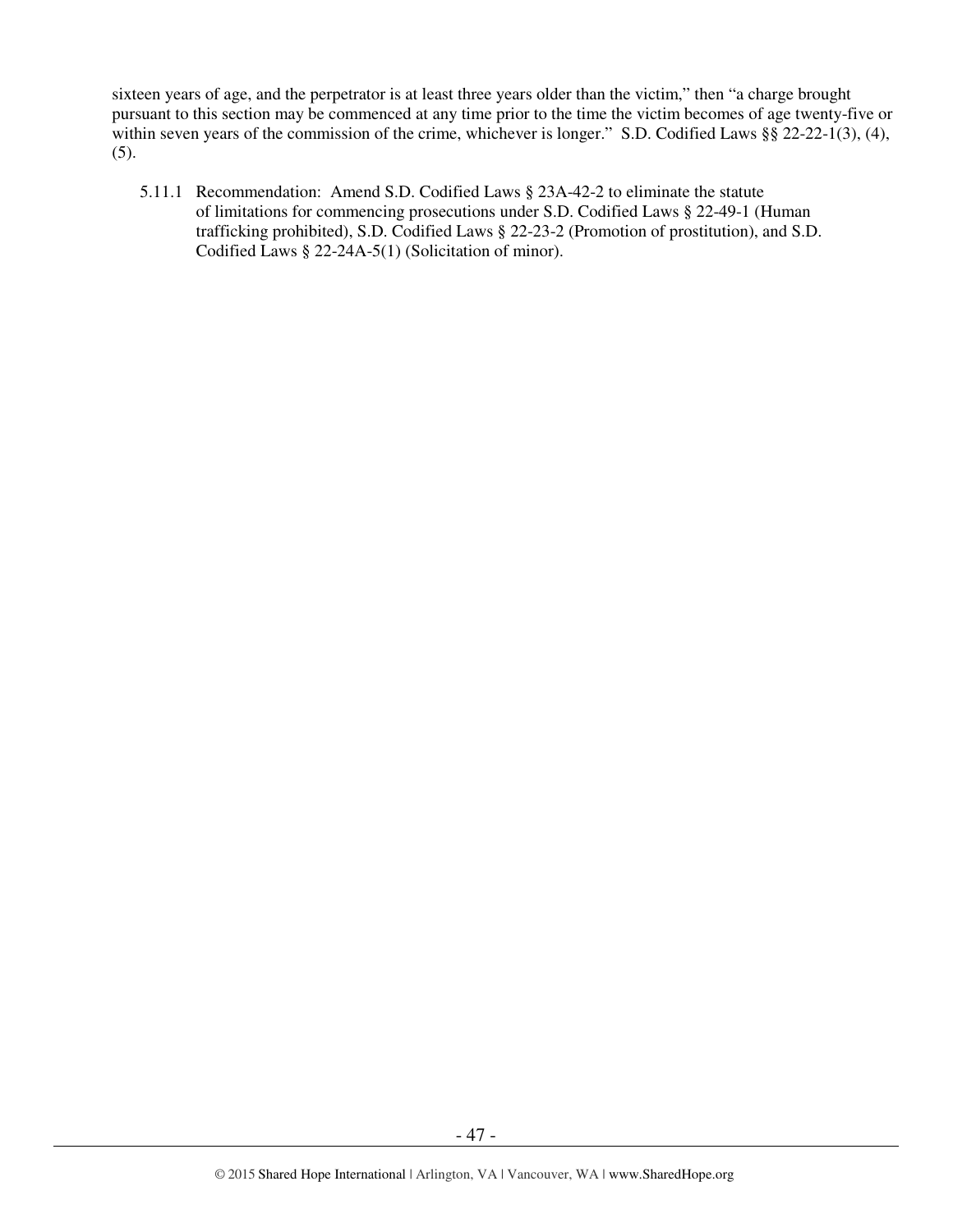#### **FRAMEWORK ISSUE 6: CRIMINAL JUSTICE TOOLS FOR INVESTIGATION AND PROSECUTIONS**

#### *Legal Components:*

- *6.1 Training on human trafficking and domestic minor sex trafficking for law enforcement is statutorily mandated or authorized.*
- *6.2 Single party consent to audiotaping is permitted in law enforcement investigations.*
- *6.3 Wiretapping is an available tool to investigate domestic minor sex trafficking.*
- *6.4 Using a law enforcement decoy posing as a minor to investigate buying or selling of commercial sex acts is not a defense to soliciting, purchasing, or selling sex with a minor.*
- *6.5 Using the Internet or electronic communications to investigate buyers and traffickers is a permissible investigative technique.*
- *6.6 Law enforcement and child welfare agencies are mandated to promptly report missing and recovered children. \_\_\_\_\_\_\_\_\_\_\_\_\_\_\_\_\_\_\_\_\_\_\_\_\_\_\_\_\_\_\_\_\_\_\_\_\_\_\_\_\_\_\_\_\_\_\_\_\_\_\_\_\_\_\_\_\_\_\_\_\_\_\_\_\_\_\_\_\_\_\_\_\_\_\_\_\_\_\_\_\_\_\_\_\_\_\_\_\_\_\_\_\_\_*

#### *Legal Analysis:*

*6.1 Training on human trafficking and domestic minor sex trafficking for law enforcement is required or authorized.*

South Dakota does not mandate or specifically authorize training on domestic minor sex trafficking for law enforcement officers. However, South Dakota does have precedent for enacting statutes related to certain types of law enforcement training, such as S.D. Codified Laws § 23-3-39.4 (Domestic abuse training for law enforcement officers required). S.D. Codified Laws § 23-3-42.1 (Domestic abuse training requirements) requires officers to receive training for certification on the following issues: "(1) Enforcement of criminal laws in domestic abuse situations; (2) Availability of community resources; and (3) Protection of the victim."

- 6.1.1 Recommendation: Enact a law authorizing training on domestic minor sex trafficking that parallel the training they must receive on domestic abuse issues under S.D. Codified Laws § 23-3-39.4 (Domestic abuse training for law enforcement officers required), § 23-3-39.5 (Initial training to include domestic abuse training), and § 23-3-42.1 (Domestic abuse training requirements).
- *6.2 Single party consent to audiotaping is permitted in law enforcement investigations.*

South Dakota allows single party consent to audiotaping. Pursuant to S.D. Codified Laws § 23A-35A-20(1) (Unlawful interception—telephone or telegraph—consent), a Class 5 felony exists if an individual who is "[n]ot a sender or receiver of a telephone or telegraph communication, intentionally and by means of an eavesdropping device overhears or records a telephone or telegraph communication, or aids, authorizes, employs, procures, or permits another to so do, without the consent of either a sender or receiver thereof." S.D. Codified Laws § 23A-35A-20(1). Therefore, since only one party must consent, single party consent to audio recording is allowed.

*6.3 Wiretapping is an available tool to investigate domestic minor sex trafficking.* 

The newly passed trafficking law is not included in the list of offenses for which wiretapping is authorized. Pursuant to S.D. Codified Laws § 23A-35A-2 (Where interception of communications may be ordered), "Orders authorizing or approving the interception of wire or oral communications may be granted, subject to the provisions of this chapter when the interception may provide or has provided evidence of the commission of, or of any conspiracy to commit, the following offenses as otherwise defined by the laws of this state: murder; kidnapping; gambling; robbery; bribery; theft; unlawful use of a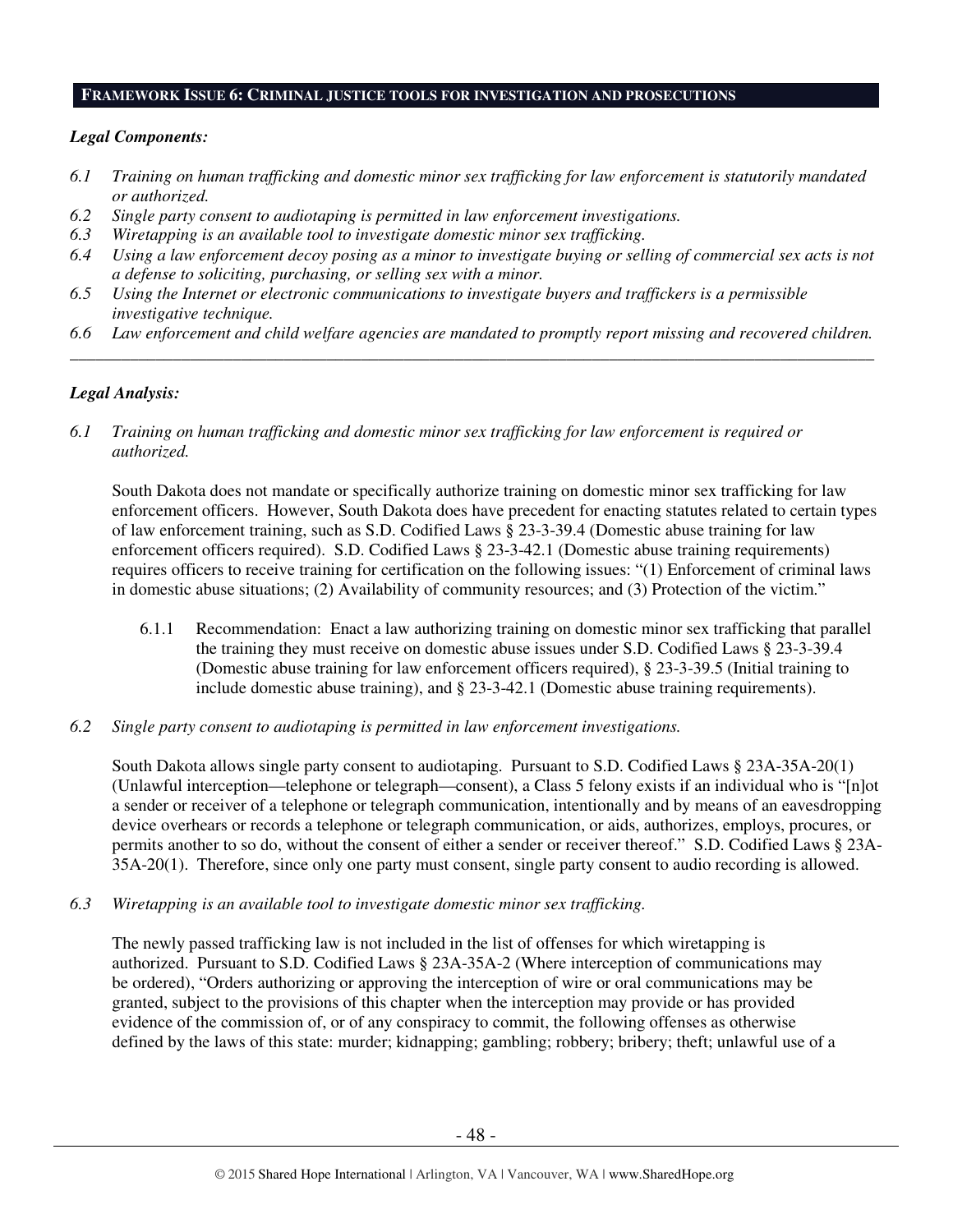computer; unauthorized manufacturing, distribution or counterfeiting of controlled substances or marijuana; and, rape."

- 6.3.1 Recommendation: Amend S.D. Codified Laws § 23A-35A-2 (Where interception of communication may be ordered) to include offenses under S.D. Codified Laws Chapter 22-49 (Human trafficking), § 22-23-2(2) (Promotion of prostitution), § 22-24A-3 (Possession, manufacture, or distribution of child pornography), § 22-23-8 (Solicitation or procurement of prostitute for patron) when a minor is involved, and § 22-23-9 (Hiring another to engage in sexual activity) when a minor is involved.
- *6.4 Use of a decoy by law enforcement in the investigation of prostitution or sex trafficking is no defense to the purchase of sex with a minor.*

CSEC and trafficking offenses do not prohibit a defense that the offense involved the use of a decoy or law enforcement officer nor do CSEC or trafficking laws expressly permit the use of a law enforcement decoy.

- 6.4.1 Recommendation: Amend S.D. Codified Laws §§ 22-49-1 (Human trafficking prohibited), 22-49-2 (First degree human trafficking–Felony), 22-49-3 (Second degree human trafficking—Felony) and CSEC laws to include a provision permitting the use of a law enforcement decoy in investigating human trafficking for exploitation of minors through prostitution.
- *6.5 Use of the Internet or electronic communications to investigate buyers and traffickers is a permissible investigative technique.*

S.D. Codified Laws § 22-24A-5(2) (Solicitation of minor) is specific to the use of the computer and makes it a crime when a person "[k]nowingly compiles or transmits by means of a computer; or prints, publishes or reproduces by other computerized means; or buys, sells, receives, exchanges or disseminates, any notice, statement or advertisement of any minor's [under 16] name, telephone number, place of residence, physical characteristics or other descriptive or identifying information for the purpose of soliciting a minor or someone the person reasonably believes is a minor to engage in a prohibited sexual act." The statute specifically states that "[t]he fact that an undercover operative or law enforcement officer was involved in the detection and investigation of an offense under this section does not constitute a defense to a prosecution under this section." S.D. Codified Laws § 22-24A-5. Because of the inclusion of this provision, an undercover officer can use the Internet under this section to investigate and prosecute cases of buyers and traffickers.

*6.6 Reporting of missing children and rescued domestic minor sex trafficking victims is mandated.* 

If a missing child report is made to law enforcement, then "the law enforcement agency shall gather readily available information about the missing child and integrate such information into the national crime information center computer within twelve hours following the making of the report. The law enforcement agency shall make reasonable efforts to acquire additional information about the missing child following the transmittal of the initially available information and promptly integrate any additional information acquired into such computer systems." S.D. Codified Laws § 26-17-2.

South Dakota does not mandate reports on rescued domestic minor sex trafficking victims.